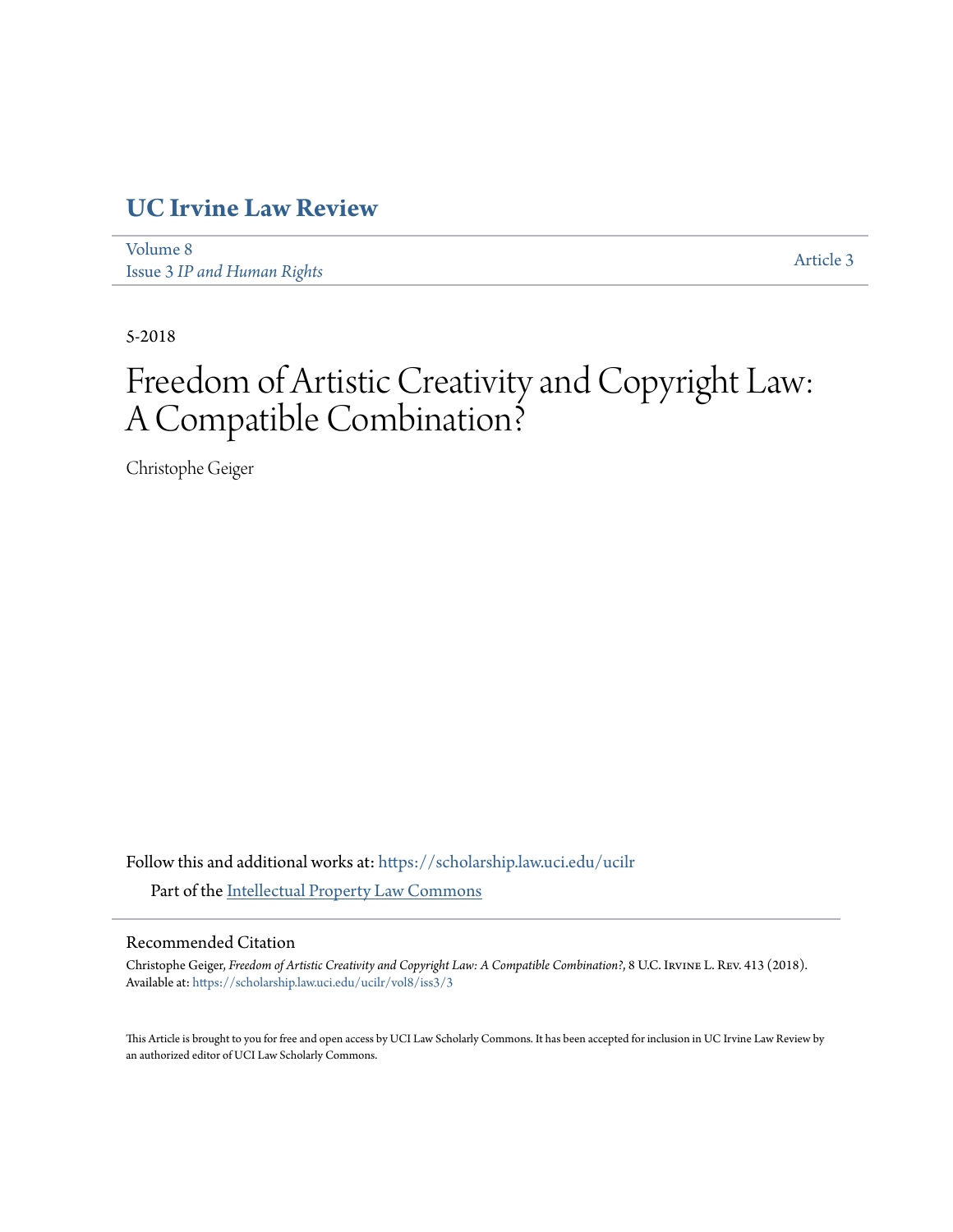## Freedom of Artistic Creativity and Copyright Law: A Compatible Combination?

## Christophe Geiger

*Copyright was originally intended to serve creators as an engine of free expression, protecting them from the interference of others and from all risk of censorship. To this end, a balance was conceived between exclusive control and freedom in order to enable future creativity. Some uses were kept outside the control of the right owner through limitations to the exclusive right. However, none of the existing systems of limitations in the various jurisdictions was specifically designed to address the creative reuse of copyright protected material in the context of derivative works. On the contrary, when an author in his creative process needs to use the expression of a previous copyrighted work, he will have to get the authorization of the copyright owner of the original work. This situation can be quite cumbersome, as right owners are not always easy to trace. Most of all, it can lead to private censorship, as private entities or individuals have the potential to decide what can and cannot be created and block the dissemination of new works. It might* 

Christophe Geiger is a Professor of Law, Director General and Director of the Research Department of the Centre for International Intellectual Property Studies (CEIPI), University of Strasbourg (France), and a Global Hauser Visiting Professor at the NYU School of Law (Spring 2017). He is also Affiliated Senior Researcher at the Max Planck Institute for Innovation and Competition (Munich, Germany) and Spangenberg Fellow in Law & Technology at the Spangenberg Center for Law, Technology & the Arts, Case Western Reserve University School of Law (Cleveland, United States). This Article was made possible thanks to a research grant sponsored by the Spangenberg Center for Law Technology and the Arts at Case Western Reserve University School of Law. Earlier versions of this Article were presented at the conference on "Intellectual Property and Human Rights" organized by the University of California, Irvine School of Law; at the Applied Research Centre for Intellectual Assets and the Law in Asia (ARCIALA), Singapore Management University School of Law in Fall 2016; at the Spangenberg Center for Law, Technology & the Arts at Case Western Reserve University School of Law, in the context of a work in progress workshop; and at NYU School of Law in the context of the "International Intellectual Property Law Roundtable" in Spring 2017. The author would like to thank the organizers and participants of these events, especially Dan Burk, Irene Calboli, Craig Nard, Aaron Perzanowski, and Rochelle Dreyfuss for their invitations and helpful comments. The author is also very thankful to his research assistants at the NYU School of Law, Sumithra Naidoo, Anna Sophie Klein, and Swee Khean Neil Yap, in particular for their great editorial assistance and their enthusiasm during the elaboration process of the Article, and to Giancarlo Frosio, senior researcher, and Elena Izyumenko and Natasha Mangal, researchers at the CEIPI, for their comments on an earlier draft.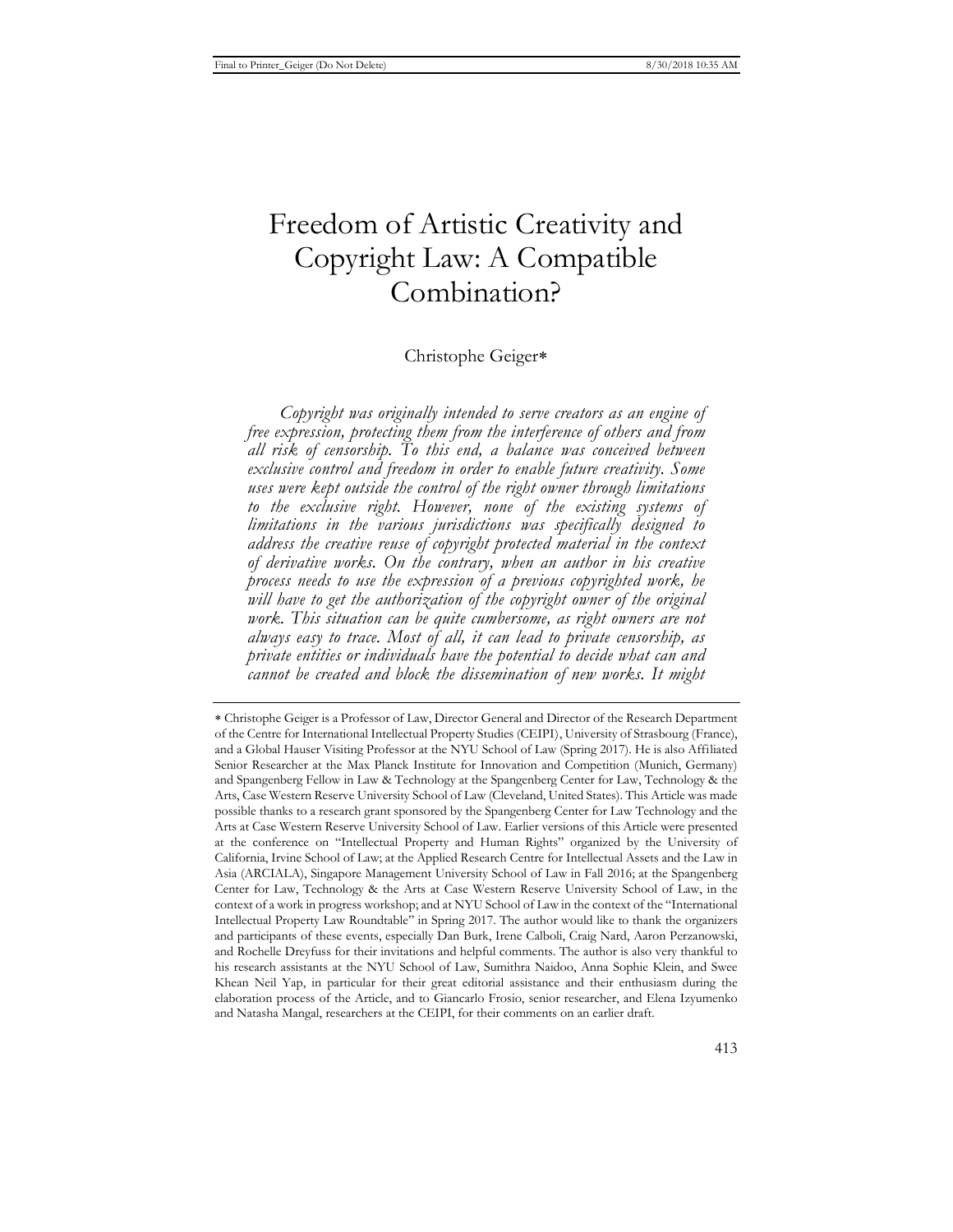*thus be questionable how this situation can be reconciled with either the copyright's rationale of incentivizing creativity or the obligations imposed on States by international and regionally protected human rights such as freedom of expression and freedom of artistic creation. This Article will assess the different options available for legislators and courts to secure creative uses in the context of derivative works to develop a satisfying legal mechanism de lege ferenda, discussing in particular the possible objections that could result from the international and regional framework for both intellectual property and human rights protection.* 

| I. Freedom of Artistic Creativity and Copyright Law: A Tense Relationship 419 |  |
|-------------------------------------------------------------------------------|--|
| A. Freedom of Artistic Creativity: A Human Right Largely                      |  |
|                                                                               |  |
| B. Freedom of Artistic Creativity and Copyright Law: Two Rights               |  |
|                                                                               |  |
| C. Freedom of Artistic Creativity and Copyright Law: Two Rights in            |  |
| Conflict When it Comes to the Creative Reuse of Protected                     |  |
|                                                                               |  |
| II. Approximating Freedom of Artistic Creativity and Copyright Law: The       |  |
|                                                                               |  |
| A. The Existing (Unsatisfying) Internal Mechanism: Current                    |  |
|                                                                               |  |
| 1. Trying to Make Creative Use Fit Under Current Free Spaces                  |  |
| of Copyright Law: Exceptions and Limitations in                               |  |
| Continental Systems and in the United States432                               |  |
| 2. The Introduction of a Specific Exception for Creative Reuses:              |  |
|                                                                               |  |
| B. The Consequence: The Increasing Use of External Mechanisms                 |  |
|                                                                               |  |
| 1. The Human Right to Free Artistic Creation as an Internal and               |  |
| External Limit to Copyright Law: The Decisions of the                         |  |
|                                                                               |  |
| 2. The Use of Article 10 European Convention of Human                         |  |
| Rights by Domestic Civil Courts to Legitimate Creative                        |  |
|                                                                               |  |
| III. Making Freedom of Artistic Creativity Compatible with Copyright Law:     |  |
|                                                                               |  |
| A. The Benefits of a "Limitation-Based Remuneration Right"/                   |  |
|                                                                               |  |
| 1. Current Existing Non-Exclusive Solutions Inside and Outside                |  |
|                                                                               |  |
| 2. The Creation of a New Statutory License for Creative Use  446              |  |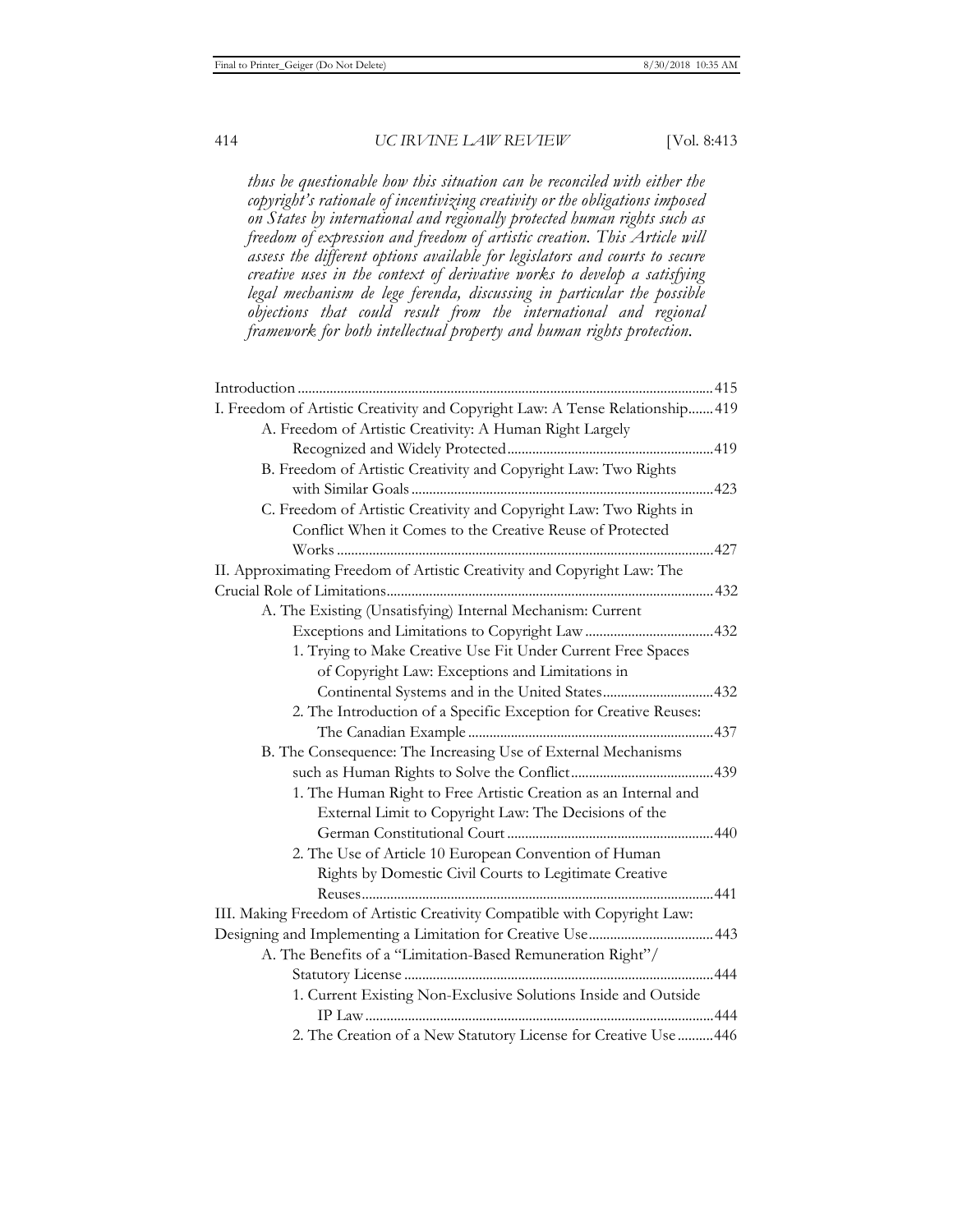| a. Obligations Resulting from International Copyright Law 451   |  |
|-----------------------------------------------------------------|--|
|                                                                 |  |
| 2. Determining Fair Remuneration for the Creator of the Initial |  |
|                                                                 |  |
|                                                                 |  |

#### **INTRODUCTION**

Born in the Age of Enlightenment, copyright was originally intended as a means to secure the author's ability to create freely, protecting him from the interference of others and from risks of censorship.1 Copyright was meant to be "the engine of free expression," to use the words of the U.S. Supreme Court.2 To this end, a balance was conceived between exclusive control and freedom, with the overall aim of ensuring the common good: a property right was established to enable the author to live from his works; but at the same time, enough leverage was secured to allow authors to build on what existed in order to create something new. Thus, to enable future creativity, some uses were kept outside the control of the copyright owner through limitations to the exclusive right. These limitations have always played an essential role, alongside the exclusive right, in providing a vital and sustainable creative environment.3 There are many ways of drafting limitations: as

<sup>1.</sup> *See, e.g.*, CHRISTOPHE GEIGER, DROIT D'AUTEUR ET DROIT DU PUBLIC À L'INFORMATION, APPROCHE DE DROIT COMPARÉ 27 (2004); Christophe Geiger, *Copyright and Free Access to Information: For a Fair Balance of Interests in a Globalised World*, 2006 EIPR 366; Paul Goldstein, *Copyright and the First Amendment*, 70 COLUM. L. REV. 983, 983 (1970) ("Copyright is the uniquely legitimate offspring of censorship."); Pamela Samuelson, *Copyright and Freedom of Expression in Historical Perspective*, 10 J. Intell. Prop. L. 319, 322 (2003) (noting that "copyright has at least as long a history of being indifferent or hostile to freedom of expression values as it has a history of being the so-called 'engine of free expression'").

<sup>2.</sup> *See* Eldred v. Ashcroft, 537 U.S. 186, 219 (2003) ("[C]opyright's purpose is to promote the creation and publication of free expression."); Harper & Row Publishers Inc. v. Nation Enters., 471 U.S. 539, 559 (1985) ("[T]he Framers [of the U.S. Constitution] intended copyright itself to be the engine of free expression. By establishing a marketable right to the use of one's expression, copyright supplies the economic incentive to create and disseminate ideas."); *see also* Edwin Baker, *First Amendment Limits on Copyright*, 55 VAND. L. REV. 891 (2002); Yochai Benkler, *Through the Looking Glass: Alice and Constitutional Foundations of the Public Domain*, 66 J. L. & CONTEMP. PROBS. 173 (2003); Zechariah Chafee Jr., *Reflections on the Law of Copyright: I*, 45 COLUM. L. REV. 503 (1945); Robert C. Denicola, *Copyright and Free Speech: Constitutional Limitations on the Protection of Expression*, 67 CAL. L. REV. 283 (1979); Neil Weinstock Netanel, *Locating Copyright Within the First Amendment Skein*, 54 STAN. L. REV. 1 (2001); Melville B. Nimmer, *Does Copyright Abridge the First Amendment Guarantees of Free Speech and Press?*, 17 UCLA L. REV. 1180 (1970); Jed Rubenfeld, *The Freedom of Imagination: Copyright's Constitutionality*, 112 YALE L.J. 1 (2002).

<sup>3.</sup> On their justifications, see the very interesting chapter by Pamela Samuelson, *Justifications for Copyright Limitations and Exceptions*, *in* COPYRIGHT LAW IN THE AGE OF LIMITATIONS AND EXCEPTIONS 12 (Ruth L. Okediji ed., 2017). For Europe, see, for example, Christophe Geiger & Franciska Schönherr, *Defining the Scope of Protection of Copyright in the EU: The Need to Reconsider the Acquis Regarding Limitations and Exceptions*, *in* CODIFICATION OF EUROPEAN COPYRIGHT LAW,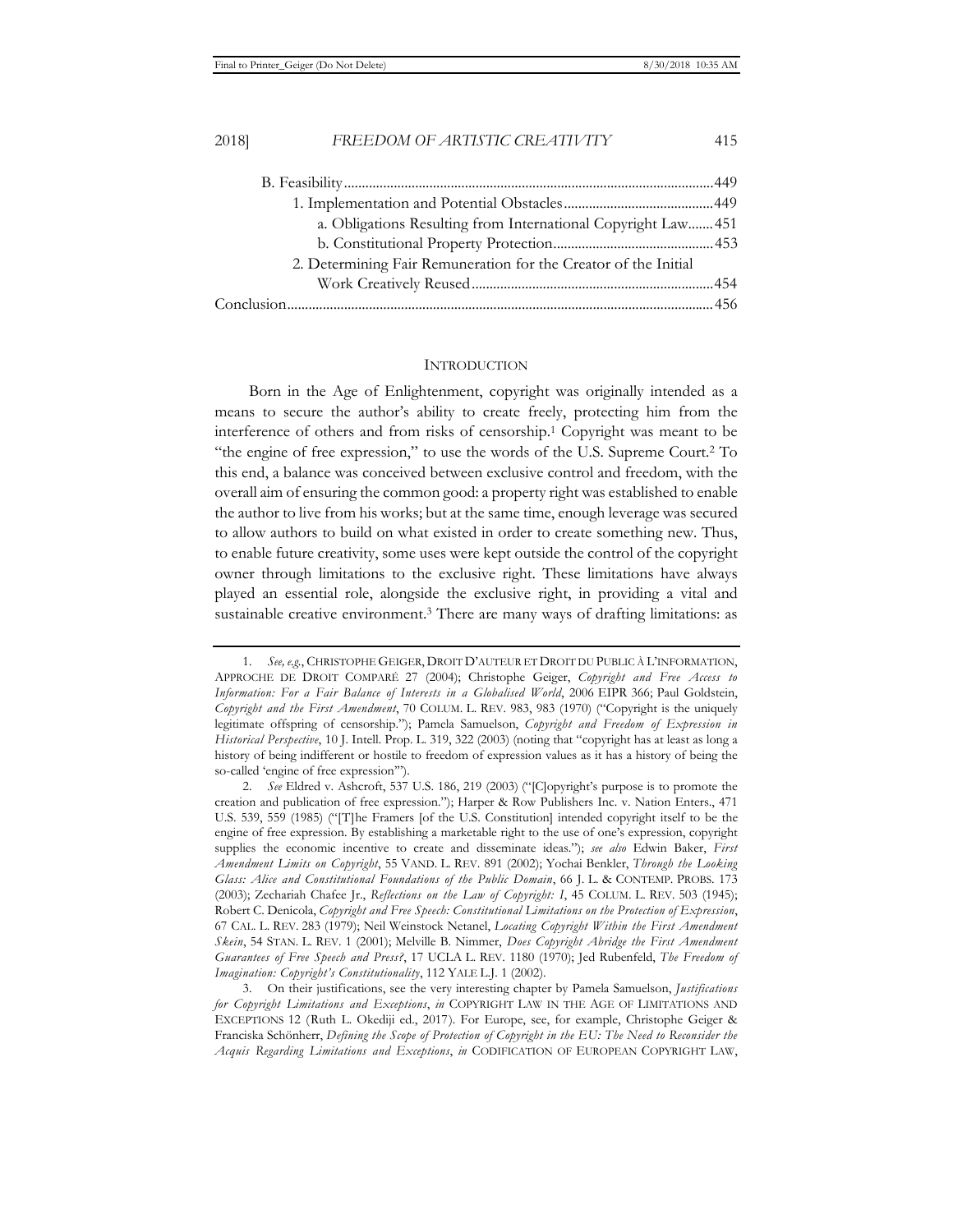either open-ended provisions, as a catalogue of allowed exempted uses, or even as a combination of both.4 The first situation is found more in common law countries, while the second is typical in civil law jurisdictions such as France or Germany.<sup>5</sup> Open-ended provisions are generally considered to adapt to new situations in a more flexible way.6 At the same time, the results of open-ended provisions are often said to be less predictable,<sup>7</sup> even if this assumption has been challenged in recent times.8 The U.S. Copyright Act's "Fair Use" clause constitutes perhaps the most prominent example of an open-ended limitation.<sup>9</sup>

However, none of the existing systems of limitations in the various jurisdictions was *specifically* designed to address the creative reuse of copyrighted material in the context of derivative works. On the contrary, when an author intends to create a new work based on another, and when some of the expression of a

7. Amy Adler, *Fair Use and the Future of Art*, 91 N.Y.U. L. REV. 559, 562 (2016) (stating that the fair use doctrine is "notoriously unpredictable," in particular in the context of contemporary art appropriation); David Nimmer, *"Fairest of Them All" and Other Fairy Tales of Fair Use*, 66 L. & CONTEMP. PROBS. 263, 282 (2003) ("[I]t is largely a fairy tale to conclude that the four factors determine resolution of concrete fair use cases."); Gideon Parchomovsky & Philip J. Weiser, *Beyond Fair Use*, 96 CORNELL L. REV. 91, 93 (2010) (calling fair use a doctrine "impossible to predict").

8. For suggestions that the fair use defense as it is applied by U.S. courts provides more legal security than it is sometimes assumed, see Barton Beebe, *An Empirical Study of U.S. Copyright Fair Use Opinions, 1978-2005*, 156 U. PA. L. REV. 549 (2008); P. Bernt Hugenholtz & Martin R.F. Senftleben, *Fair Use in Europe, In Search of Flexibilities* 8–9 (2011), https://papers.ssrn.com/sol3/ papers.cfm?abstract\_id=1959554 [https://perma.cc/K6P6-3QAQ]; Neil Weinstock Netanel, *Making Sense of Fair Use*, 15 LEWIS & CLARK L. REV. 715 (2011); Matthew Sag, *Predicting Fair Use*, 73 OHIO ST. L.J. 47 (2012); Pamela Samuelson, *Unbundling Fair Uses*, 77 FORDHAM L. REV. 2537 (2009); Martin Senftleben, *Bridging the Differences Between Copyright's Legal Traditions – The Emerging EC Fair Use Doctrine*, 57 J. COPYRIGHT SOC'Y U.S.A. 521 (2010).

9. The U.S. Copyright Act § 107 provides that uses are fair and non-infringing depending on four factors: the purpose and character of the use; the nature of the copyrighted work; the amount appropriated from the copyrighted work; and the effect of the use upon the potential market for or value of the copyrighted work. Copyright Act, 17 U.S.C. § 107 (2012).

CHALLENGES AND PERSPECTIVES 133 (T.E. Synodinou ed., 2012); P. Bernt Hugenholtz, *Fierce Creatures, Copyright Exemptions: Towards Extinction?*, *in* 2 INTELLECTUAL PROPERTY RIGHTS, CRITICAL CONCEPTS IN LAW, 231 (D. Vaver ed., 2006).

<sup>4.</sup> *See* Christophe Geiger & Franciska Schönherr, *Limitations to Copyright in the Digital Age*, *in* RESEARCH HANDBOOK ON EU INTERNET LAW 110 (A. Savin & J. Trzaskowski eds., 2014).

<sup>5.</sup> See, for example, BALANCING COPYRIGHT – A SURVEY OF NATIONAL APPROACHES (Reto M. Hilty & Silvie Nérisson eds., 2012), for further analysis on the national models of constructing copyright exceptions and limitations.

<sup>6.</sup> *See, e.g.*, Christophe Geiger, *Implementing an International Instrument for Interpreting Copyright Limitations and Exceptions*, 40 INT'L REV. INTELL. PROP. & COMPETITION L. 627, 638 (2009) (proposing to interpret and use the international three-step test as a Fair-use type open ended limitation at the international level, thus bridging civil and common law traditions); Tito Rendas, *Destereotyping the Copyright Wars: The 'Fair Use vs. Closed List' Debate in the EU* (2015), https://papers.ssrn.com/ sol3/papers.cfm?abstract\_id=2657482 [https://perma.cc/2AAF-R3XK]; Martin Senftleben, *Overprotection and Protection Overlaps in Intellectual Property Law – The Need for Horizontal Fair Use Defences*, *in* THE STRUCTURE OF INTELLECTUAL PROPERTY LAW: CAN ONE SIZE FIT ALL? 136 (Annette Kur & Vytautas Mizaras eds., 2011).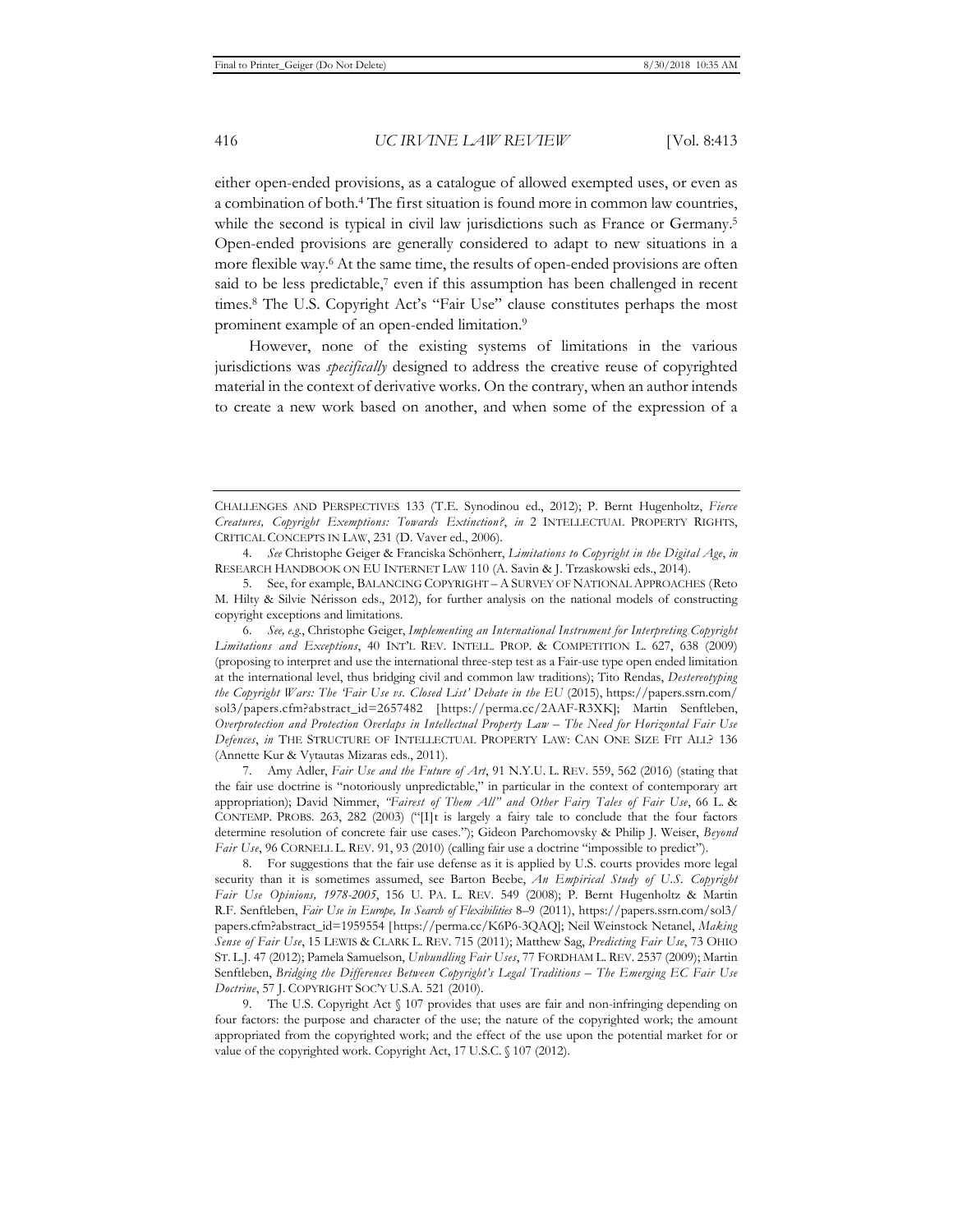previous work needs to be borrowed,10 he often will need the authorization of the copyright owner of the original work.11 If the original author then refuses to grant permission or asks for too high a price, the creative reuse will be hindered.12 This situation might resemble private censorship, as private entities or individuals have the potential to decide what can and cannot be created and to block the dissemination of new works.13 It might thus be questionable how this situation can be reconciled with either the copyright's rationale of incentivizing creativity or the obligations imposed on States by human rights norms such as freedom of expression and freedom of artistic creation. In fact, freedom of art, protected as a separate fundamental right or as a subcategory of freedom of expression, often benefits from strong constitutional or conventional protection at the national or regional level, and in a democratic society can only be limited under very strict conditions.14

When confronted with "blocking" situations, courts on either side of the Atlantic have tried to find workable solutions. The landmark U.S. Supreme Court holding in *Campbell v. Acuff-Rose Music* is illustrative.15 In that case, the flexible nature of the Fair Use Clause allowed the Court to rule in favor of 2 Live Crew's parody of Roy Orbison's "Oh, Pretty Woman," despite the commercial character of the derivative work.16 In most European countries, however, where a specific

13. *See* Anne Barron, *Commodification and Cultural Form: Film Copyright Revisited*, 52 NEW FORMATIONS 58, 80 (2004) (underlining "the spectre of censorship, for to have a property right in a work is to have the ability to exclude others from using that work as a mean of expression").

<sup>10.</sup> The technique of sampling or mash-ups in music, or appropriation uses in visual arts (socalled "appropriation art"), are popular examples, among many others. Digital reproduction techniques have of course massively amplified the possibilities to creatively reuse existing works.

<sup>11.</sup> *See* Luke McDonagh, *Is the Creative Use of Musical Works Without a Licence Acceptable Under Copyright Law?*, 4 INT'L REV. INTELL. PROP. & COMPETITION L. 401 (2012) (contending that for creative use of music, a license will be needed in most situations, as "recent case law suggests that even the use of a very small portion of an original work may result in infringement").

<sup>12.</sup> *See, e.g.*, Ines Duhanic, *Copy This Sound! The Cultural Importance of Sampling for Hip Hop Music in Copyright Law – A Copyright Law Analysis of the Sampling Decision of the German Federal Constitutional Court*, 11 GEWERBLICHER RECHTSSCHUTZ UND URHEBERRECHT INTERNATIONALER TEIL [GRUR INT.] 1007, 1007–08 (2016) ("[A]t present copyright law does not properly encourage the practice of making creative use of appropriated art forms although the act of taking a portion, or sample, of something and reusing it as a method or as its own creation–sampling–has long been recognized by the art world. The process of sampling is not only omnipresent in the context of the contemporary art scene. It was the digital sampler that revolutionized the music too.").

<sup>14.</sup> For further information on this issue, see Christophe Geiger & Elena Izyumenko, *Copyright on the Human Rights Trial: Redefining the Boundaries of Exclusivity Through Freedom of Expression*, 45 INT'L REV. INTELL. PROP. & COMPETITION L. 316, 321 (2014).

<sup>15.</sup> Campbell v. Acuff-Rose Music, Inc., 510 U.S. 569 (1994). For a discussion, see, *infra* Part II.A.1.

<sup>16.</sup> See also Blanch v. Koons, 467 F.3d 244, 250 (2d Cir. 2006) for a case involving an artist's appropriation of a copyrighted image in a collage painting. The court explored all statutory factors of the Fair Use Clause, weighed them together in the light of the purpose of copyright and came to the conclusion that copyright law's goal of "promoting the [p]rogress of [s]cience and useful [a]rts" would be better served by allowing the use than by preventing it. On the issue of appropriation art and copyright, see Judith Bresler, *Begged, Borrowed or Stolen: Whose Art is it Anyway? An Alternative Solution of Fine Art Licensing*, 50 J. COPYRIGHT SOC'Y U.S.A. 15, 20 (2003); William M. Landes,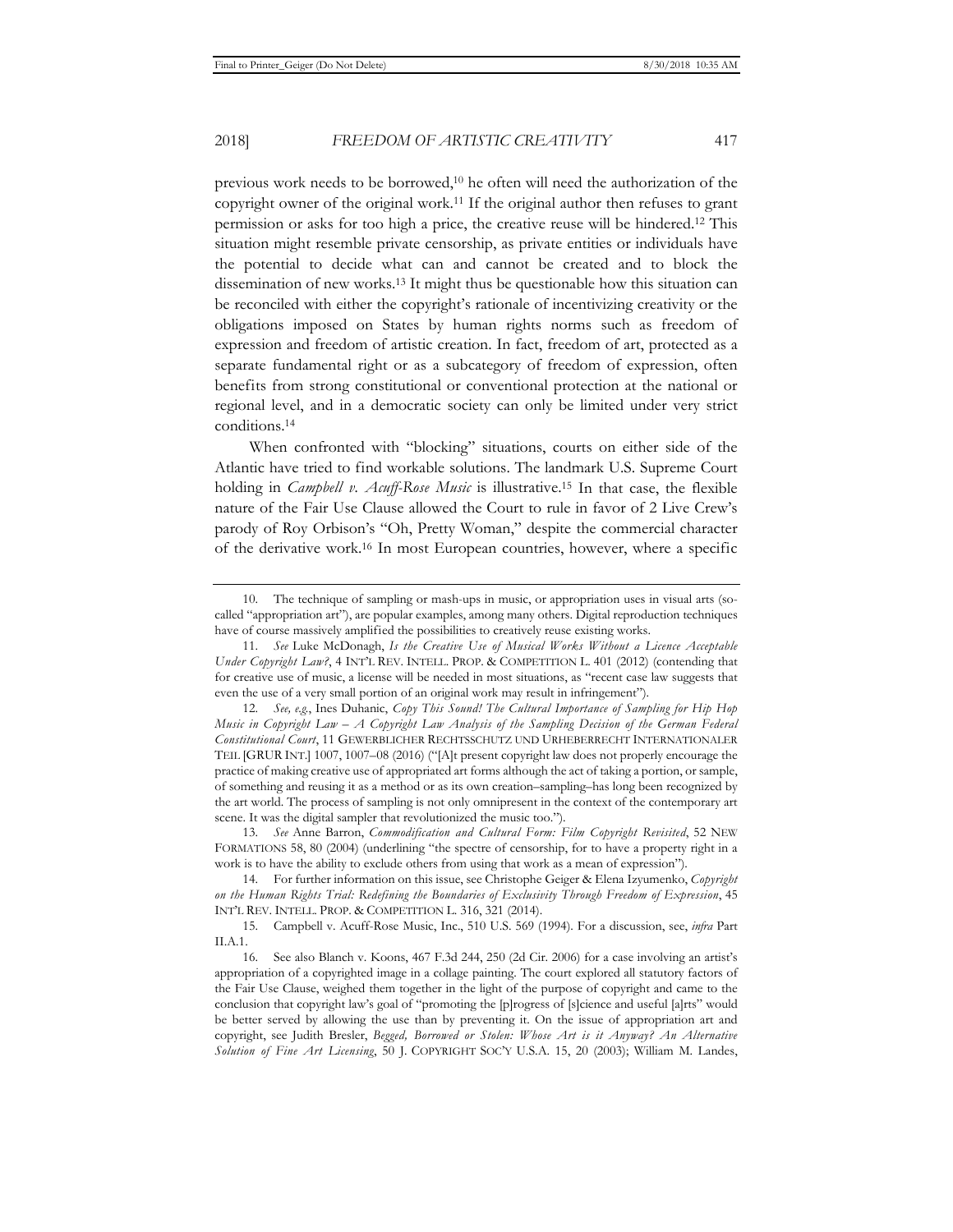limitation for creative use is lacking, and borrowing from an existing work is only allowed in a very limited way through existing and narrowly defined limitations, the situation is more complicated. There, judges often have to use external legal mechanisms such as competition law or fundamental rights to avoid the deterring effects of exclusivity.17 In fact, in a number of cases, several courts in Europe have directly applied the fundamental right to free artistic expression, protected under the general ambit of the right to freedom of expression of Article 10 of the European Convention on Human Rights, to allow the creative reuse of a protected work.18 In the same spirit, some scholars in the United States have advocated to limit copyright based on the First Amendment of the U.S. Constitution.19 However, as it might not be ideal to rely on rules from outside the intellectual property system to reach the goals of copyright law, it could be preferable to solve these problems by an appropriate revision of the legislative framework. For this reason, there have been vibrant discussions in recent times among European scholars on how to "flexibilize" existing limitations, to establish an open clause such as fair use in the

*Copyright, Borrowed Images, and Appropriation Art: An Economic Approach*, 9 GEO. MASON L. REV. 1, 10 (2000). However, in other similar cases, the use was considered unfair. For further detail on this discussion, see *infra* Part II.A.1.

<sup>17.</sup> On these developments, see Christophe Geiger, *"Constitutionalising" Intellectual Property Law? The Influence of Fundamental Rights on Intellectual Property in Europe*, 37 INT'L. REV. INTELL. PROP. & COMPETITION L. 371 (2006), *reprinted in* INTELLECTUAL PROPERTY AND HUMAN RIGHTS 314 (Laurence R. Helfer ed., 2013); Christophe Geiger, *Copyright's Fundamental Rights Dimension at EU Level*, *in* RESEARCH HANDBOOK ON THE FUTURE OF EU COPYRIGHT 27, 28–29, 31 (Estelle Derclaye ed., 2009); Christophe Geiger, *Reconceptualizing the Constitutional Dimension of Intellectual Property*, *in* INTELLECTUAL PROPERTY AND HUMAN RIGHTS 115 (Paul L.C. Torremans ed., 3d ed. 2015).

<sup>18.</sup> See the numerous examples given by Dirk Voorhoof, *Freedom of Expression and the Right to Information: Implications for Copyright*, *in* RESEARCH HANDBOOK ON HUMAN RIGHTS AND INTELLECTUAL PROPERTY 331, 332–33 (Christophe Geiger ed., 2015) [hereinafter RESEARCH HANDBOOK]. *See also infra* Part II.

<sup>19.</sup> *See* Thomas F. Cotter, *Transformative Use and Cognizable Harm*, 12 VAND. J. ENT. & TECH. L. 701, 746 (2010) ("[I]f the right to prepare derivative works is sufficiently problematic from the standpoint of freedom of speech, perhaps a more direct approach would be to limit the right on First Amendment grounds rather than indirectly through the fair use doctrine."); Stephen Fraser, *The Conflict Between the First Amendment and Copyright Law and its Impact on the Internet*, 16 CARDOZO ARTS & ENT. L.J. 1, 52 (1998) ("Protection of the freedom of speech from overzealous courts, Congress, and copyright holders must be assured. An independent First Amendment privilege outside the copyright fair use doctrine is a necessary step in that direction.").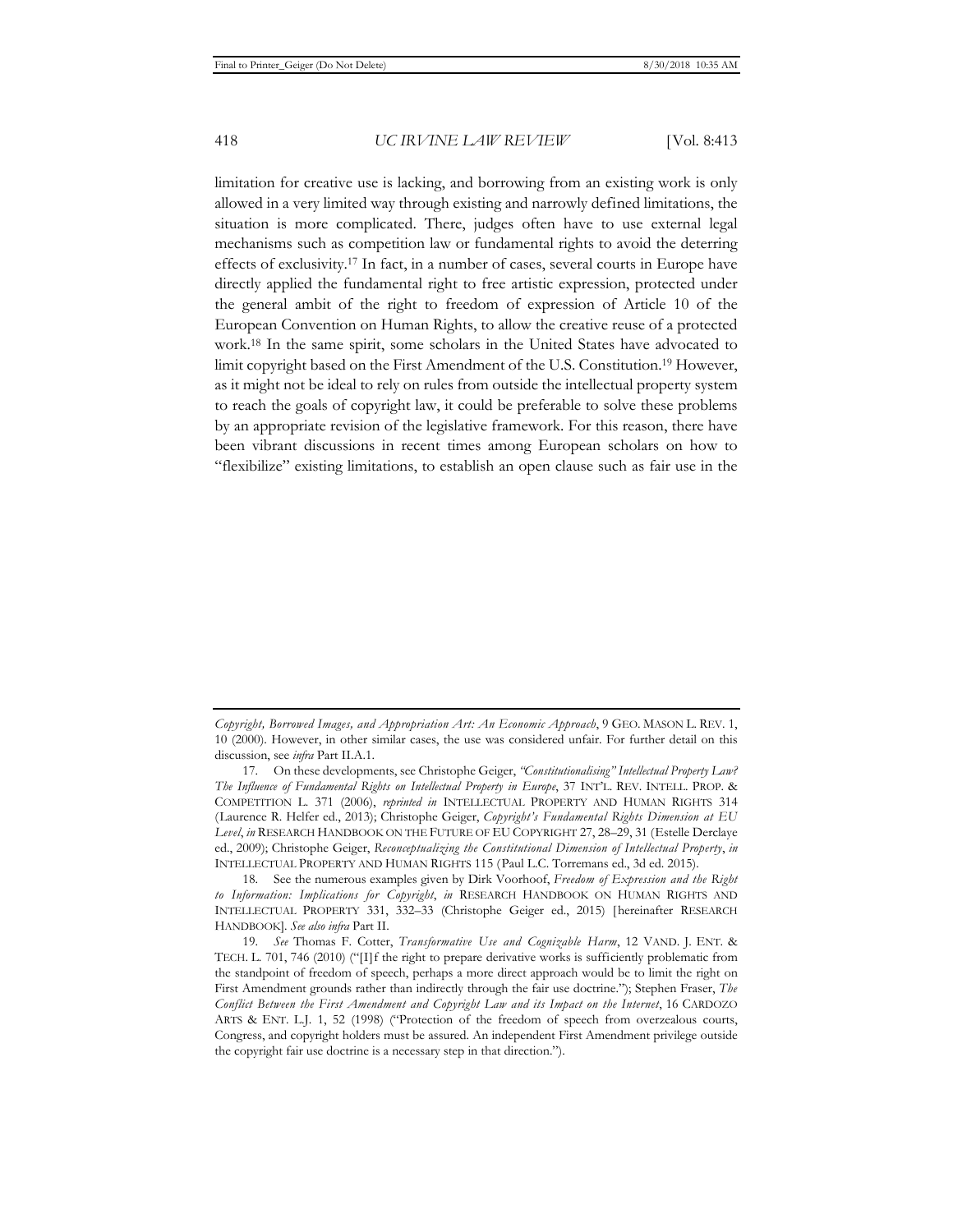European Union,20 or even to implement a specific limitation for "user-generated content,"21 as was recently done in Canada.22

The purpose of this Article is to assess the different options available for legislators and courts, evaluate the obligations resulting from human and fundamental rights, and develop, using a comparative analysis, a satisfying legal mechanism for creative uses in the context of derivative works, thus making copyright fully compatible with the human right to free artistic creativity.

#### I. FREEDOM OF ARTISTIC CREATIVITY AND COPYRIGHT LAW: A TENSE RELATIONSHIP

Part I of this Article problematizes the relationship between the human right to freedom of artistic creativity and the legislative and theoretical framework that makes up the copyright system. Although the motivation behind copyright and freedom of artistic creativity can be reconciled, this balance is challenged by the unique test to copyright posed by derivative works and appropriation art. Parts II and III of this Article seek to address how stability may be maintained or full compatibility can be achieved.

## *A. Freedom of Artistic Creativity: A Human Right Largely Recognized and Widely Protected*

Freedom of artistic creativity is a fundamental right protected in international and regional human rights instruments and in national constitutions.23 Major sources of international law across the board recognize freedom of artistic creativity explicitly, or implicitly, as an inherent element of the right to freedom of expression.

<sup>20.</sup> *See, e.g.*, Christophe Geiger, *Flexibilising Copyright – Remedies to the Privatisation of Information by Copyright Law*, 39 INT'L REV.INTELL. PROP. & COMPETITION L. 178 (2008); Christophe Geiger et al., *Limitations and Exceptions as Key Elements of the Legal Framework for Copyright in the European Union – Opinion of the European Copyright Society on the Judgment of the CJEU in Case C-201/13 Deckmyn*, 46 INT'L REV. INTELL. PROP. & COMPETITION L. 93 (2015); P. Bernt Hugenholtz, *Flexible Copyright: Can EU Author's Right Accommodate Fair Use?*, *in* NEW DEVELOPMENTS IN EU AND INTERNATIONAL COPYRIGHT LAW 417, 418–19 (Irini A. Stamatoudi ed., 2016) [hereinafter NEW DEVELOPMENTS]; Hugenholtz & Senftleben, *supra* note 8; Martin Senftleben, *Bridging the Differences Between Copyright's Legal Traditions – The Emerging EC Fair Use Doctrine*, 57 J. COPYRIGHT SOC'Y U.S.A. 521, 522, 524 (2010); Martin Senftleben, *The Perfect Match – Civil Law Judges and Open-Ended Fair Use Provisions*, 33 AM. U. INT'L L. REV. 231 (2017).

<sup>21.</sup> *See, e.g.*, *Copyright in the Knowledge Economy*, 19–20, COM (2009) 532 final (Oct. 19, 2009).

<sup>22.</sup> Section 29.21 (Non-Commercial User-generated Content) of the Canadian Copyright Modernization Act (S.C. 2012, c. 20).

<sup>23.</sup> For a discussion of the core human rights values expressed in the right to freedom of artistic creativity, see, for example, L.P. Chambers, *Moral Freedom and Artistic Creativity*, 42 INT'L J. ETHICS 163 (1932) (discussing the relationship between freedom of ethic and self-determination and freedom of expression); I.J. Oosthuizen & C.J. Russo, *A Constitutionalised Perspective of Freedom of Artistic Expression*, 23 S. AFR. J. EDUC. 260 (2001) (problematizing the definition and scope of the freedom of artistic expression and defining its role in the creation of a democratic society, as applied specifically to South Africa). *See also* Farida Shaheed (Special Rapporteur in the Field of Cultural Rights), *Report of the Special Rapporteur in the Field of Cultural Rights, Farida Shaheed: The Right to Freedom of Artistic Expression and Creativity*, U.N. Doc. A/HRC/23/34 (Mar. 14, 2013).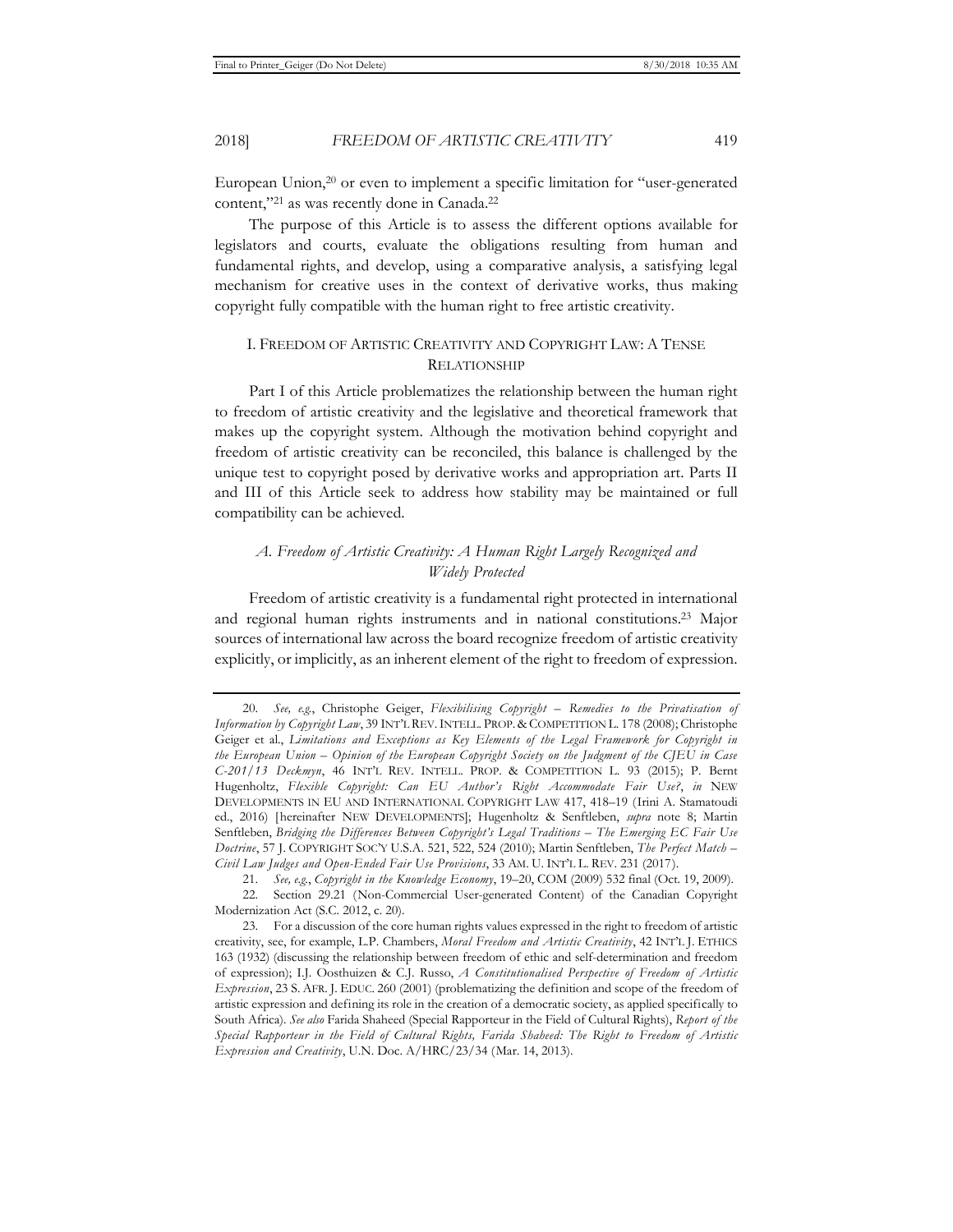In these instruments, the individual right to express ideas creatively is often irrevocably linked with the right to receive them. In Article 19 of the International Covenant on Civil and Political Rights (ICCPR), the right to freedom of creativity is formulated as: "Everyone shall have the right to freedom of expression; this right shall include freedom to seek, receive and impart information . . . *in the form of art*, or through any other media of his choice."24 Likewise, Article 13(1) of the American Convention of Human Rights is expressed in largely the same terms.25 The link between expression and reception is even present in more tailored human rights frameworks, which explicitly articulate the right as it applies to their limited central subject. Such is the case with Articles 1326 and 3127 of the Convention on the Rights of the Child.

While the ICCPR, the American Convention, and the Convention on the Rights of the Child focus on the right inherent to the individual, in other explicit iterations, rather than highlighting the individual claim, a state mandate is created.<sup>28</sup> For example, Article 15 of the International Covenant on Economic, Social and Cultural Rights (ICESCR) puts the onus on the state to "undertake to respect the freedom indispensable for . . . creative activity."29

An implicit right to freedom of artistic creativity is derived through judicial interpretation of the European Convention on Human Rights's (ECHR) Article 10,30 which protects the right to freedom of expression.31 Expanding on Article 10's imperative in its decision in *Alınak v. Turkey*, the European Court of Human Rights (ECtHR) emphasized the civic importance of the freedom of artistic creativity and the corresponding duty imposed on European states to uphold and respect it.32

<sup>24.</sup> International Covenant on Civil and Political Rights art. 19, Dec. 16, 1996, 999 U.N.T.S. 171 (entered into force Mar. 23, 1976) (emphasis added).

<sup>25.</sup> American Convention on Human Rights art. 13, Nov. 22, 1969, 1144 U.N.T.S. 143 ("Everyone has the right to freedom of thought and expression . . . in the form of art . . . .").

<sup>26.</sup> Convention on the Rights of the Child art. 13, Nov. 20, 1989, 1577 U.N.T.S. 3 ("The child shall have the right to freedom of expression; this right shall include freedom to seek, receive and impart information and ideas of all kinds . . . [including] in the form of art . . . .").

<sup>27.</sup> *Id.* art. 31 ("States Parties shall respect and promote the right of the child to participate fully in cultural and artistic life and shall encourage the provision of appropriate and equal opportunities for cultural, artistic, recreational and leisure activity.").

<sup>28.</sup> International Covenant on Economic, Social and Cultural Rights art. 15(3), Dec. 16, 1966, 993 U.N.T.S. 3.

<sup>29.</sup> *Id.*

<sup>30.</sup> European Convention on Human Rights (ECHR) art. 10 ("Everyone has the right to freedom of expression . . . .").

<sup>31.</sup> *See* Alınak v. Turkey, no. 40287/98, Eur. Ct. H.R. (2005); Karataş v. Turkey, no. 23168/94, Eur. Ct. H.R. (1999); Müller and Others v. Switzerland, no. 10737/84, Eur. Ct. H.R. (1988) (stating that art. 10 "includes freedom of artistic expression – notably within freedom to receive and impart information and ideas . . . ."). On these cases, see Christophe Geiger and Elena Izyumenko, *Intellectual Property Before the European Court of Human Rights* (Ctr. for Int'l Intellectual Prop. Studies, Research Paper No. 2018-01, 2018), https://papers.ssrn.com/sol3/papers.cfm?abstract\_id=3116752 [https://perma.cc/MT37-ABWQ].

<sup>32.</sup> Karataş v. Turkey, no. 23168/94.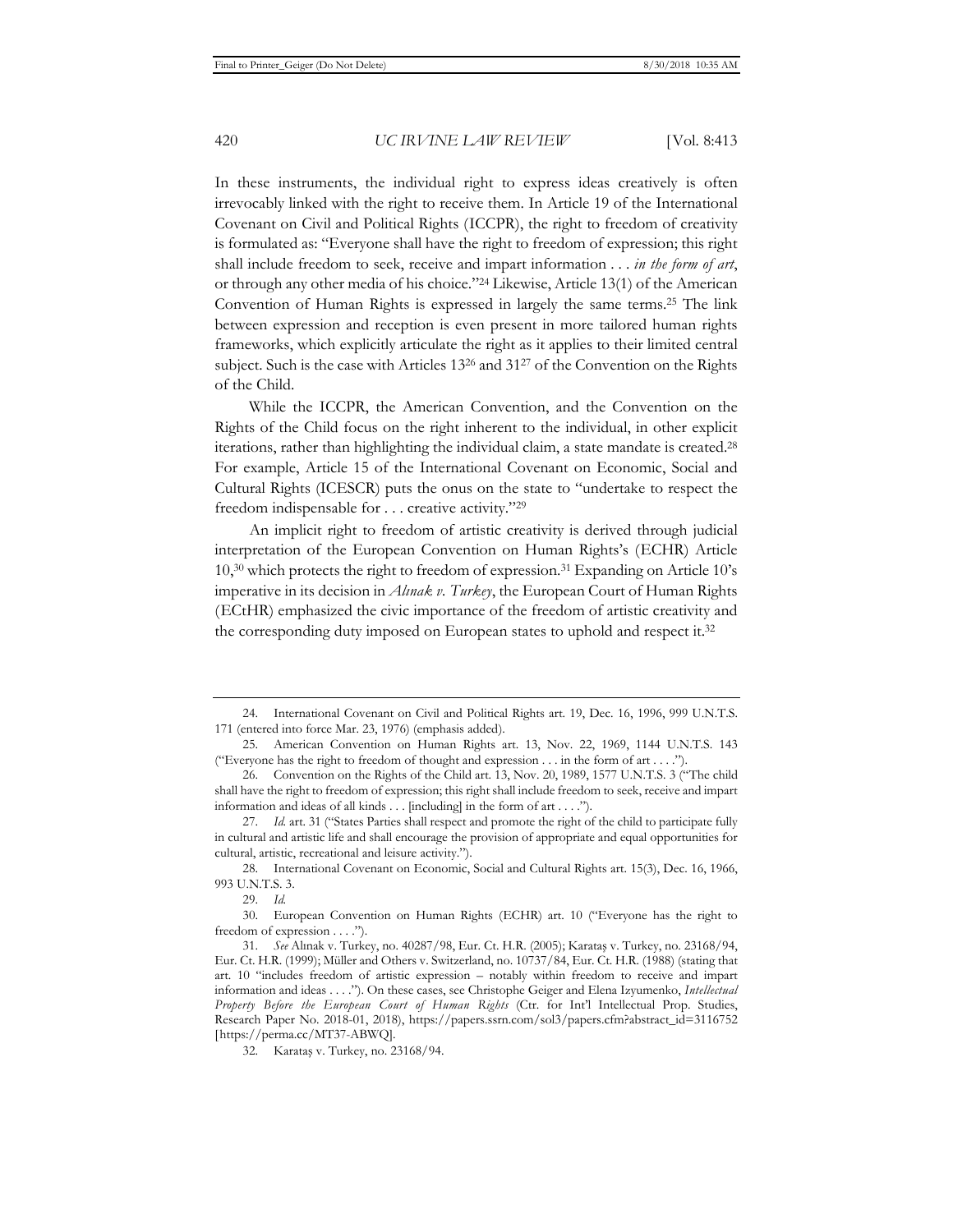According to the court:

[f]reedom of artistic expression . . . affords the opportunity to take part in the public exchange of cultural, political and social information and ideas of all kinds . . . . Those who create, perform, distribute or exhibit works of art contribute to the exchange of ideas and opinions which is essential for a democratic society. Hence there is an obligation on the State not to encroach unduly on the author's freedom of expression.33

In other cases, the ECtHR has explicitly enlarged the onus on the state to include a positive obligation to protect Article 10 rights where there is a substantial public interest involved.34 The right to freedom of artistic creativity is also often conceived as inextricable from the right to enjoy the arts and the right to take part in cultural life,35 which is most notably enshrined in Article 27 of the Universal Declaration of Human Rights (UNDHR)<sup>36</sup> and Article 15 of the International Covenant on Economic, Social and Cultural Rights (ICESCR),<sup>37</sup> as well as in other important regional human rights instruments.38

Recognition of the right to freedom of artistic creativity in domestic legal systems has taken myriad forms. In national constitutions, as with international and regional instruments, freedom of artistic creativity is often located within the strongly-protected right to freedom of expression. For example, Article 5 of the *German Basic Law* contains a special paragraph linking the right to freedom of expression with the right to freely develop the arts and sciences.39 The *Swedish Fundamental Law*, which is one of the four laws making up the Swedish

36. G.A. Res. 217 (III) A, Universal Declaration of Human Rights (Dec. 10, 1948). For further analysis of Article 27 UDHR, see, *inter alia*, ELSA STAMATOPOULOU, CULTURAL RIGHTS IN INTERNATIONAL LAW: ARTICLE 27 OF THE UNIVERSAL DECLARATION OF HUMAN RIGHTS AND BEYOND 110 (2007).

37. Article 15(1) ICESCR adopts the wording of the UDHR almost verbatim. *See* Shaheed, *supra* note 23 (situating art. 27 of the UNDHR with other explicit and implicit articulations of the right to freedom of artistic expression). *See also* INTELLECTUAL PROPERTY, *supra* note 35, at 19, http://www.ceipi.edu/fileadmin/upload/DUN/CEIPI/Documents/Publications\_CEIPI\_\_\_ ICTSD/CEIPI-ICTSD\_no\_3.pdf [https://perma.cc/N7WB-KE4J]. See especially the introduction by the Special Rapporteur Farida Shaheed and the contributions of Lea Shaver, Rebecca Giblin, and Christophe Geiger.

<sup>33.</sup> *Id.*

<sup>34.</sup> *See* Appleby v. UK, no. 44306/98, Eur. Ct. H.R. (2003).

<sup>35.</sup> *See* Christophe Geiger, *Taking the Right to Culture Seriously: Time to Rethink Copyright Law*, *in* INTELLECTUAL PROPERTY AND ACCESS TO SCIENCE AND CULTURE: CONVERGENCE OR CONFLICT? 84, 88 (C. Geiger ed., 2016) [hereinafter INTELLECTUAL PROPERTY]; Caterina Sganga, *Right to Culture and Copyright: Participation and Access*, *in* RESEARCH HANDBOOK, *supra* note 18, at 560, 561–62; Lea Shaver, *The Right to Science and Culture*, 1 WIS. L. REV. 121, 122, 131, 156, 169 (2010); Lea Shaver & Caterina Sganga, *The Right to Take Part in Cultural Life: On Copyright and Human Rights*, 27 WIS. INT'L L.J. 637, 652–54 (2010).

<sup>38.</sup> *See, e.g.*, African Charter on Human and Peoples' Rights art. 17; Arab Charter of Human Rights art. 36; EU Charter of Fundamental Rights art. 13.

<sup>39.</sup> Basic Law for the Federal Republic of Germany art. 5: "(1) Every person shall have the right freely to express and disseminate his opinions in speech, writing and pictures, and to inform himself without hindrance from generally accessible sources. . . . (3) Arts and sciences, research and teaching shall be free . . . ."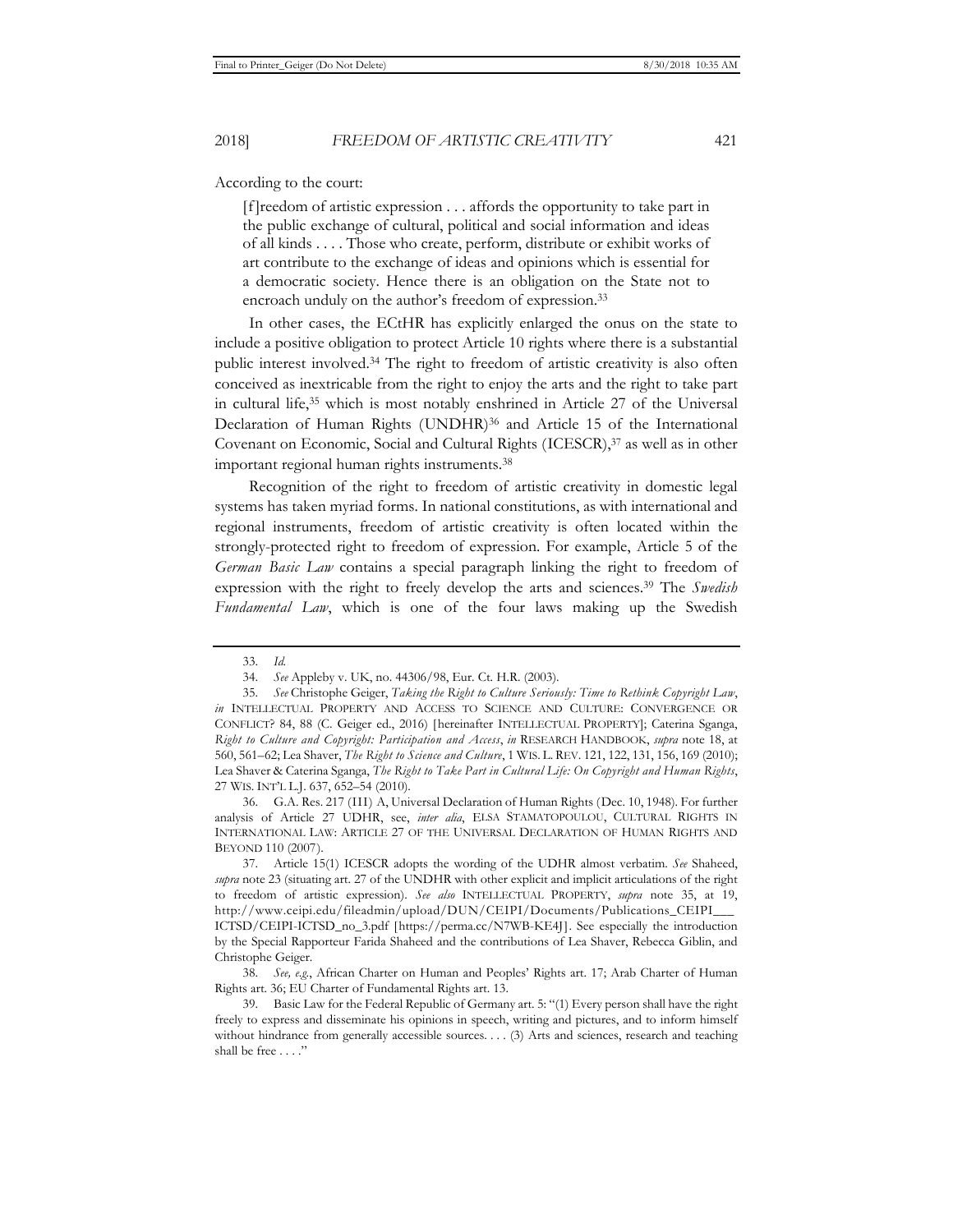Constitution, explicitly includes the freedom of artistic creation as part of the key purposes of freedom of expression: "The purpose of freedom of expression under this Fundamental Law is to secure the free exchange of opinion, free and comprehensive information, and freedom of artistic creation. . . ."40 Constitutions of certain other countries recognize the freedom of artistic expression within the ambit of the right to science and culture.<sup>41</sup>

In U.S. case law, freedom of artistic creativity is covered by the First Amendment of the U.S. Constitution,<sup>42</sup> although the U.S. Supreme Court has never considered this freedom as a distinct category akin to political or commercial speech; it rather addresses the various forms of art in their relation to the First Amendment on a contextual basis.43 In considering, for example, state-based regulation of obscene art and its threat to free speech, the Supreme Court has articulated the need to protect the "ideal of creativity" and the liberty to explore creatively that is its precondition.<sup>44</sup> According to the Court, freedom of artistic

<sup>40.</sup> Swedish Fundamental Law on Freedom of Expression chapter 1, art. 1.

<sup>41.</sup> *See, e.g.*, Magyarország Alaptörvénye [Constitution] (Hung.) art. X(1) ("Hungary shall ensure the freedom of scientific research and artistic creation . . . ."); Konstytucja Rzeczypospolitej Polskiej [Constitution] art. 73 (Pol.) ("The freedom of artistic creation and scientific research as well as dissemination of the fruits thereof, the freedom to teach and to enjoy the products of culture, shall be ensured to everyone."). For an example of the stand-alone provision on freedom of artistic expression guaranteed independently from either the freedom of expression as such or the freedom of science and culture, see Bundesverfassung [BV] [Constitution] Apr. 18, 1999, SR 101, art. 21 (Switz.) ("Freedom of artistic expression is guaranteed."). On the various options to protect IP at the constitutional level, see for example, Christophe Geiger, *Implementing Intellectual Property Provisions in Human Rights Instruments: Towards a New Social Contract for the Protection of Intangibles*, *in* RESEARCH HANDBOOK, *supra* note 18, at 661, 666–67.

<sup>42.</sup> *See, e.g.*, Joseph Burstyn, Inc. v. Wilson, 343 U.S. 495, 501 (1952) (including motion pictures within the ambit of the First Amendment); Rogers v. Grimaldi, 875 F.2d 994, 998 (2d Cir. 1989) (explaining the First Amendment interest for both authors and audiences in balancing the freedom of artistic expression with the statutory limitations of the Lanham Act); Sefick v. City of Chicago, 485 F. Supp. 644, 645, 653 (N.D. Ill. 1979) (holding that sculptures satirizing the then-mayor of Chicago and his wife fell within the protection of the First Amendment).

<sup>43.</sup> Interestingly, this is a quite different position from that adopted in Europe where the ECtHR and many national courts explicitly place artistic expression in a separate category. For further information on this, see, for example, Raman Maroz, *The Freedom of Artistic Expression in the Jurisprudence of the United States Supreme Court and Federal Constitutional Court of Germany: A Comparative Analysis*, 35 CARDOZO ARTS & ENT. L.J. 341, 346 (2017) ("[W]hile the freedom of artistic creativity has indeed received constitutional protection, the U.S. Supreme Court has neither distinguished artistic freedom from other forms of expression nor given any meaning to the term 'art speech.' Nor has the U.S. Supreme Court explained why artistic expression falls within the ambit of the First Amendment or why it is important for social development. In this regard, the approach of the U.S. Supreme Court differs strikingly from the position of the German Federal Constitutional Court, which examined these issues in detail."). For more on the place accorded to artistic expression among the types of speech protected by the First Amendment, see Sheldon H. Nahmod, *Artistic Expression and Aesthetic Theory: The Beautiful, the Sublime and the First Amendment*, WIS. L. REV. 221, 222 (1987); George Vetter & Christopher C. Roche, *The First Amendment and the Artist – Part I*, R.I.B. J., Mar. 1996, at 7; George Vetter & Christopher C. Roche, *The First Amendment and the Artist* - *Part II*, R.I.B. J., Apr. 1996, at 9.

<sup>44.</sup> *See* A Book Named "John Cleland's Memoirs of a Woman of Pleasure" v. Attorney Gen. of Massachusetts, 383 U.S. 413, 439 (1966).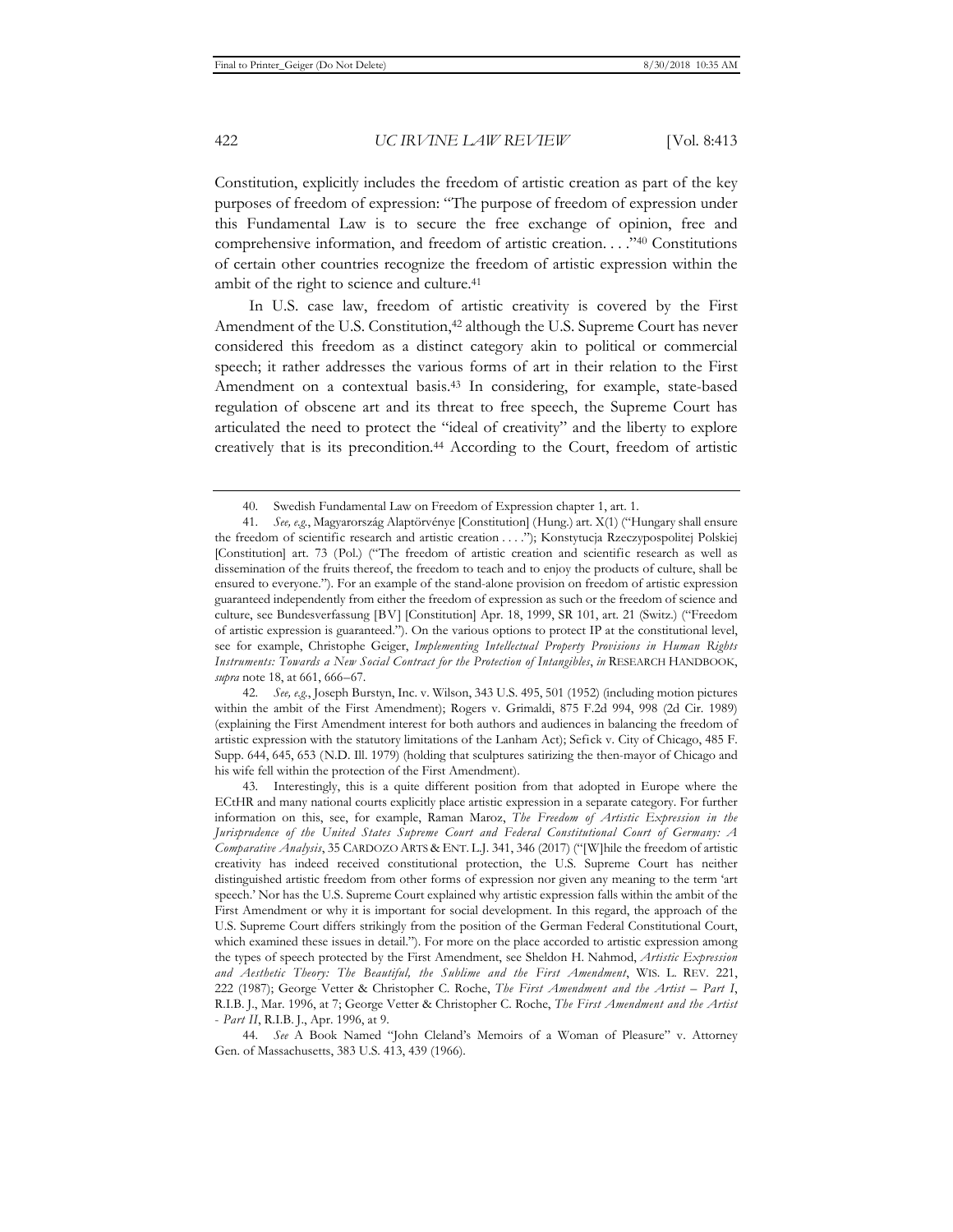creativity is an element of the respect for freedom of self-expression, one of the core values of the First Amendment, and American democracy in general.45

#### *B. Freedom of Artistic Creativity and Copyright Law: Two Rights with Similar Goals*

Born from the same respect for the act of creation as the right to free creative expression, copyright law was originally meant to be, in the words of the U.S. Supreme Court, "the engine of free expression."46 Indeed, unchecked private interests and rampant censorship in sixteenth and seventeenth century Europe created the background conditions for the advent of copyright, which was touted as a solution to the problem of limitations on creative expression.47 In this period, the English Stationers' Guild maintained a registry of the exclusive printing rights of stationers for specific books, thus ensuring their monopoly over the books they printed.48 The registry also furthered the aims of censorship as it allowed authorities to easily monitor materials published and keep a watchful eye out for the printing of seditious material, which was considered a danger to the state.49 Simultaneously, the stationers were allowed to keep their monopolies in exchange for complying with the laws.<sup>50</sup>

<sup>45.</sup> *Id.*

<sup>46.</sup> Harper & Row Publishers, Inc. v. Nation Enters., 471 U.S. 539, 558 (1985). For a very deep and interesting historical analysis, see GIANCARLO FROSIO, RECONCILING COPYRIGHT WITH CUMULATIVE CREATIVITY: THE THIRD PARADIGM (2018) (examining the long history of creativity, from cave art to digital remix, in order to demonstrate a consistent disparity between the traditional cumulative mechanics of creativity and modern copyright policies).

<sup>47.</sup> *See* GILLIAN DAVIES, COPYRIGHT & THE PUBLIC INTEREST (2d ed. 2002); OF AUTHORS AND ORIGINS: ESSAYS ON COPYRIGHT LAW (Brad Sherman & Alain Strowel eds., 1994) [hereinafter OF AUTHORS AND ORIGINS].

<sup>48.</sup> *See* CYPRIAN BLAGDEN, THE STATIONERS' COMPANY: A HISTORY, 1403–1959, at 33 (1977); CYNDIA S. CLEGG, PRESS CENSORSHIP IN JACOBEAN ENGLAND 1–2 (2001); CYNDIA S. CLEGG, PRESS CENSORSHIP IN ELIZABETHAN ENGLAND 3–5 (1997); DAVIES, *supra* note 47, at 10 ("The royal interest in granting the monopoly was not to provide protection to the stationers' property rights but to satisfy the desire of the crown for an effective control over the publishing trade and the press so as to outlaw the publishing of seditious and heretical books."); LYMAN RAY PATTERSON, COPYRIGHT IN HISTORICAL PERSPECTIVE 114–43 (1968); DIRITTO INDUSTRIALE 335–38 (Niccolò Abriani, Gastone Cottino & Marco Ricolfi eds., 2001). On the Statute of Anne and its history, see RONAN DEAZLEY, ON THE ORIGIN OF THE RIGHT TO COPY: CHARTING THE MOVEMENT OF COPYRIGHT LAW IN EIGHTEENTH CENTURY BRITAIN (1695–1775), at 2–3 (2004); MARK ROSE, AUTHORS AND OWNERS: THE INVENTION OF COPYRIGHT 12–13, 15, 24 (1993); William Cornish, *The Statute of Anne 1709–10: Its Historical Setting*, *in* GLOBAL COPYRIGHT: THREE HUNDRED YEARS SINCE THE STATUTE OF ANNE, FROM 1709 TO CYBERSPACE 14, 17 (Lionel Bently, Uma Suthersanen & Paul Torremans eds., 2010) [hereinafter GLOBAL COPYRIGHT] Mark Rose, *The Public Sphere and the Emergence of Copyright:* Areopagitica*, the Stationers' Company, and the Statute of Anne*, 12 TUL. J. TECH. & INTELL. PROP. 123, 136, 139, 143 (2009).

<sup>49.</sup> DAVIES, *supra* note 47, at 10; Pamela Samuelson, Copyright, Commodification, and Censorship: Past as Prologue—But to What Future? (1999) (unpublished manuscript), http://works.bepress.com/pamela\_samuelson/228/ [https://perma.cc/7RTW-8LS2].

<sup>50.</sup> DAVIES, *supra* note 49, at 10.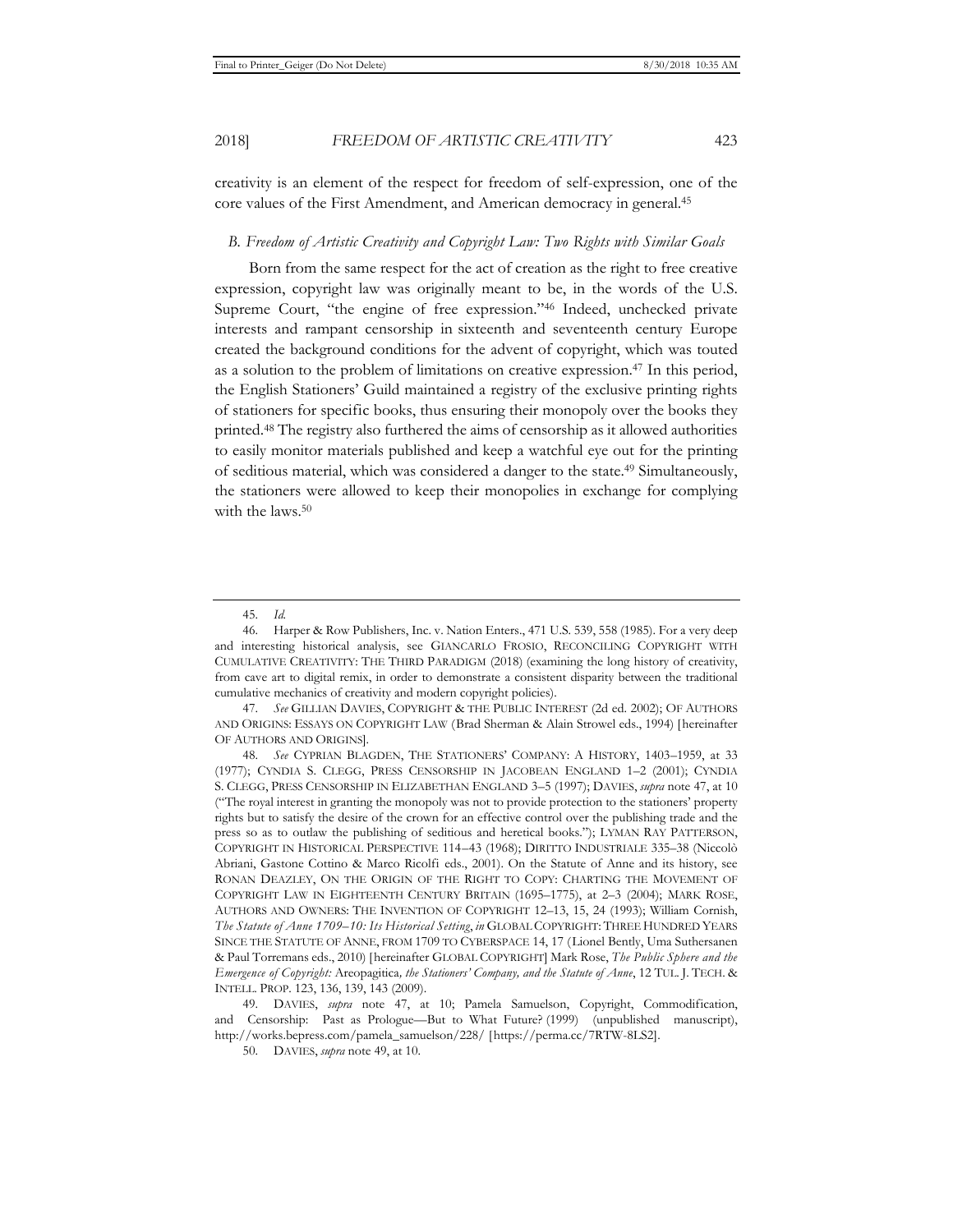By the early eighteenth century, however, attitudes towards the restriction of information and ideas had changed.51 Enlightenment notions about the need for intellectual independence and free debate were more widely ascribed throughout Europe, challenging the legitimacy of monarchic censorship and seeking a balance of interests among the author, the state, and the public.52 In response, the British Parliament passed the Statute of Anne "for the encouragement of learning."53 The Statute was the first codification of modern, public copyright regulations,<sup>54</sup> and the first recorded articulation of the utilitarian theory of intellectual property law: that the enforcement of a limited monopoly through regulation of use could incentivize creation.55 In this hugely influential affirmation of copyright,56 the preeminent imperative for regulation seemed to have focused on the maximization of public good, and less on the protection of an individual right.57 However, the liberty to

54. Paul Edward Geller, *International Copyright: The Introduction*, *in* INTERNATIONAL COPYRIGHT LAW AND PRACTICE § 2[1][b] (Lionel Bently ed., 2016).

56. *See* Geiger, *supra* note 51.

<sup>51.</sup> For further detail, see Christophe Geiger, *The Influence (Past and Present) of the Statute of Anne in France*, *in* GLOBAL COPYRIGHT, *supra* note 48, at 122, 129 ("[A] common point between Great Britain and France is linked to the eighteenth century, the advent of the philosophy of the Enlightenment and the will to circumvent Royal censorship. In fact, the Enlightenment philosophers, who gradually became ardent defenders of authors' rights over their works, mostly conceived copyright as a guarantee for freedom of expression. To them, granting copyright to authors was allowing the dissemination of ideas and knowledge, the author being endowed with an educational mission, in charge of 'enlightening' the population. However, the granting of royal privileges was often preceded by a control of the works' content.").

<sup>52.</sup> *See, e.g.*, DAVIES*, supra* note 47, at 34; ALAIN STROWEL, DROIT D'AUTEUR ET COPYRIGHT, DIVERGENCES ET CONVERGENCES (1993); Gillian Davies, *The Convergence of Copyright and Authors Rights - Reality or Chimera?*, 26 INT'L REV. INTELL. PROP. & COMPETITION L. 964 (1995); Geiger, *supra* note 1, at 367; Jane C. Ginsburg, *A Tale of Two Copyrights: Literary Property in Revolutionary France and America*, 64 TUL. L. REV. 991 (1990); Alain Strowel, *Convergences Entre Droit D'auteur et Copyright dans la Société de L'information*, *in* SCHUTZ VON KULTUR UND GEISTIGEM EIGENTUM IN DER INFORMATIONSGESELLSCHAFT 59 (1998); Alain Strowel, *Droit D'auteur and Copyright: Between History and Nature*, *in* OF AUTHORS AND ORIGINS, *supra* note 47, at 235.

<sup>53.</sup> RONAN DEAZLEY, *Commentary on the Statute of Anne 1710, in* PRIMARY SOURCES ON COPYRIGHT (1450-1900), (Lionel Bently & Martin Kretschmer eds., 2008), http://www.copyrighthistory.org/cam/tools/request/showRecord?id=commentary\_uk\_1710 [https://perma.cc/UP2F-DHJY]. Similarly, the preamble of the Statute of Anne emphasizes the need "for the encouragement of learned men to compose and write useful books." *Id.* According to Ronan Deazley, this is the central element of the 1710 law, which primarily seeks to encourage the production and dissemination of new ideas by way of granting either the author or the publisher a legal monopoly, with this being indirectly beneficial for the public and the society as a whole. *Id.*

<sup>55.</sup> H. Tomás Gómez-Arostegui, *The Untold Story of the First Copyright Suit Under the Statute of Anne in 1710*, 25 BERKELEY TECH. L.J. 1247, 1248–49 (2010).

<sup>57.</sup> *See* Orit Fishman Afori, *Human Rights and Copyright: The Introduction of Natural Law Considerations into American Copyright Law*, 14 FORDHAM INTELL. PROP. MEDIA & ENT. L.J. 497, 507 (2004). Although it is true that the Statute of Anne mentions the author, some scholars have convincingly demonstrated that it was mostly rhetoric. *See* BLAGDEN, *supra* note 48, at 153–75 (1977). For whom the championing of the author was purely motivated by the circumstances and a desire to cut short the Stationers company's monopoly, see PATTERSON, *supra* note 48, at 147 ("Emphasis on the author in the Statute of Anne implying that the statutory copyright was an author's copyright was more a matter of form than of substance. The monopolies at which the statute was aimed were too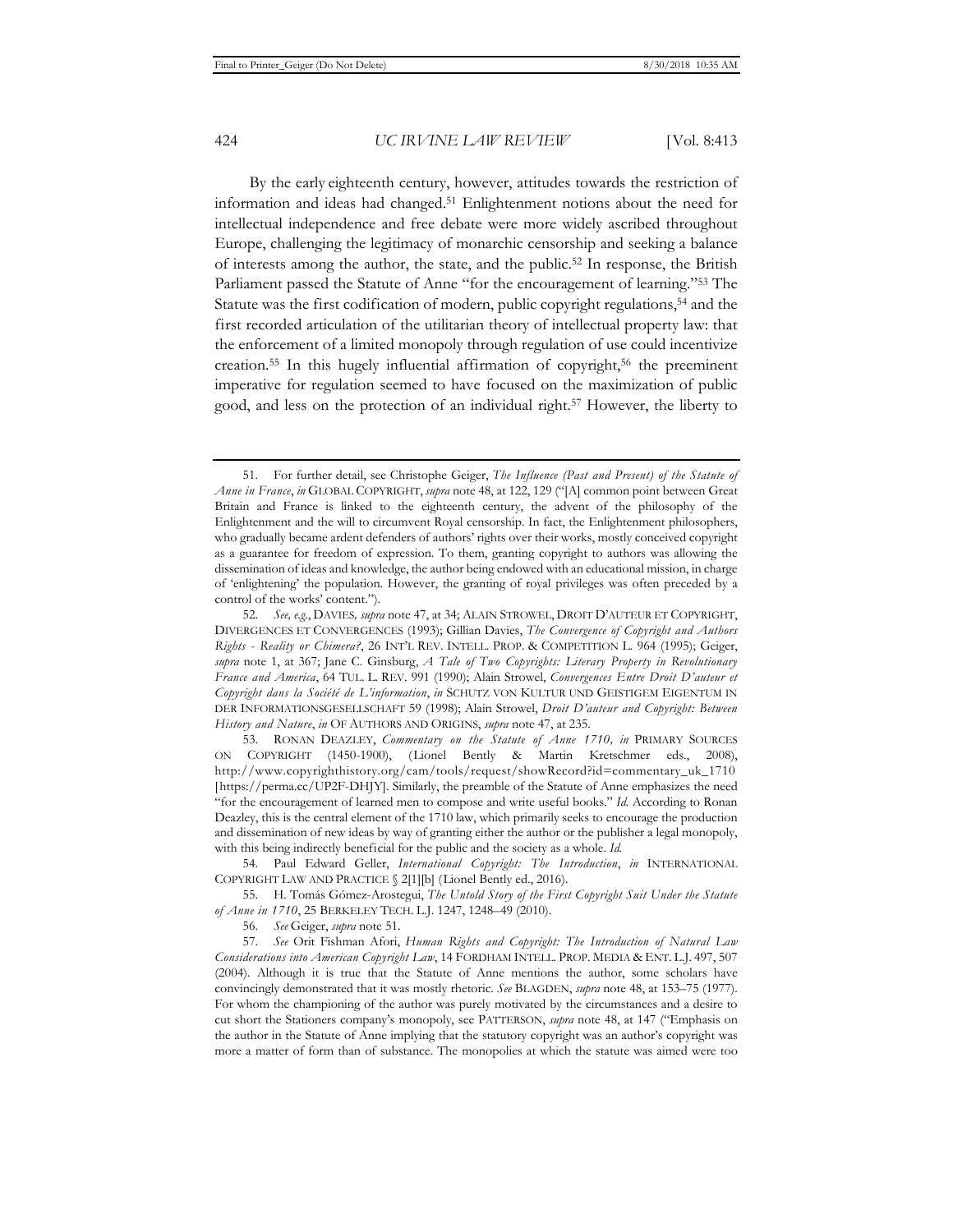create freely without any control of the ruler and to spread new ideas within the society, as a manifestation of Enlightenment thinking and a correlative element to the freedom of expression,<sup>58</sup> have been in the regulatory zeitgeist for centuries.<sup>59</sup>

This utilitarian mode of justification has persisted across history. The spirit of the Statute of Anne and of much eighteenth century copyright legislation in Europe is still reflected worldwide. The "Copyright Clause" embedded within the U.S. Bill of Rights is one such adaptation, as the clause purports "[t]o promote the Progress of Science and useful Arts, by securing for limited Times to Authors and Inventors the exclusive Right to their respective Writings and Discoveries."60

Yet utilitarianism is not the sole justification for national and international copyright systems. Copyright theory has expanded to include a formulation of ownership rights and personality interests propagated by the personality theorists of the nineteenth century, and often concretized in the form of the protection of the author's economic interests and his "moral rights."61 These approaches, often attributed to Hegel, Locke, or Kant,<sup>62</sup> imbue creators with exclusive authorship rights on the basis of their natural legal right to property, often understood as an extension of an individual's labor or existential will, the exercise of which individuates private property from a property "commons" (now formulated in the IP field as the "public domain").63 The central tenet of these theories is that ownership is established through the dynamic relationship between the personality and the object, with the personality acting upon or through the object. In this

60. U.S. CONST. art. I, § 8, cl. 8.

long established to be attacked without some basis change. The most logical and natural basis for the changes was the author . . . . [T]he author was used primarily as a weapon against monopoly.").

<sup>58.</sup> *See* Christophe Geiger, *Author's Right, Copyright and the Public's Right to Information*, *in* 5 NEW DIRECTIONS IN COPYRIGHT LAW 24 (Fiona Macmillan ed., 2007) [hereinafter NEW DIRECTIONS] (problematizing the relationship between the author and the recipient of information as it is enshrined in the "freedom of communication" and the freedom of expression); Lyman Ray Patterson, *Understanding the Copyright Clause*, 47 J. COPYRIGHT SOC'Y U.S.A. 365, 379 (2000).

<sup>59.</sup> Geiger, *supra* note 1, at 367.

<sup>61.</sup> *See* Paul E. Geller, *Must Copyright Be For Ever Caught Between Marketplace and Authorship Norms*, *in* OF AUTHORS AND ORIGINS, *supra* note 47, at 167 ("As the Enlightenment gave way to Romanticism, there was an increasing recognition that genius creatively accelerated the progress of the mind by its unexpected but fruitful insights. . . . Romantic critics began to consider the individually creative subject in terms of a new vision, which was to find its way into copyright thought."); Cyril P. Rigamonti, *Deconstructing Moral Rights,* 47 HARV. INT'L L.J. 353, 412 (2006). On the emergence of the discourse about the genius, see ROSE, *supra* note 48, at 1; MARTHA WOODMANSEE, THE AUTHOR, ART, AND THE MARKET: REREADING THE HISTORY OF AESTHETICS (1994); Giancarlo Frosio, *Rediscovering Cumulative Creativity from the Oral Formulaic Tradition to Digital Remix: Can I Get a Witness?*, 13 J. MARSHALL REV. INTELL. PROP. L. 341, 370–76 (2014); Martha Woodmansee, *The Genius and the Copyright: Economic and Legal Conditions of the Emergence of the 'Author*', 17 EIGHTEENTH-CENTURY STUD. 425 (1984).

<sup>62.</sup> *See, e.g.,* GEORG FRIEDRICH WILHELM HEGEL, HEGEL'S PHILOSOPHY OF RIGHT § 69 (Thomas M. Knox trans., Clarendon Press 1967) (1821); IMMANUEL KANT, *Kritik der Urteilskraft, in* KANT'S KRITIK OF JUDGMENT § 46 (J.H. Bernard trans., Macmillan and Co. 1892) (1790); JOHN LOCKE, *Two Treatises of Government*, *in* THE WORKS OF JOHN LOCKE § 27 (1727); *see also* Justin Hughes, *The Philosophy of Intellectual Property*, 77 GEO. L.J. 287, 287–331 (1988).

<sup>63</sup>*.* Shaheed, *supra* note 23.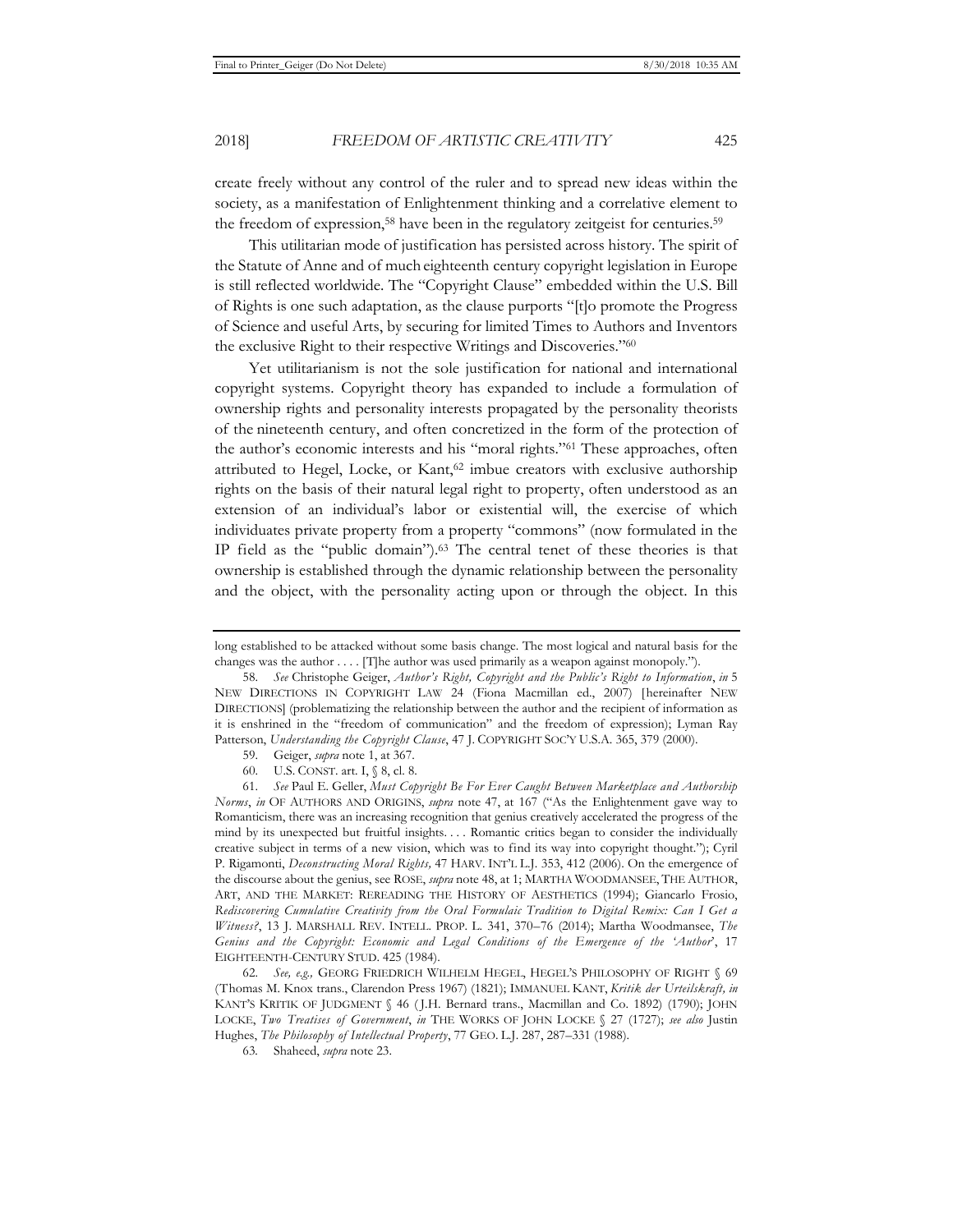subject-object interaction, the individual establishes an existential claim to the object which, in a market-based society, manifests as a legally cognizable property right.<sup>64</sup> In the case of intellectual property, the creative expression constitutes the object. While the applicability of personality theory in the IP field is contested, and Locke's labor hypothesis did not explicitly encompass intangible objects in its original formulation,65 so called "author rights" systems in continental Europe explicitly protect the remuneration interest of creators for the use of their works by granting them special contractual protections against buyouts from publishers or participation in the remuneration generated by levies/statutory licenses.66

However, it might still be questionable how copyright's rationales can be reconciled with the obligations imposed on States by human rights, such as freedom of artistic creation. One reason for this is that ostensibly utilitarianism's maximization of creation manifests through the grant of exclusive economic rights in allowing the rightsholder to control the use of his work, without explicitly mandating a counterbalancing individual right of the freedom to create, and moral rights seem to focus on protecting the interests of the initial author. Nevertheless, the central aims of the freedom of artistic creativity and copyright legislation are not irreconcilable, and international and state judiciaries in conjunction with a variety of IP scholars have articulated theories of cohesion between the two systems of rights.

One theory of rapprochement describes a creative right as a "positive dimension" of the freedom of expression, with copyright—which encompasses the moral and economic rights of the creator—as an inherent element of creativity.<sup>67</sup> Another attempt at reconciliation looks to the case law of the ECtHR interpreting Article 10 of the Convention, particularly the Austrian case *Vereinigung Bildender Kunstler v*. *Austria* that balances the individual right to privacy of an Austrian politician with the artist who used his image's right to freedom of expression.68 In that case, and others like it, the European and national courts attempt to bridge the rights of the public with the rights of the creator through an analysis of artistic contribution to "public debate" and the right of the public to be informed.<sup>69</sup> The interests of the public, arguably, guarantee an authorial right to free creation where there is a public function to the work, one which would be equally valid where a

69. *Id.*

<sup>64.</sup> *See* ROBERT P. MERGES, JUSTIFYING INTELLECTUAL PROPERTY 97–98 (2011).

<sup>65.</sup> *See* Letter from John Locke to Edward Clarke ( January 2, 1692(-3)), *in* THE CORRESPONDENCE OF JOHN LOCKE AND EDWARD CLARKE 366–68 (B. Rand ed., 1927); *see also* Justin Hughes, *Locke's 1694 Memorandum (and More Incomplete Copyright Historiographies),* 27 CARDOZO ARTS & ENT. L.J. 555 (2010); Mark Rose, *Nine-Tenths of the Law: The English Copyright Debates and the Rhetoric of the Public Domain*, 66 L. & CONTEMP. PROBS. 75, 84–85 (2003). The extension of Locke's arguments to cover intellectual property was due to William Blackstone. *See* WILLIAM BLACKSTONE, 2 COMMENTARIES ON THE LAWS OF ENGLAND 405 (1766).

<sup>66.</sup> On the role of a "remuneration-based" system, see *infra* Part III.

<sup>67.</sup> André Kévérer, *Authors Rights Are Human Rights*, 32 COPYRIGHT BULL. 18, 20 (1998).

<sup>68.</sup> *Vereinigung Bildender Künstler v. Austria*, App. No. 68354/01, Eur. Ct. H.R. (2007), § 26.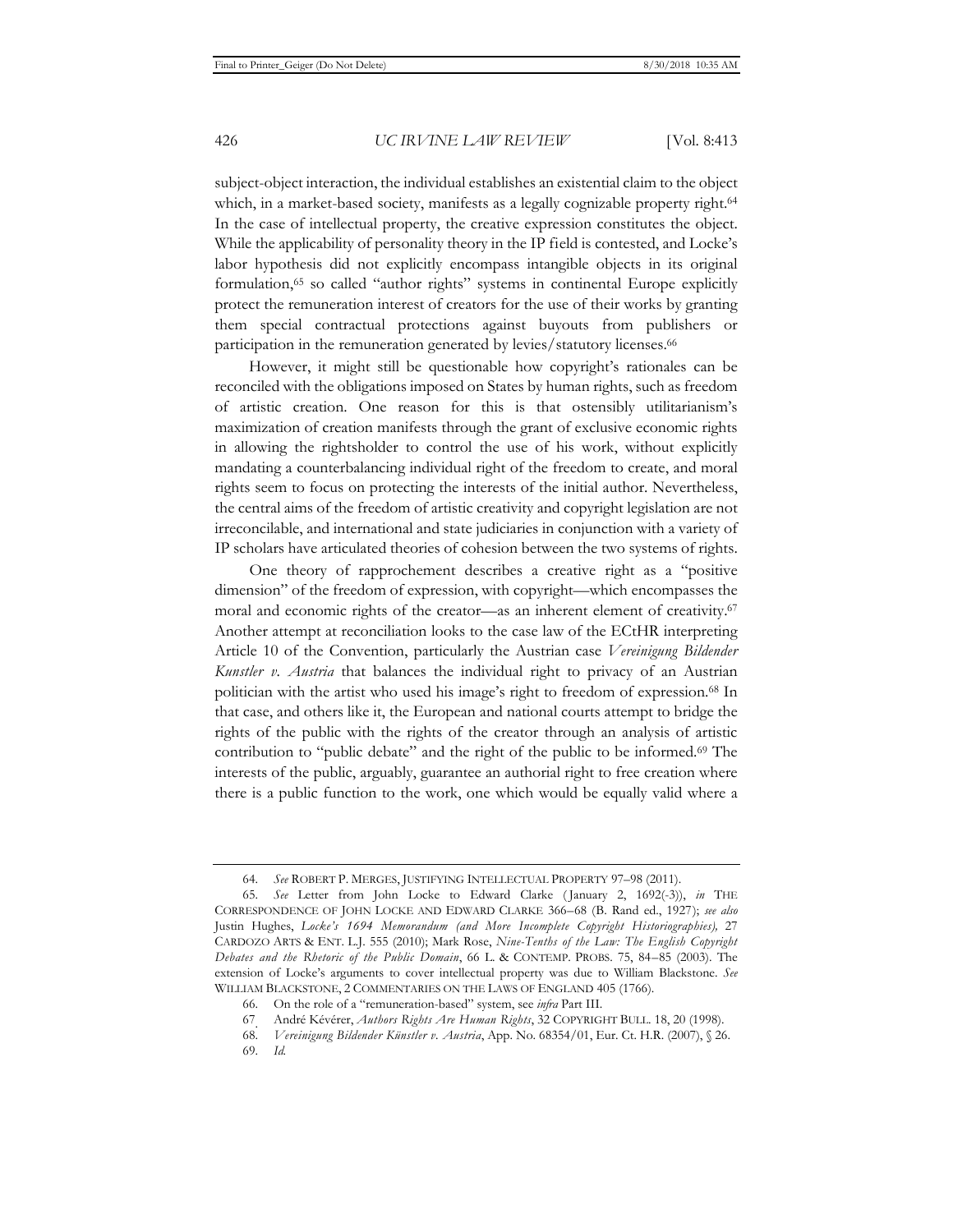property right is implicated in a balance of individual rights; copyright and freedom of artistic expression operate hand in hand.70

In perhaps the most explicit marriage of the two doctrines, American copyright case law has definitively mandated that the First Amendment and the Copyright Clause work together to promote freedom of artistic creativity. As formulated by the Supreme Court, the role of the Copyright Clause, in promoting the utilitarian notion of the public good, and the role of the First Amendment, in maintaining an individual right of expression, is to assure "that [the] government throws up no obstacle to [the] dissemination [of creative content]."71 In fact, the Court maintains that the copyright system has developed to allow the balancing of both: to that end, the idea/expression dichotomy and the fair use exception exist to ensure that the limitations of the copyright system are compatible with the free dissemination demands of the First Amendment, which includes the promotion of the freedom of artistic expression.72

Having established that the end goals of copyright and the freedom of artistic creativity are not irreconcilable, a delicate balance has been achieved within the system to allow creative freedom while maintaining some notion of exclusive control; copyright simultaneously enables authors to make a living from their creations while allowing them to build on preexisting material to create new works of authorship. Limitations, such as open-ended provisions, a catalogue of allowed exempted uses, or a combination of both, are essential to achieving this essential balance and ensuring future creativity. In working alongside the exclusive right, therefore, limitations play an essential role in fostering a creative environment.73

## *C. Freedom of Artistic Creativity and Copyright Law: Two Rights in Conflict When it Comes to the Creative Reuse of Protected Works*

As noted, no existing system of limitations in various jurisdictions was specifically designed to address the creative reuse of copyrighted material in the context of derivative works. At present, when one wants to create a derivative work or a dependent creation (that is, a new work incorporating a creative reuse of an

<sup>70.</sup> Agata Dimmich, *Copyright as a Human Right Under the European Convention on Human Rights*, *in* KNOWRIGHT 2008: KNOWLEDGE RIGHTS – LEGAL, SOCIETAL AND RELATED TECHNOLOGICAL ASPECTS 23–24 ( Jens Gaster, Erich Schweighofer & Peter Sint eds., 2008); Helle Porsdam, *On European Narratives of Human Rights and Their Possible Implications for Copyright*, in 6 NEW DIRECTIONS, *supra* note 58, at 346–49.

<sup>71.</sup> Eldred v. Ashcroft, 537 U.S. 186, 244 (2003).

<sup>72</sup>*. Id*.; *see also* Golan v. Holder, 132 S. Ct. 873, 876–77 (2012) (describing fair use as a built-in First Amendment consideration in copyright law). As it was often stated by scholars, "fair use polices the boundary between free speech and copyright's control of creative expression. The defense succeeds when the new creator can show that his use of the copyrighted work in essence advances the goals of copyright itself: 'to promote the progress of science and useful arts.'" Adler, *supra* note 7; *see, e.g.*, David L. Lange, Risa J. Weaver & Shiveh Roxana Reed, *Golan V. Holder: Copyright in the Image of the First Amendment*, 11 J. MARSHALL REV. INTELL. PROP. L. 83 (2011).

<sup>73.</sup> *See* Christophe Geiger, *Promoting Creativity Through Copyright Limitations: Reflections on the Concept of Exclusivity in Copyright Law*, 12 VAND. J. ENT. & TECH. L. 515 (2010).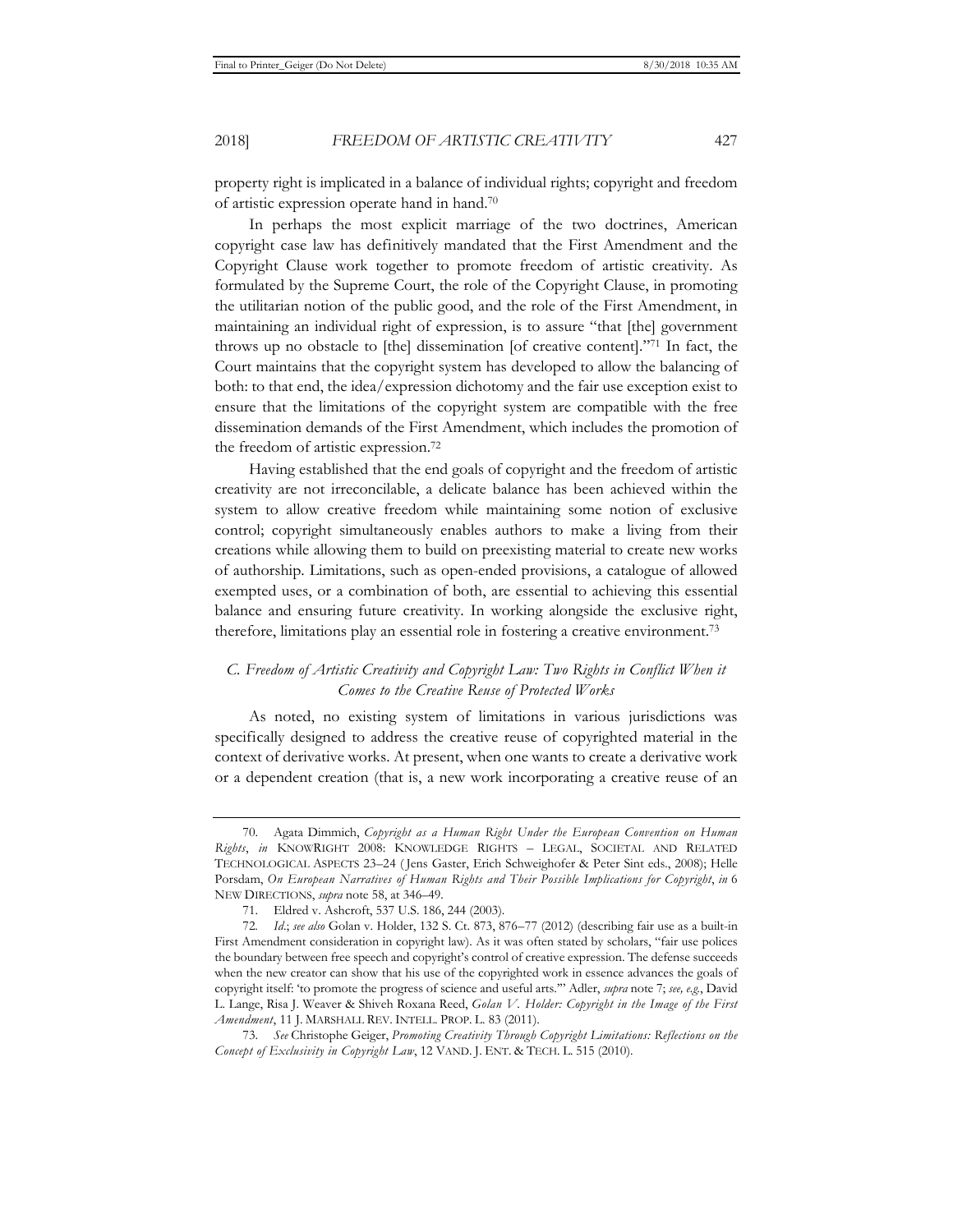existing protected work), no limitation for creative use is available. On the contrary, very limited options exist, such as the already existing limitations to copyright law. Most of the time, in order to comply with the law, a creator of a derivative work must clear rights associated with the use of the source material.

This requirement seems to be mandated by international law: Article 2.3 of the Berne Convention states that "translations, adaptations, arrangements of music and other alterations of a literary or artistic work shall be protected as original works *without prejudice to the copyright in the original work*."74 Although the article offers protection to derivative works as independent, separable artistic creations, it requires the consent of the author of the original work where that work is not in the public domain.75 To temper these strict demands, some scholarly interpretations of Article 2.3 suggest the existence of a caveat; there could be a potential exception to the consent requirement in the event of a historically accepted transformative (and otherwise lawfully executed) use, such as a parody or a burlesque.76 Such interpretations make sense since it cannot be in the spirit of the Berne Convention to submit widely accepted and permitted uses such as parodies to the authorization of the initial author.77 Moreover, submitting these uses to the exclusive right would be in open contradiction with international obligations related to freedom of expression, to which the Member States of Berne are also parties.78 Furthermore, the status of appropriation art, which takes directly from the original work and expresses creative thought primarily through contextualization, remains ambiguous as "other alterations" have yet to be fully defined by the courts.79

The need for greater clarity on this issue cannot be overstated. Scholars of artistic development have long taken note of the growing trend, shared across the

<sup>74.</sup> *Id.* (emphasis added). Many states have adopted the text of the Convention, or similar language, in their national legislation.

<sup>75.</sup> PAUL GOLDSTEIN & P. BERNT HUGENHOLTZ, INTERNATIONAL COPYRIGHT 208 (3d ed. 2012).

<sup>76.</sup> SAM RICKETSON & JANE C. GINSBURG, INTERNATIONAL COPYRIGHT AND NEIGHBOURING RIGHTS 484 (2d ed. 2006).

<sup>77.</sup> As Goldstein and Hugenholtz note, "[p]arody, though nowhere expressly exonerated in the Berne text, is widely accepted across the Berne Union as a permitted use . . . ." GOLDSTEIN & HUGENHOLTZ, *supra* note 75, at 393. They also admit that one of the hardest questions raised by parodies "[is] the point at which parody leaves off and a derivative work begins," citing borderline cases in national decisions. *Id.* 

<sup>78.</sup> This interpretation has to be clarified and specified, however. *See* WORLD INTELLECTUAL PROP. ORG., GUIDE TO THE COPYRIGHT AND RELATED RIGHT TREATIES ADMINISTERED BY WIPO AND GLOSSARY OF COPYRIGHT AND RELATED RIGHTS TERMS para. BC-2.44, at 28–29 (2003), http://www.wipo.int/edocs/pubdocs/en/copyright/891/wipo\_pub\_891.pdf [https://perma.cc/ 77NR-FL67].

<sup>79.</sup> *Id.* para. BC-2.48, at 29 ("What definitely needs interpretation . . . is the meaning of 'other alterations of a literary or artistic work.' It goes without saying that it cannot mean any alterations but only those which result in new original elements in relation to the previous unaltered form of the work. It is, in fact, not easy to find obvious examples for this subcategory of derivative works. Caricatures and parodies are mentioned sometimes (to the extent that they may not be characterized as adaptations) but the transformation of a computer program into another computer 'language' or from source code into object code . . . may also be included in this broader sub-category.").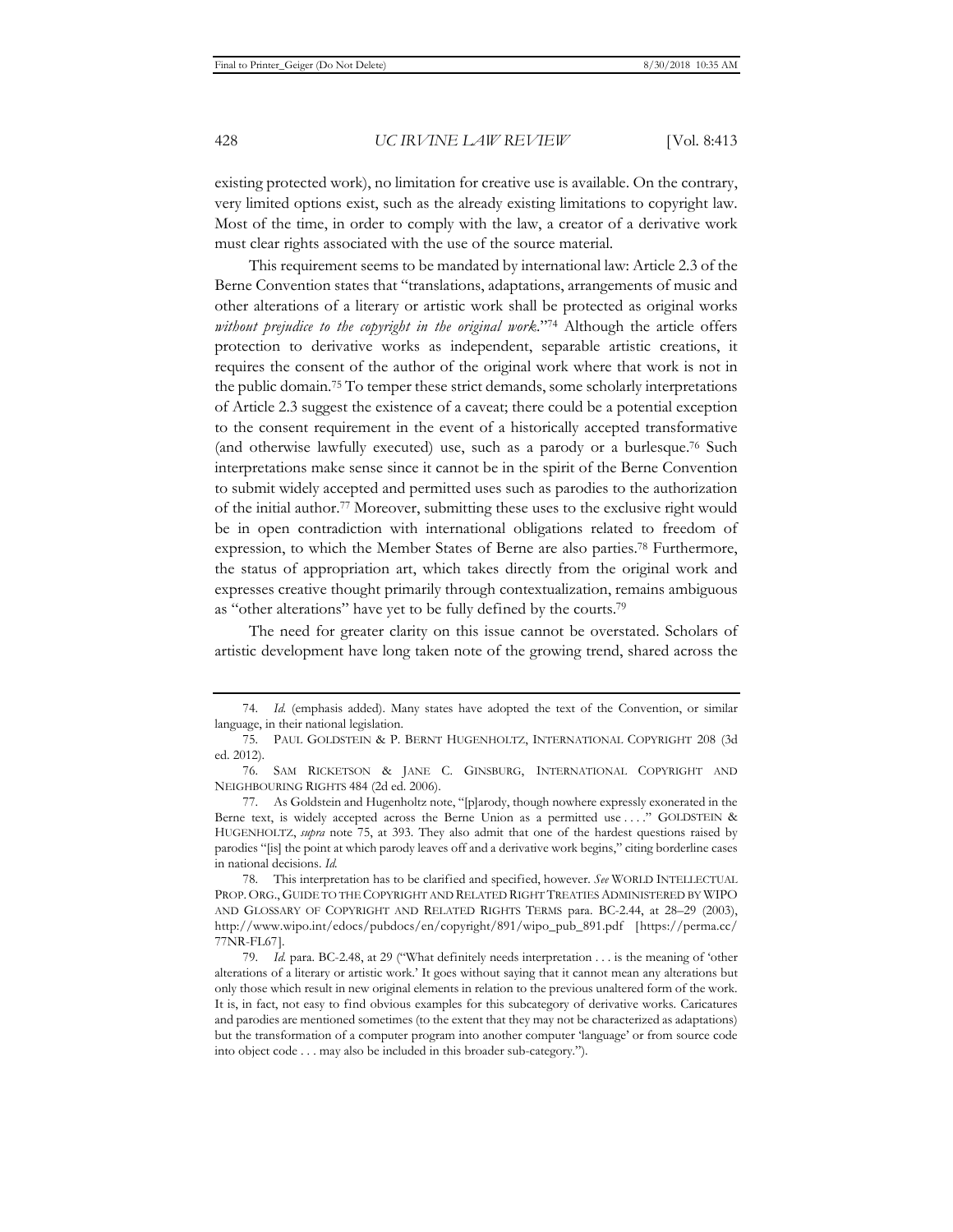generic and formalistic spectrum of artistic creation, towards a contemporary aesthetic that embraces *pastiche*: "appropriation designed to be recognizable."80 While art has incorporated referential elements practically since its inception, and postmodernism ushered in an age in which reference and meaning became inextricable, modern artwork has, arguably, embraced appropriation on an even larger scale. Music represents a field with an established history of appropriation developed first through the use of "sampling" and then the invention of the "remix" and "mashup."81 It is a history that spans the early intermixture of various strains of jazz music, $82$  the incorporation of 60s funk beats into the disco tunes of the  $70s<sub>1</sub><sup>83</sup>$  the experimentation by Jamaican DJ's and studio engineers with "dub" in the late 60s and 70s in mixing live disparate sounds into a single work, mostly on instrumental versions of existing tracks,<sup>84</sup> and the reliance of hip hop producers on innovative uses of copyrighted soul recordings to create completely new works<sup>85</sup> such as the WuTang Clan's 90s sampling of the 1967 Charmels to create *C*.*R*.*E*.*A*.*M*.,86 Danger Mouse's 2006 mashup of Jay-Z's set to the Beatles' *White* 

82. Steve Stein, *Steinski Gives a Sampling History Lesson*, NPR (Oct. 22, 2008), http://www.npr.org/templates/story/story.php?storyId=93844583 [https://web.archive.org/web/ 20170422200527/http://www.npr.org/templates/story/story.php?storyId=93844583].

83. Thomas Kennedy, *AKAI MPC 2000/The History of Sampling*, JOYFUL NOISE (Sept. 11, 2013), https://www.joyfulnoiserecordings.com/blogs/news/31858113-akai-mpc-2000-the-historyof-sampling [https://perma.cc/X2YR-DUK6].

84. Szymanski, *supra* note 81, at 277.

85. *See, e.g.*, Tonya M. Evans, *Sampling, Looping, and Mashing . . . Oh My! How Hip Hop Music Is Scratching More Than the Surface of Copyright Law*, 21 FORDHAM INTELL. PROP. MEDIA & ENT. L.J. 843 (2011).

86. Oliver Wang, *'C.R.E.A.M.': The Story of a Sample*, NPR (Apr. 22, 2009), http://www.npr.org/2011/01/04/103319951/c-r-e-a-m-the-story-of-a-sample [https://web.archive.org/ web/20171010030420/http://www.npr.org:80/2011/01/04/103319951/c-r-e-a-m-the-story-of-asample]; *see also* Duhanic, *supra* note 12 (discussing the issue of sampling in hip hop music from a copyright perspective).

<sup>80.</sup> Aaron Gervais, *Why Pastiche Has Taken Over Music*, NEW MUSIC BOX (Feb. 24, 2016), http://www.newmusicbox.org/articles/why-pastiche-has-taken-over-music/ [https://perma.cc/ NY2J-FWU8].

<sup>81.</sup> For a history of musical sampling (as well as its copyright implications), see JAMES BOYLE, THE PUBLIC DOMAIN: ENCLOSING THE COMMONS OF THE MIND 129–54 (2008); KEMBREW MCLEOD, FREEDOM OF EXPRESSION: RESISTANCE AND REPRESSION IN THE AGE OF INTELLECTUAL PROPERTY 66 (2007); Olufunmilayo B. Arewa, *From J.C. Bach to Hip Hop: Musical Borrowing, Copyright and Cultural Context*, 84 N.C. L. REV. 547 (2006); Duhanic, *supra* note 12, at 1007 ("No sampling, no Hip Hop. And that would be unacceptable for a democratic society governed by the rule of law and the resulting freedom for artists to express themselves artistically."); David Sanjek, *"Don't Have to DJ No More": Sampling and the "Autonomous" Creator*, 10 CARDOZO ARTS & ENT. L.J. 607 (1992); Robert M. Szymanski, *Audio Pastiche: Digital Sampling, Intermediate Copying, Fair Use*, 3 UCLA ENT. L. REV. 271 (1996); compare RICHARD L. SCHUR, PARODIES OF OWNERSHIP: HIP-HOP AESTHETICS AND INTELLECTUAL PROPERTY LAW 46–49 (2009); Kevin J. Greene, *"Copynorms," Black Cultural Production, and the Debate over African-American Reparations*, 25 CARDOZO ARTS & ENT. L.J. 1179, 1186 (2008); Kevin J. Greene, *What the Treatment of African American Artists Can Teach About Copyright Law*, *in* 1 INTELLECTUAL PROPERTY AND INFORMATION WEALTH: ISSUES AND PRACTICES IN THE DIGITAL AGE 385, 389–90 (Peter K. Yu ed., 2007); Perry A. Hall, *African-American Music: Dynamics of Appropriation and Innovation*, *in* BORROWED POWER: ESSAYS ON CULTURAL APPROPRIATION 31 (Bruce Ziff & Pratima V. Rao eds., 1997).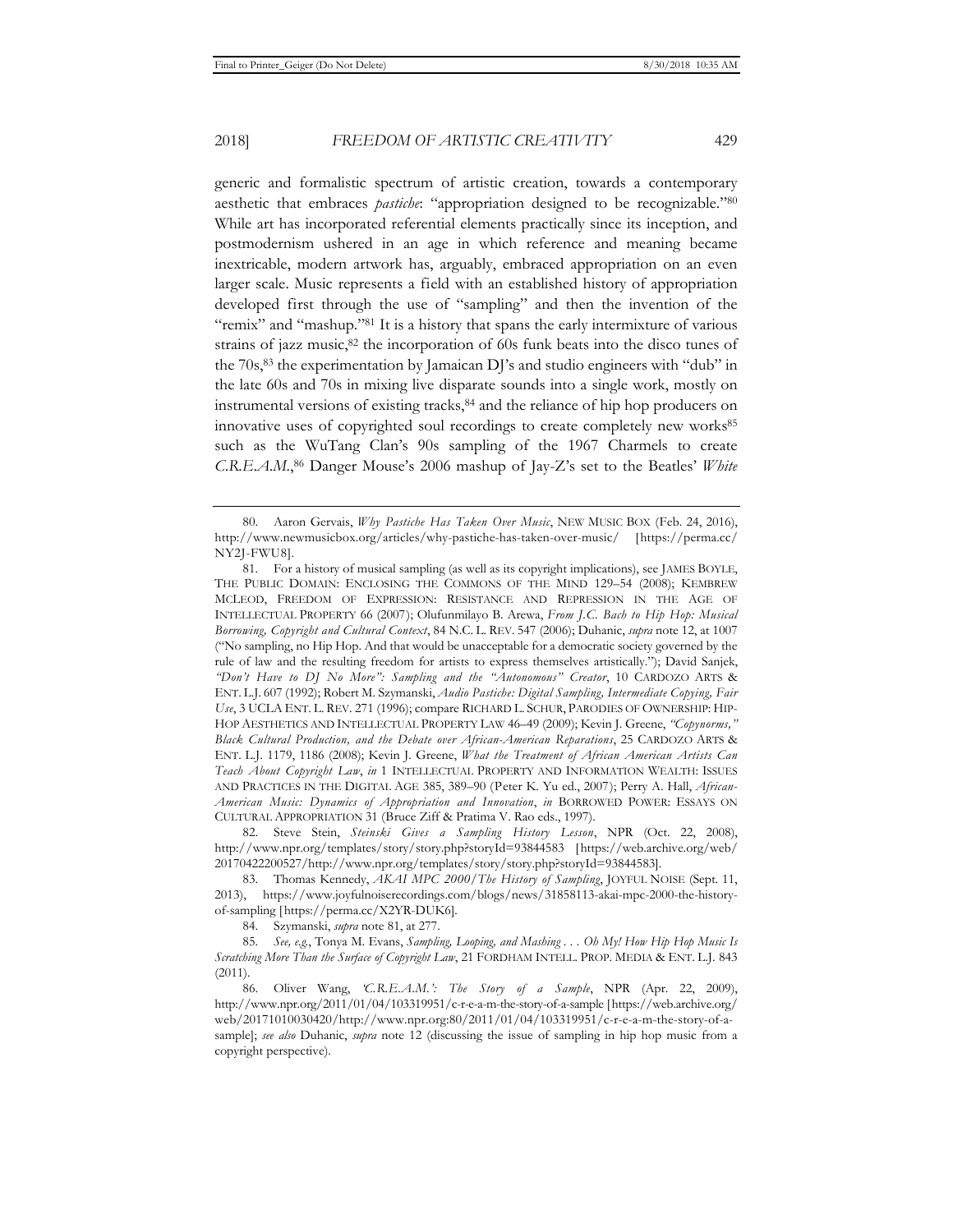*Album* culminating into the *Grey Album,*<sup>87</sup> and the entire culture of DJ-driven electronic music in which instruments have been replaced with isolated riffs, beats and other sounds (recognizable or not) taken from preexisting works<sup>88</sup>—the examples are countless.

Essentially, the history of popular music, and increasingly popular art as a whole, is a history of artistic development irrevocably connected with the progress of technology and its ability to enable the creation and enrichment of new work by appropriating the old.89 Technology has also increased access to user-generated content, a new source of borrowable material, the influence of which is as easily observed in the visual art of proponents of the appropriation art movement such as Jeff Koons (further explored in Part II) as it is in the collaborative world of webbased musicians who exchange content amongst their community in an internet sub-sphere. The fear, then, is that ambiguity in the regulation of appropriation could have an enormous chilling effect on the development of modern art, and in fact history has shown that new art or music forms have largely developed by (deliberately or not) ignoring copyright issues.90

In fact, textual ambiguities of the relevant legislation are not the only challenges faced by those who seek to clear the rights of the original material for their derivative works. Clearing rights can also be a very challenging process as it is not always easy to identify rightsholders. Further, even when a rightsholder is identified, there remains a risk of blocking, since the rightsholder might deny authorization or ask too high of a price.<sup>91</sup> This process, averse to the spontaneous creation process of authors, thus involves many uncertainties and high transaction

90. In fact, as rightsholders, they are not obliged to give their consent for the use of their work in derivative works. They may decide to deny their authorization in cases where either the price is not what they would wish or the use is not aligned with their vision for their work, or if they wish to exclusively license the use of their work to another entity or even wish to potentially produce a similar genre of derivative work themselves in the future and want to retain monopoly rights.

91. BARBARA STRATTON, SEEKING NEW LANDSCAPES: A RIGHTS CLEARANCE STUDY IN THE CONTEXT OF MASS DIGITISATION OF 140 BOOKS PUBLISHED BETWEEN 1870 AND 2010, at 10 (2011); DENISE TROLL COVEY, ACQUIRING COPYRIGHT PERMISSION TO DIGITIZE AND PROVIDE OPEN ACCESS TO BOOKS (2005); ANNA VUOPALA, EUROPEAN COMMISSION, ASSESSMENT OF THE ORPHAN WORKS ISSUE AND COST FOR RIGHTS CLEARANCE 10 (2010); David Fagundes, *Efficient Copyright Infringement*, 98 IOWA L. REV. 1791, 1814 (2013) ("[E]ven where owners are readily identifiable, the costs of negotiation and bargaining may be prohibitive . . . ."); Stef van Gompel & P. Bernt Hugenholtz, *The Orphan Works Problem: The Copyright Conundrum of Digitizing Large-Scale Audiovisual Archives, and How to Solve It*, 8 POPULAR COMM. 61, 62 (2010); Stef van Gompel, *Unlocking the Potential of Pre-Existing Content: How to Address the Issue of Orphan Works in Europe?*, 38 INT'L REV. INTELL. PROP. & COMPETITION L. 669 (2007).

<sup>87.</sup> Kyle Adams, *What Did Danger Mouse Do? The Grey Album and Musical Composition in Configurable Culture*, 37 MUSIC THEORY SPECTRUM 7 (2015); Urs Gasser & Ernst Silke, *From Shakespeare to DJ Danger Mouse: A Quick Look at Copyright and User Creativity in the Digital Age* (Berkman Klein Center for Internet & Society, Publication No. 2006-05, 2006), https://papers.ssrn.com/sol3/papers.cfm?abstract\_id=909223 [https://perma.cc/3U6Y-GA8G].

<sup>88.</sup> Gervais, *supra* note 80.

<sup>89.</sup> *Id.* (positing that the trend towards pastiche can be connected to the development of technology, the rise of DJ culture, nostalgia for the past, the proliferation of sound and an increased open mindedness about new forms of culture).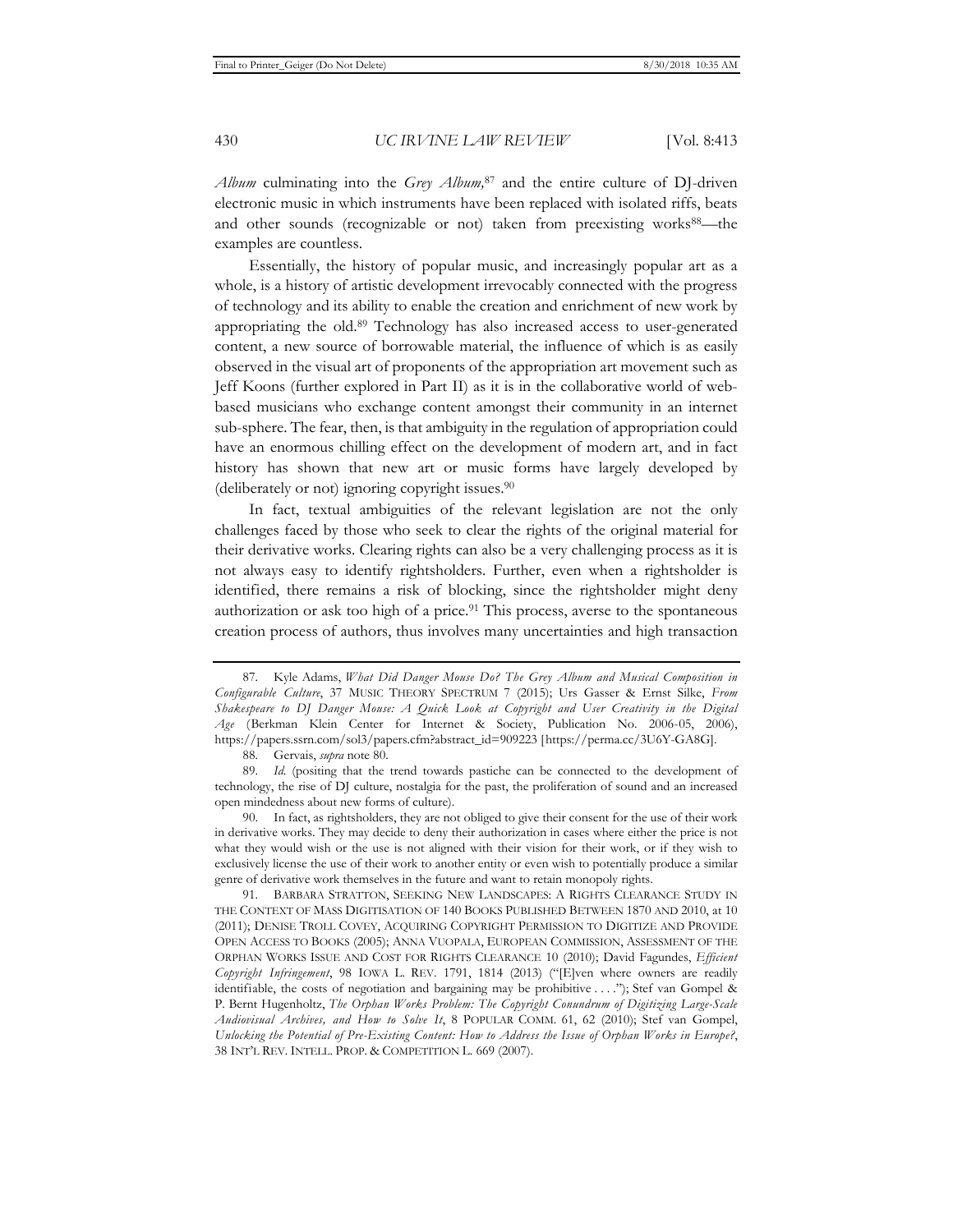costs.92 In this context, artists may prefer to accept being an infringer and take on a potential risk of litigation.93 In fact, in practice, rightsholders are likely to tolerate these borrowings as long as the success of the work is very limited, the use is noncommercial, or both. Thus, this approach is mostly adopted in cases involving usergenerated content on social media. The legal problems most of the time only start to emerge once the works become largely exposed and exploited; in short, when the

As a result, the requirements placed upon outside authors for the creation of derivative works are cumbersome. But far more problematic from a theoretical point of view is that submitting the artistic creation process to the approval of rightsholders resembles at the end a sort of private censorship, as private entities or individuals have the potential to decide what can be created or not and to block the dissemination of new works.95 This moves copyright radically away from the spirit from which it emerged in the eighteenth century and from its cultural and social function.96 Thus, it seems imperative to both explore ways to make freedom of artistic creativity fully compatible with copyright law and assess the different options available for legislators and courts to secure creative uses in the context of derivative works in order to develop a satisfying legal mechanism *de lege ferenda*.

new work generates financial gain.94

<sup>92.</sup> These costs may occur as a result of difficulties identifying the author, or the author's heir, with a particular problem existing in the case of orphan works (works where the rightsholders are impossible to identify or find).

<sup>93.</sup> *E.g.*, Campbell v. Acuff-Rose Music, Inc., 510 U.S. 569, 572–73 (1994) ("2 Live Crew's manager informed Acuff–Rose that 2 Live Crew had written a parody of 'Oh, Pretty Woman,' that they would afford all credit for ownership and authorship of the original song to Acuff–Rose . . . and that they were willing to pay a fee for the use they wished to make of it. Acuff–Rose's agent refused permission, stating that 'I am aware of the success enjoyed by "The 2 Live Crews", but I must inform you that we cannot permit the use of a parody of "Oh, Pretty Woman."' Nonetheless . . . 2 Live Crew released records, cassette tapes, and compact discs of 'Pretty Woman' . . . [identifying] its publisher as Acuff–Rose.").

<sup>94.</sup> Apart from *Campbell*, other examples include the making of a sequel to the work of a famous French classic, Cour de Cassation [Cass.] [Supreme Court for Judicial Matters] 1e civ., Jan. 30, 2007, Bull. Civ. I, (Fr.) (Hugo v. Plon SA); the use of passages from a play for insertion in a new play, German Constitutional Court, "Germania 3," 29 June 2000, GRUR INT. 149 (Ger.); and the creation of a sculpture by a famous American artist on the basis of a copyright-protected photograph, Tribunal de Grande Instance [TGI] [Ordinary Court of Original Jurisdiction] Paris, Mar. 9, 2017, N°RG :15/ 01086 (Fr.).

<sup>95.</sup> Neil Weinstock Netanel, *Copyright and a Democratic Civil Society*, 106 YALE L.J. 283, 378 (1996) ("Given copyright owners' propensity to private censorship and systematic ability to demand supracompetitive license fees, copyright owners' expansive control over transformative uses unduly stifles the creative reformulation of existing expression . . . ."); *see also* Neil W. Netanel, *Market Hierarchy and Copyright in Our System of Free Expression*, 53 VAND. L. REV. 1879, 1879–82 (2000); Neil W. Netanel, *Copyright and 'Market Power' in the Marketplace of Ideas*, *in* ANTITRUST, PATENTS AND COPYRIGHT 149 (François Lévêque & Howard Shelanski eds., 2005); Christopher S. Yoo, *Copyright and Democracy: A Cautionary Note*, 53 VAND. L. REV. 1933 (2000).

<sup>96.</sup> Christophe Geiger, *The Social Function of Intellectual Property Rights, or How Ethics Can Influence the Shape and Use of IP Law*, *in* INTELLECTUAL PROPERTY LAW: METHODS AND PERSPECTIVES 153 (Graeme B. Dinwoodie ed., 2013).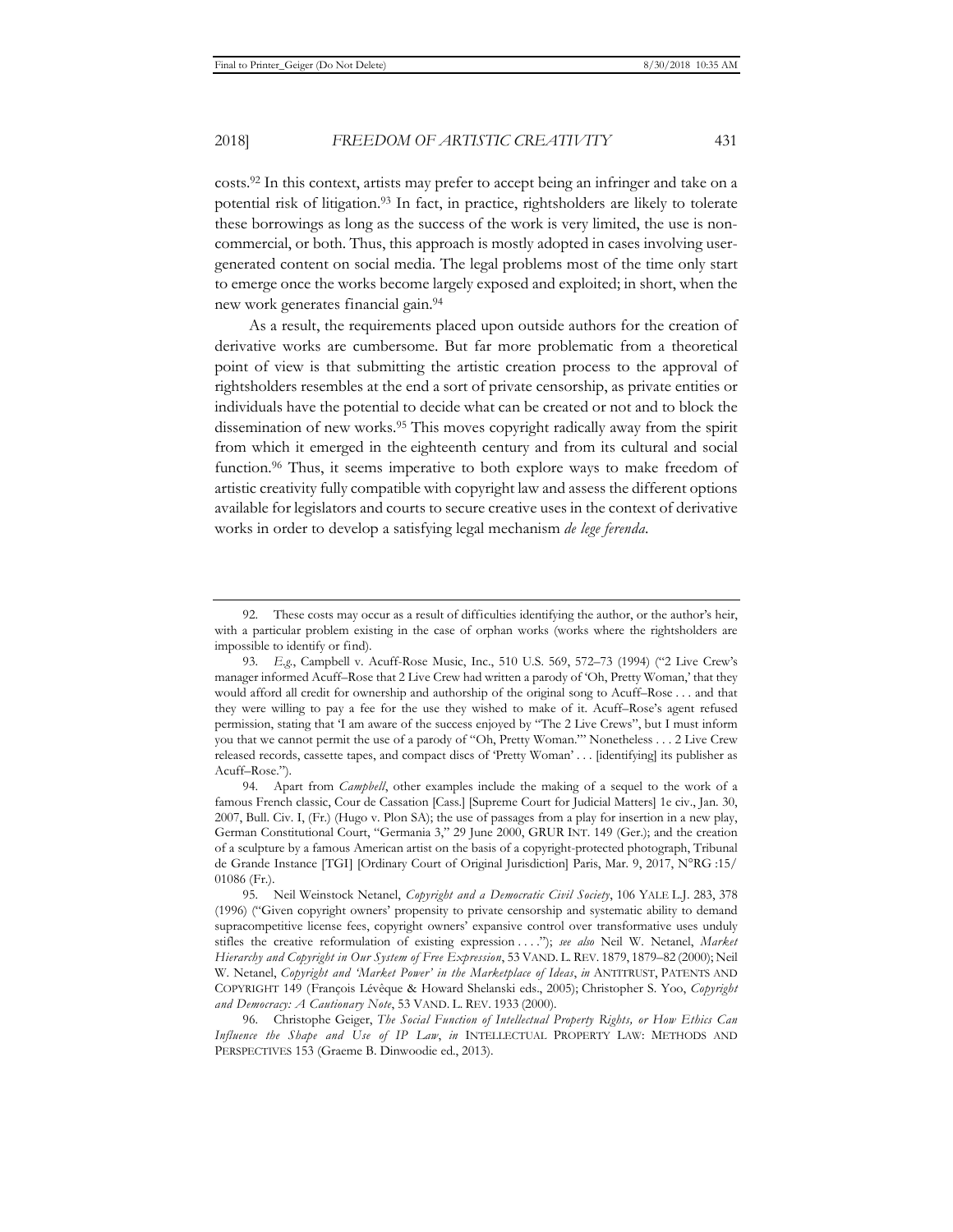#### 432 *UC IRVINE LAW REVIEW* [Vol. 8:413

## II. APPROXIMATING FREEDOM OF ARTISTIC CREATIVITY AND COPYRIGHT LAW: THE CRUCIAL ROLE OF LIMITATIONS

Part II will analyze the use of copyright exceptions and limitations in continental Europe, the United States, and Canada in trying to balance the freedom of artistic creativity while giving effect to the interest of rightsholders. As it will be shown, results can sometimes be quite unpredictable and/or, in European countries, due to an often narrow drafting of the limitations, too one-sided. As a result, courts must sometimes look outside the copyright system to restore balance: this need for external intervention illuminates current copyright law's inadequacy in dealing with upholding artistic creativity on its own terms.

## *A. The Existing (Unsatisfying) Internal Mechanism: Current Exceptions and Limitations to Copyright Law*

## *1. Trying to Make Creative Use Fit Under Current Free Spaces of Copyright Law: Exceptions and Limitations in Continental Systems and in the United States*

In Continental-European copyright systems, authors who wish to use existing works for artistic purposes have recourse to the limitations and exceptions permitted by law, such as quotations, parody, and *freie Benutzung* (free use).<sup>97</sup> Such provisions can, however, in certain respects appear insufficient as a satisfactory guarantee of the freedom to create.

First, in certain countries the quotation exception still seems to be restricted to text; it is thus often impossible to quote an image. The French Supreme Court,98 for instance, still regularly reiterates that the integral representation "of a work of whatever form or duration cannot constitute a brief quotation."99 Moreover, quotation for artistic purposes frequently requires the breach of the strict limits imposed by the wording of the law.100 Accordingly, it is not surprising that on numerous occasions judges have had no choice but to apply fundamental rights such as the freedom of expression or the freedom of creativity in order to "push through" the quotation exception.<sup>101</sup>

<sup>97.</sup> German Copyright Act (Urheberrechtsgesetz, UrhG), art. 24.

<sup>98.</sup> Cour de Cassation–the highest French court in the judicial order.

<sup>99.</sup> Cass. 1e civ., Nov. 13, 2003, Bull. Civ. 1, No. 76 (Fr.).

<sup>100.</sup> LIONEL BOCHURBERG, LE DROIT DE CITATION 128–29 (1994).

<sup>101.</sup> *See, e.g.*, Cass. 1e civ., May 15, 2015, Bull. Civ. 1, No. 13-27391 (Fr.); Medienprofessor Case, Austrian Supreme Court 12 June 2001, [2002] GRUR INT. 341, 33 INT'L REV. INTELL. PROP. & COMPETITION L. 994; Hague Court of Appeals, Church of Scientology v. XS4ALL, 4 September 2003, 6 AMI 222 (2003); Supreme Court of the Canton of Zurich, Sept. 9, 2004, MEDIALEX 231 (2004); German Constitutional Court, "Germania 3," 29 June 2000, GRUR INT. 149 (2001); District Court of Paris, 3e civ., Feb. 23, 1999 184 RIDA 374 (2000). However, there have admittedly been numerous decisions that have refused to apply the fundamental rights, holding that the balance between copyright and freedom of expression had already been implemented within copyright by means of the existing limits. *See* ALAIN STROWEL & FRANÇOIS TULKENS, DROIT D'AUTEUR ET LIBERTÉ D'EXPRESSION (2006); Christophe Geiger, *"Constitutionalising" Intellectual Property Law? The Influence of Fundamental Rights on Intellectual Property in the European Union*, 37 INT'L REV. INTELL. PROP. & COMPETITION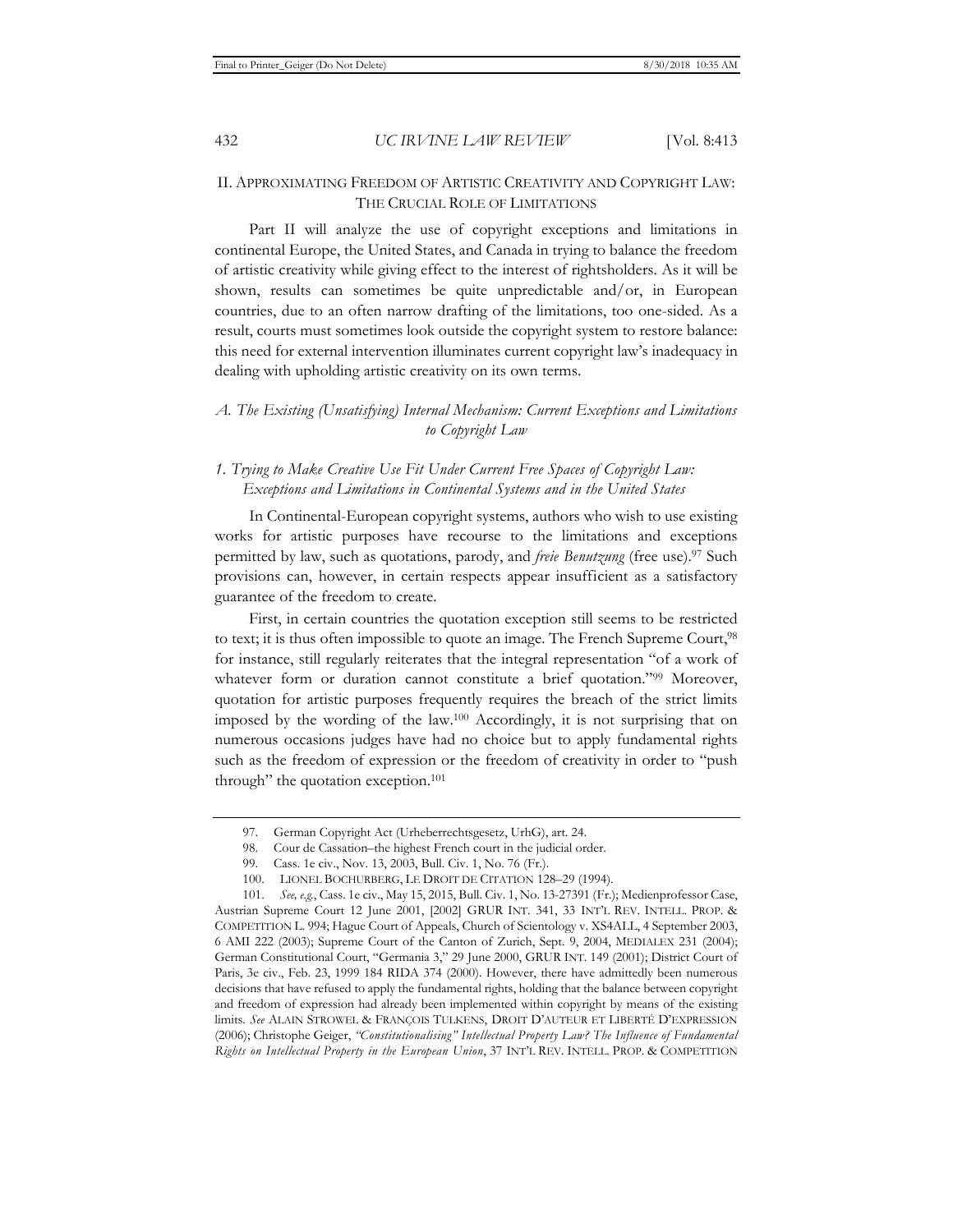Parody also has limited possibilities. Indeed, the Court of Justice of the European Union (CJEU) recently decided in the *Deckmyn* case in 2014 on a uniform definition of the concept of parody.102 According to the court, "the essential characteristics of parody are, first, to evoke an existing work while being noticeably different from it, and, secondly, to constitute an expression of humour or mockery."103 Therefore, in order to constitute a parody, there is a requirement to have a humorous or satirical aesthetic, which is seldom the case in a musical context such as sampling but is also not always the case in appropriation art. Moreover, what constitutes a parody is often understood very narrowly. Indeed, in that same case, the Court of Justice of the European Union specifies that article 5(3)(k) of Directive 2001/29, outlining the exception to copyrights for parody purposes, needs to be interpreted "strictly."104 Outside the humoristic exceptions, some legal systems also have a concept of "free use of a work."<sup>105</sup> This is particularly the case in Germany.<sup>106</sup> Indeed, German law does not have a specific exception for parodies, but parodies have been allowed if they are considered to be "free use." When doing so, the German Federal Court of Justice considered that the German free use limitation must be interpreted according to EU law, and in particular to the ruling of the CJEU in *Deckmyn*. 107 The free use limitation comes from Article 24 of the Copyright Act, which permits the author to freely exploit a work created on the basis of another work, provided that the personal characteristics of the first work are lost in the derived work.108 However, here too, this possibility has been traditionally interpreted strictly by the literature as well as by the judicial practice, and is rarely upheld in the context of creative reuses of copyrighted material.109

L. 371 (2006); P. Bernt Hugenholtz, *Copyright and Freedom of Expression in Europe*, *in* EXPANDING THE BOUNDARIES OF INTELLECTUAL PROPERTY: INNOVATION POLICY FOR THE KNOWLEDGE SOCIETY 343 (Rochelle Dreyfuss et al. eds., 2001). For an overview, drawing on the case law of the ECtHR and the CJEU, of the influence of the right to freedom of expression and information on European copyright law in the digital context, see Elena Izyumenko, *The Freedom of Expression Contours of Copyright in the Digital Era: A European Perspective*, 19 J. WORLD INTELL. PROP. 115 (2016).

<sup>102.</sup> Case C-201/13, Deckmyn v. Vandersteen, 2014 E.C.R. XX.

<sup>103.</sup> *Id.* § 20. For comment, see Geiger et al., *supra* note 20; Sabine Jacques, *Are National Courts Required to Have an (Exceptional) European Sense of Humour?*, 37 EUR.INTELL. PROP. RTS. 134 (2015). 104. Case C-201/13, Deckmyn v. Vandersteen, 2014 E.C.R. 22–23.

<sup>105.</sup> German Copyright Act, Sept. 9, 1965, BGBL I at 1273, § 24, last amended by the Act, Dec. 20, 2016, BGBL I at 3037, art. 1 (Ger.).

<sup>106.</sup> Analogously, see § 5(2) of the Austrian Copyright Act.

<sup>107.</sup> Bundesgerichtshof [BGH] [Federal Court of Justice], decision of 28 July 2016. For a comment, see Henrike Maier, *German Federal Court of Justice Rules on Parody and Free Use*, 12 J. INTELL. PROP. L. & PRAC. 16, 17 (2017).

<sup>108.</sup> Detailed in Article 24 of the German Copyright Act. *See* Duhanic, *supra* note 12, at 1010- 11.

<sup>109.</sup> *See* ADOLF DIETZ, CHRISTOPHE GEIGER, PETER WAND & SARAH MERZBACH, COPYRIGHT AND FREEDOM OF EXPRESSION (2008). However, a recent decision of the German Constitutional Court of 31 May 2016, *Metall auf Metall* (1 BvR 1585/13) might lead to a change, allowing a sample of a song of the German band Kraftwerk by a hip hop artist on the basis of freedom of artistic creativity protected by the German Constitution (art. 5 (3)). It is thus not unlikely that the provision will in the future be interpreted in a more liberal way by courts in the light of the freedom of creativity protected by the German constitution. On this decision, *see infra*.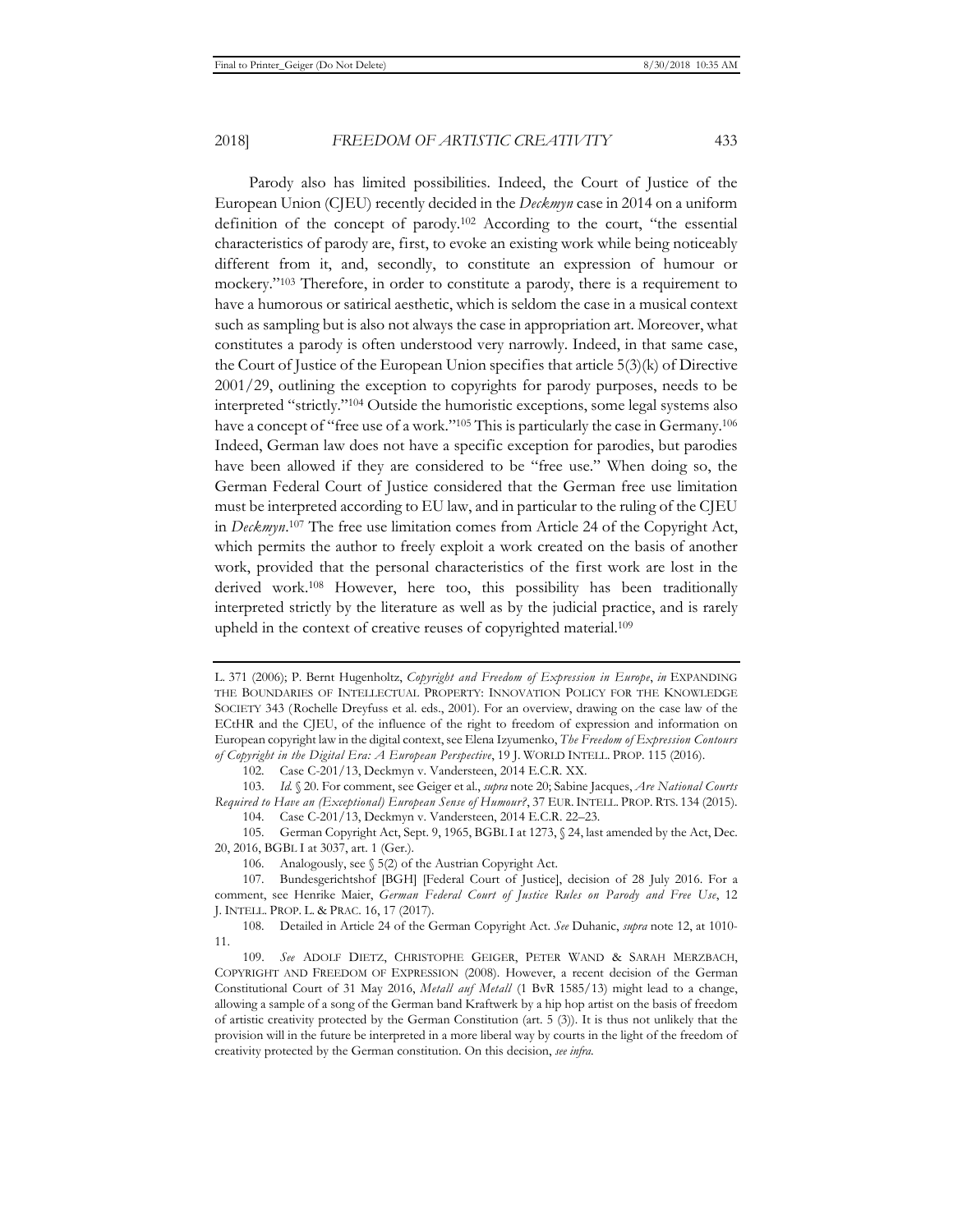Unlike the systems of Continental Europe, which are based on strictly enumerated exempted uses, certain common law countries frame copyright limitations as open-ended provisions, which allows reacting to new situations in a more flexible way. U.S. fair use constitutes perhaps the most prominent example. Indeed, "fair use" is a doctrine that allows the use of copyrighted material without asking for permission from the original author of the work in a limited set of circumstances specified in section 107 of the U.S. Copyright Act.110 This limitation to copyright is considered "open-ended" since there are—beyond the fair uses enumerated in the provision such as news reporting, teaching, scholarship, or research—no limited situations in which the use would be considered "fair" or not. In general, the copying needs to be done for a limited and "transformative" purpose, meaning that the derivative work uses the original work in a new and different way in order to be considered a "fair use."111

The U.S. Supreme Court holding in *Campbell v. Acuff-Rose Music,*112 which definitively adopted the "transformative use" paradigm over other paradigms,113 constitutes a good illustration of permissible creative reuse, as the Court ruled in favor of 2 Live Crew's parody of Roy Orbison's "Oh, Pretty Woman" despite the commercial character of the derivative work.114 The appellate court had decided that the commercial nature of the parody made the work "presumptively unfair."115 However, the Supreme Court reversed, holding that the commercial nature of a parody was only one of the factors to take into consideration in evaluating the purpose and character of the work, and therefore could not constitute an evidentiary presumption.116

In a Second Circuit case, *Blanch v. Koons,* the court had to evaluate whether the adaptation and use of an existing image in a commissioned collage painting by Jeff Koons was an infringement of the original photographer's copyright.117 The court

<sup>110.</sup> The U.S. Copyright Act provides that uses are fair and non-infringing depending on four factors: the purpose and character of the use; the nature of the copyrighted work; the amount appropriated from the copyrighted work; and the effect of the use upon the potential market for or value of the copyrighted work. 17 U.S.C. § 107 (2012).

<sup>111.</sup> Rich Stim, *Measuring Fair Use: The Four Factors*, STAN. COPYRIGHT & FAIR USE CTR. (Apr. 10, 2017), http://fairuse.stanford.edu/overview/fair-use/four-factors/ [https://perma.cc/WG2T-WBX8].

<sup>112.</sup> Campbell v. Acuff-Rose Music, Inc., 510 U.S. 569 (1994).

<sup>113.</sup> Netanel, *supra* note 8. The Supreme Court in *Campbell v. Acuff-Rose* even calls the transformative inquiry the "heart of the fair use" doctrine. The Court built on previous analysis of Judge Leval, considering in his famous article on fair use in the Harvard Law Review that the transformative test lies "at the heart of fair use." *Campbell*, 510 U.S. at 579 (citing Pierre N. Leval, *Toward a Fair Use Standard*, 103 HARV. L. REV. 1105, 1111 (1990)).

<sup>114.</sup> *Campbell*, 510 U.S. at 569.

<sup>115.</sup> Acuff-Rose Music, Inc. v. Campbell, 972 F.2d 1429, 1436 (1992).

<sup>116.</sup> As the U.S. Supreme Court emphasized in *Campbell v. Acuff-Rose Music*, "[T]he more transformative the new work, the less will be the significance of other factors, like commercialism, that may weigh against a finding of fair use." *Campbell*, 510 U.S. at 579.

<sup>117.</sup> Blanch v. Koons, 467 F.3d 244 (2d Cir. 2006); *see also* Mattel Inc. v. Walking Mountain Prods., 353 F.3d 792 (9th Cir. 2003) (where Mattel brought an unsuccessful copyright infringement action against Tom Forsythe for his photographs depicting a doll in sexually compromising positions);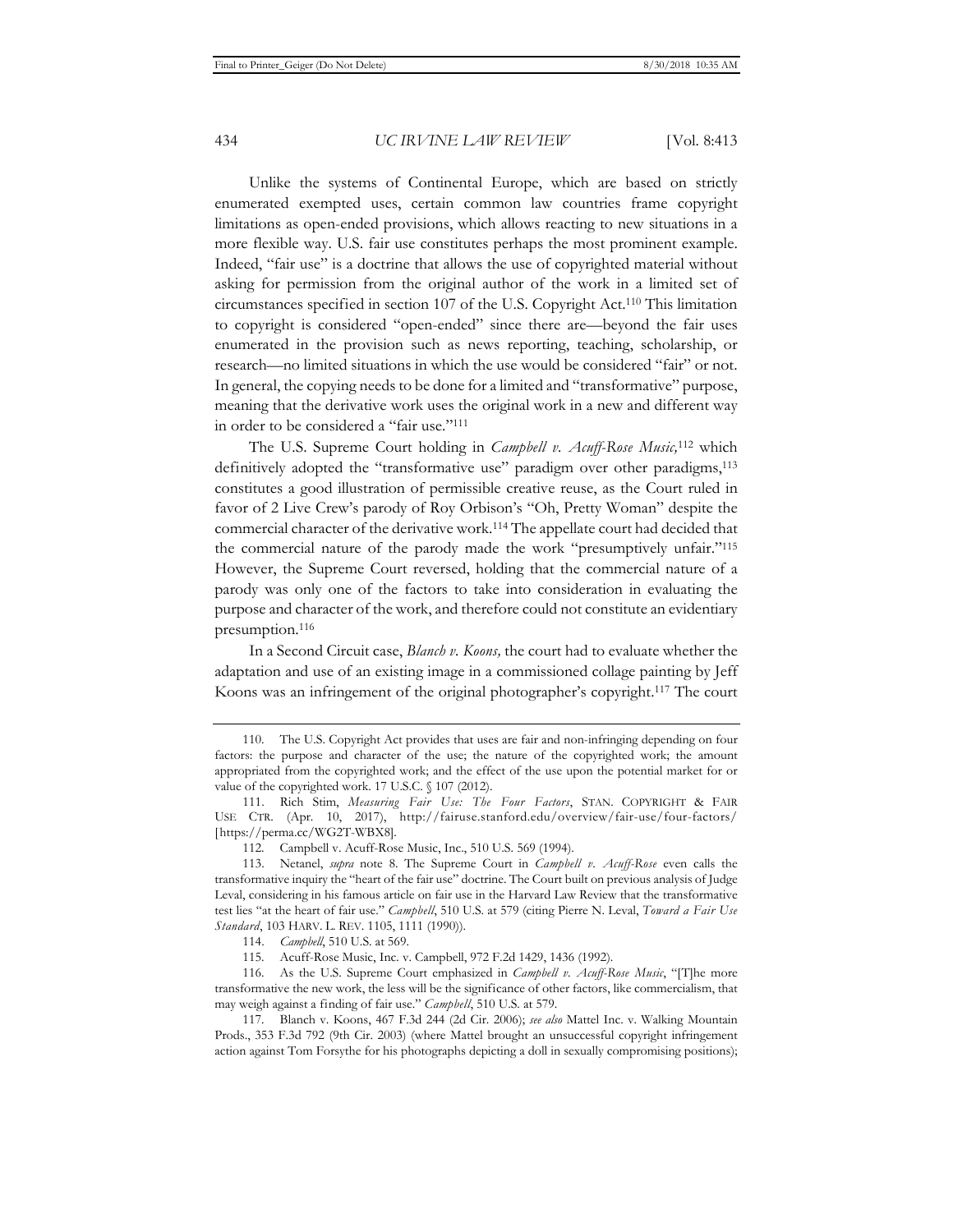explored each factor of the fair use analysis, weighed them together in light of the general purpose of copyright law, and came to the conclusion that copyright's goal of "promoting the progress of science and useful arts" would be better served by allowing creative reuse of the copyrighted image in a collage painting.118 The copyrighted work was use of a "raw material," but the fact that the use was transformative allowed the court to consider that it was fair.119 In *Cariou v. Prince,*<sup>120</sup> a case regarding the defendant's reuse of the plaintiff's photographs in a series of paintings and a collage, the Second Circuit found that the appropriation of the copyrighted photographs was also a fair use,121 although cases involving appropriation might not always turn out this way.122 Indeed, the general understanding is that "there must be at least some kind of commentary at work for a fair use claim to have a chance,"123 but there have been some inconsistencies, in particular *Blanch v. Koons*, where commentary was not at work. It is therefore true that the results of the application of the open-ended fair use provision can be hard to predict in the case of creative re-appropriations.124

The *Cariou v. Prince* decision expanded the application of transformative use, which has since become the most dominant of the fair use factors and, as an

118. *Blanch*, 467 F.3d at 244.

119. *Id.* at 253.

120. Cariou v. Prince, 714 F.3d 694 (2d Cir. 2013).

121. However, at the trial court level, the uses were found infringing and fair use was denied. The judge considered the "transformative content of Prince's painting minimal at best," even allowing Cariou to destroy the paintings. Cariou v. Prince*,* 784 F. Supp. 2d 337, 348 (S.D.N.Y 2011).

122. Appropriation art is regularly the subject of litigation, which is the source of major uncertainties for artists and producers involved in these art forms. For a critique on the uncertainty left by the fair use doctrine in the case of new art forms, see Adler, *supra* note 7, at 566, (underlining that "the disparate results in these cases, not to mention the high costs of litigating against a backdrop of uncertainty, help explain why a climate of 'self-censorship' has taken hold in the art world"); *see also* Graham v. Prince, 265 F. Supp. 3d 366, 390 (S.D.N.Y. 2017) (another important case involving appropriation art, which was recently decided before the Southern District of New York).

123. Allan Behr, *Appropriation of Photos: Where to Draw the Line — Part 2*, LAW360 (May 4, 2012, 1:31 PM), https://www.law360.com/media/articles/331472/appropriation-of-photos-whereto-draw-the-line-part-2 [https://perma.cc/LY4E-9TAW].

124. This is the reason why in the context of appropriation art, the transformative test has been heavily criticized as an "obstacle to creativity." As one scholar has emphasized:

Artistic expression has emerged as a central fair use battleground in courts. At the same time that art depends on copying, the transformative test has made the legality of copying in art more uncertain, leaving artists vulnerable to lawsuits under a doctrine that is incoherent and that fundamentally misunderstands the very creative work it governs.

Adler, *supra* note 7, at 559.

Mattel v. MCA Records, 296 F.3d 894 (9th Cir. 2002) (a lawsuit between Mattel and MCA Records that resulted from the 1997 Aqua song, "Barbie Girl," which was ultimately dismissed). However, in an earlier case, the Second Circuit refused to allow the fair use defense for Koon's creative reuse of the image of puppies on a greeting card in his famous sculpture "String of puppies." *See* Roger v. Koons, 960 F.2d 301 (2d Cir. 1992); *see also* Lynne A. Greenberg, *The Art of Appropriation: Puppies, Piracy, and Post-Modernism*, 11 CARDOZO ARTS & ENT. L.J. 1, 23–33 (1992) (criticizing the *Rogers v. Koons* decision as failing to recognize the nature of post-modern appropriation art); Peter Jaszi, *Is There Such a Thing as Postmodern Copyright?*, 12 TUL. J. TECH. & INTELL. PROP. 105 (2009) (discussing evolution of standards in appropriation art in U.S. case law from *Rogers v. Koons* to *Blanch v. Koons*).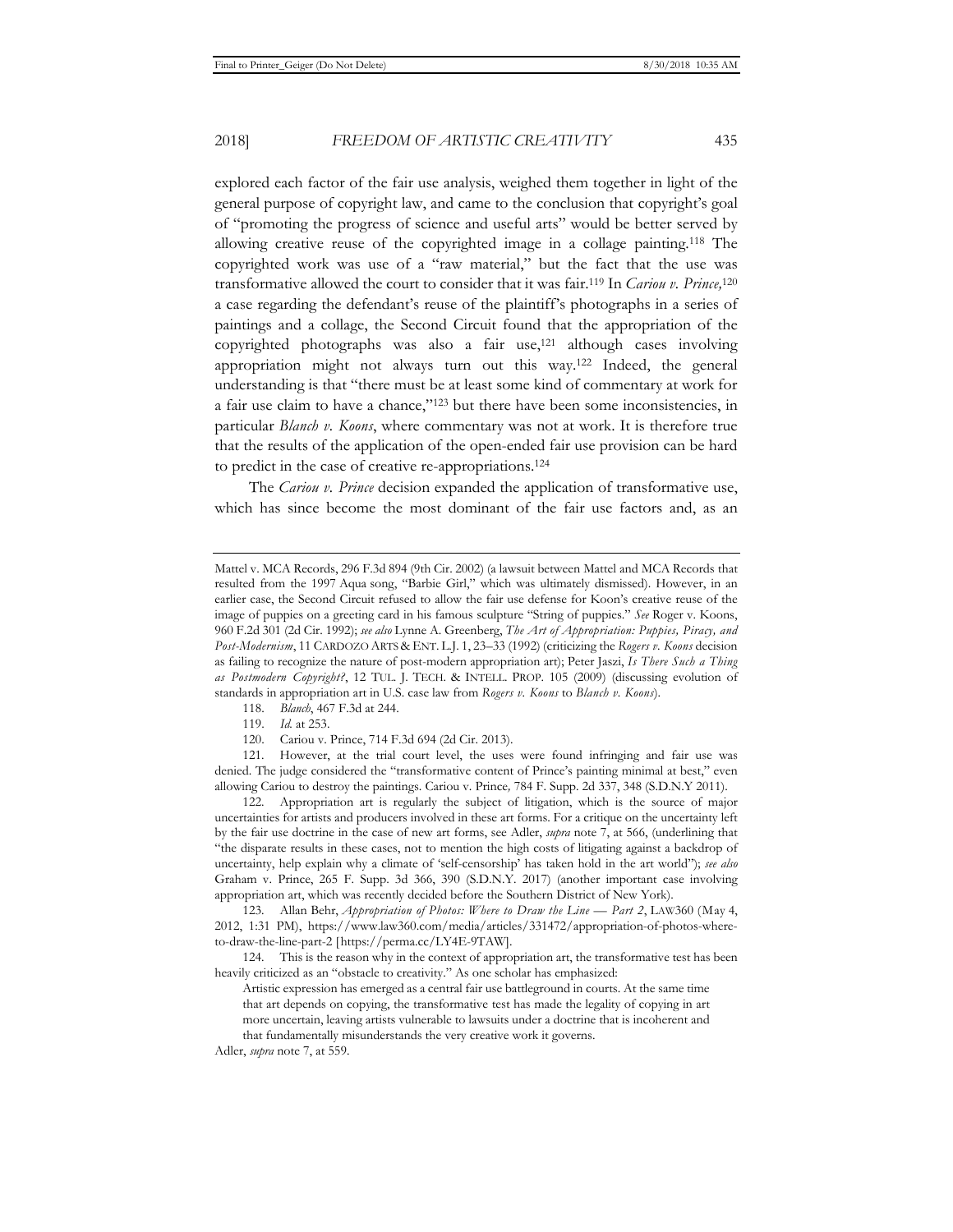empirical matter, tends to be determinant in creative use situations.125 For example, in the case *Seltzer v. Green Day, Inc*., the court ruled in favor of the rock band Green Day when it used an artist's illustration in a video displayed during several of its concerts without the artist's authorization.126 The court considered the use transformative and not a mere quotation, because the illustration was used as a "raw material" and the aesthetic modifications made by the rock band to the original illustration conveyed a new message and was distinct from the original work.127

As we have seen, a key inquiry into whether non-parodic appropriation art is fair use is whether the use is considered transformative. The concern here is a lack of guidance about how much observable difference is required for a finding of transformative usage.128 Daniel Gervais, for example, argues that "transformativeness" is a feature of fair use in order to create a new work rather than a direct reuse; the key inquiry would involve "an equation that reflects the amount of originality of the primary work, the quality and quantity of the originality transferred from the primary work to the derivative work, and the amount of originality and purpose added by the author of the derivative work."129 Others, such as Darren Hudson Hick, go further to suggest that "to whatever degree the new work appropriates from the preexisting work, where the new work is used to express some distinct idea, . . . such a use [should] be recognized as transformative and so presumptively fair."130 In any case, it will largely depend on the facts of the case as the addition might be minor but still convey a different and strong artistic message.131 In some situations, there might not be *any* addition at all, as it will be the context in which the original artwork is shown that will be the vehicle of the artistic message. This is of course the case in the context of "ready-mades" where

<sup>125.</sup> This far-reaching development to create free spaces for appropriation art has not been unanimously approved though. For a critical comment, see, for example, Jacqueline Morley, *The Unfettered Expansion of Appropriation Art Protection by the Fair Use Doctrine: Searching for Transformativeness in* Cariou v. Prince *and Beyond*, 55 IDEA — INTELL. PROP. L. REV. 385, 398–408 (2015). The author states that "the Second Circuit's decision blurred the already unclear meaning of transformativeness within the Fair Use Doctrine," *id.* at 398, and that "the [w]orks that the Second Circuit [r]emanded [s]hould [h]ave [b]een [c]ondemned as [n]ot [t]ransformative in [o]rder to [c]reate a [c]lear [s]tandard," *id.* at 408.

<sup>126.</sup> Seltzer v. Green Day, Inc., 725 F.3d 1170 (9th Cir. 2013).

<sup>127.</sup> *Id.*; *see* Campbell v. Acuff-Rose Music Inc., 510 U.S. 569, 579 (1994) (to be transformative, the Supreme Court in *Campbell* considered that the secondary work needs to modify the first with a "new meaning or message"); Adler, *supra* note 7, at 563 (underlining, in order to determine "meaning" in fair use case, the courts take different approaches, where "some depend on the artist's statement of intent, some depend on aesthetics or formal comparison, and some depend on the viewpoint of the 'reasonable observer'"); Morley, *supra* note 125, at 410 (linking this decision with past appropriation art cases).

<sup>128.</sup> Adler, *supra* note 7; Liz Brown, *Remixing Transformative Use: A Three-Part Proposal for Reform* 4 N.Y.U. J. INTELL. PROP. & ENT. L. 139 (2014); Morley, *supra* note 125, at 398.

<sup>129.</sup> Daniel Gervais, *The Derivative Right, or Why Copyright Law Protects Foxes Better Than Hedgehogs*, 15 VAND. J. ENT. & TECH. L. 785 (2013).

<sup>130.</sup> Darren Hudson Hick, *Appropriation and Transformation*, 23 FORDHAM INTELL. PROP. MEDIA & ENT. L.J. 1155 (2013).

<sup>131.</sup> A good example is the moustache added by Marcel Duchamp in 1919 on a photograph of the famous Mona Lisa of Leonardo da Vinci on a postcard, with the humorous title "L.H.O.O.Q."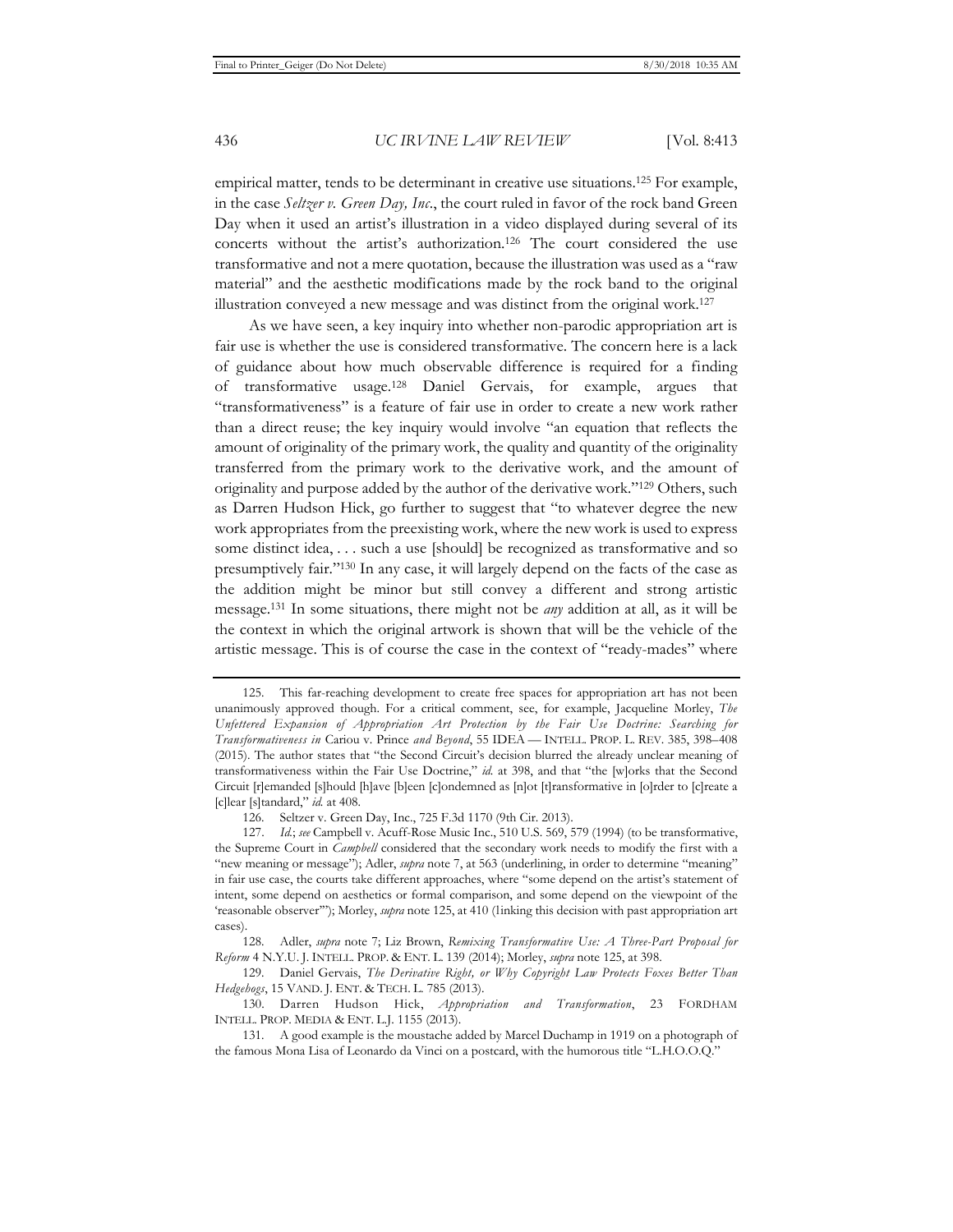the original work is placed in a different artistic context.132 This is why some scholars in the United States have advocated that the degree of transformation test should be abandoned "as it has failed art," made the legality of copying in art more uncertain, and thus has created a detrimentally chilling effect on contemporary art movements where appropriation has started to play a central role.<sup>133</sup>

#### *2. The Introduction of a Specific Exception for Creative Reuses: The Canadian Example*

A solution to the problems of both enumerated exceptions and open-ended provisions can perhaps be found in an alternative mechanism: the introduction of a specific limitation for creative reuses. Such a limitation is currently widely discussed in the context of non-commercial practices by internet users in order to address many creative uses, particularly by those on social media, a practice often called creating "user-generated content."134 Interestingly, the possibility of a copyright limitation for "user-generated content" was examined back in 2008 by the European Commission in its Green Paper on Copyright in the Knowledge Economy.135 In the public consultation launched in late 2013 on the review of EU copyright rules, the Commission once again considered introducing an exception for transformative uses into the European copyright framework.136 More recently, in its non-legislative resolution of July 9, 2015, the European Parliament also addressed the issue and

<sup>132.</sup> A "ready-made" is an everyday object selected and designated as art; the art form is attributed to French artist Marcel Duchamp. *See* FRANCIS M. NAUMANN, MARCEL DUCHAMP: THE ART OF MAKING ART IN THE AGE OF MECHANICAL REPRODUCTION (H.N. Abrams ed., 1999).

<sup>133.</sup> Adler, *supra* note 7, at 562–63 ("There is a deeper problem with fair use that courts and scholars have overlooked. The transformative test poses a fundamental threat to art because the test evaluates art by the very criteria that contemporary art rejects.").

<sup>134</sup>**.** See, on this issue and its copyright implications, CHRISTIAN A. BAUER, USER GENERATED CONTENT URHEBERRECHTLICHE ZULÄSSIGKEIT NUTZERGENERIERTER MEDIENINHALTE (2011); Daniel Gervais, *The Tangled Web of UGC: Making Copyright Sense of User-Generated Content*, 11 VAND. J. ENT. & TECH. L. 841 (2009); Debora Halbert, *Mass Culture and the Culture of the Masses: A Manifesto for User-Generated Rights*, 11 VAND. J. ENT. & TECH. L. 921 (2009); Steven Hetcher, *User-Generated Content and the Future of Copyright: Part One - Investiture of Ownership*, 10 VAND. J. ENT. & TECH. L. 863 (2008); Rebecca Tushnet, *User-Generated Discontent: Transformation in Practice*, 31 COLUM. J.L. & ARTS 497 (2008); Mary W.S. Wong, *"Transformative" User-Generated Content in Copyright Law: Infringing Derivative Works or Fair Use?*, 11 VAND. J. ENT. & TECH. L. 1075  $(2009)$ 

<sup>135.</sup> *Copyright in the Knowledge Economy*, *supra* note 21. For a comment on this document, see Christophe Geiger et al., *What Limitations to Copyright in the Information Society? A Comment on the European Commission's Green Paper "Copyright in the Knowledge Economy,"* 40 INT'L REV. INTELL. PROP. & COMP. L. 412 (2009); see also Euan Lawson, *Orphan Works and Transformative Works in the Knowledge Economy*, 20 ENT. L. REV. 61, 61 (2009) (examining "whether a copyright exception should be created for user-generated content on the basis that it is 'transformative'").

<sup>136.</sup> EUROPEAN COMMISSION, PUBLIC CONSULTATION ON THE REVIEW OF THE EU COPYRIGHT RULES 28–30 (2013), http://ec.europa.eu/internal\_market/consultations/ 2013/copyright-rules/docs/consultation-document\_en.pdf [https://perma.cc/SL69-LBY2]. For an overview of responses to this consultation, *see* EUROPEAN COMMISSION, REPORT ON THE RESPONSES TO THE PUBLIC CONSULTATION ON THE REVIEW OF THE EU COPYRIGHT RULES 67–71 (2014), http://ec.europa.eu/internal\_market/consultations/2013/copyright-rules/docs/ contributions/consultation-report\_en.pdf [https://perma.cc/D8XB-284C] (covering the questions related to the user-generated content).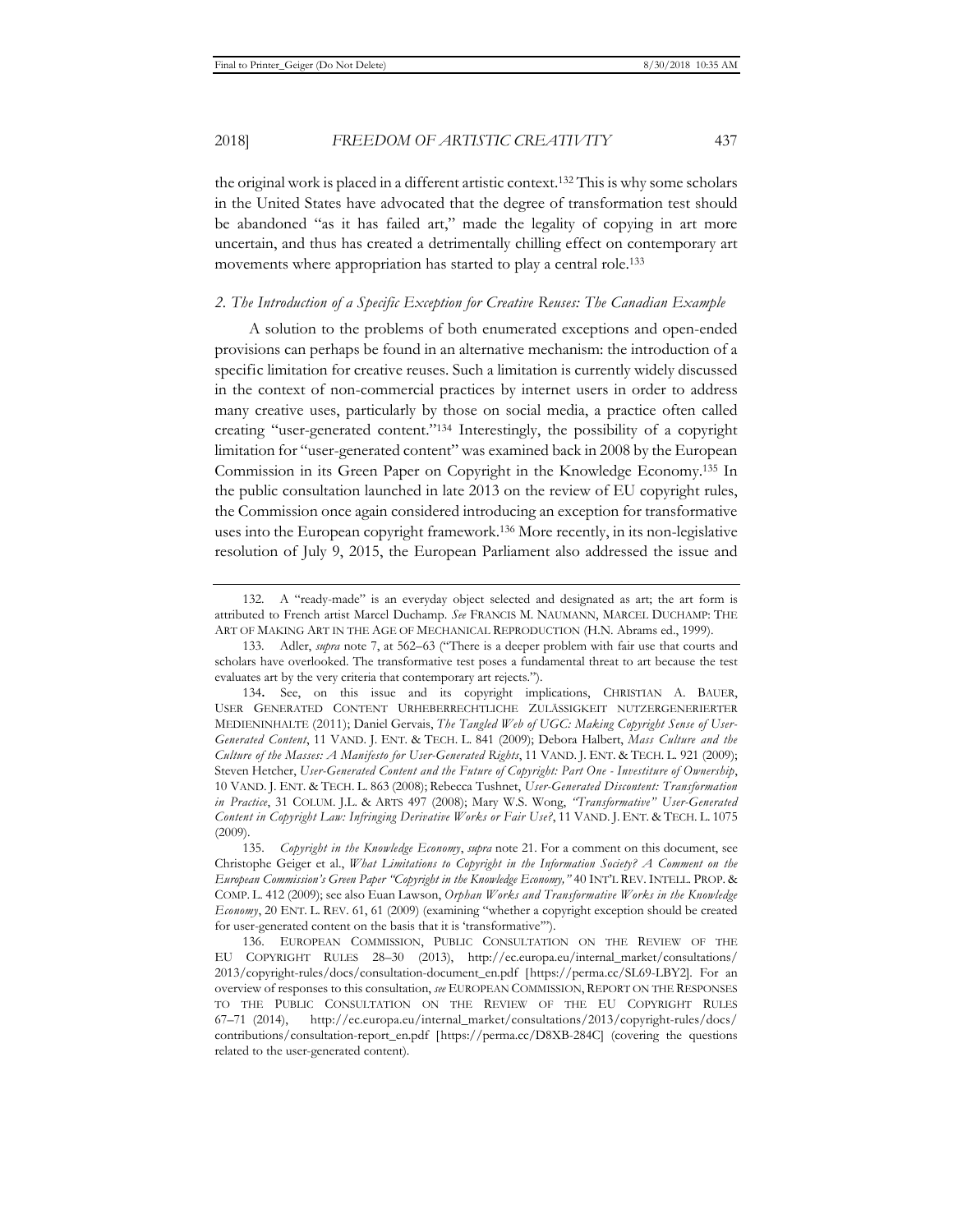called for a balanced solution in the case of transformative uses.137 However, those envisaged proposals in Europe were not adopted into law and remain a heavily debated topic.138

Nevertheless, one formulation of this solution has recently been implemented in Canada. Section 29.21 (Non-commercial User-generated Content) of the Canadian Copyright Modernization Act specifies a list of cumulative conditions where:

it is not an infringement of copyright for an individual to use an existing work or other subject-matter or copy of one, which has been published or otherwise made available to the public, in the creation of a new work or other subject-matter in which copyright subsists and for the individual – or, with the individual's authorization, a member of their household – to use the new work or other subject-matter or to authorize an intermediary to disseminate it.139

<sup>137.</sup> European Parliament Resolution of 9 July 2015 on the Implementation of Directive 2001/ 29/EC on the Harmonisation of Certain Aspects of Copyright and Related Rights in the Information Society, P8\_TA-PROV (2015) 0273,  $\frac{6}{5}$  42 ("The European Parliament ..., notes with interest the development of new forms of use of works on digital networks, *in particular transformative uses*, and stresses the need to examine solutions reconciling efficient protection that provides for proper remuneration and fair compensation for creators with the public interest for access to cultural goods and knowledge.") (emphasis added); *see also* Christophe Geiger, Oleksandr Bulayenko, Théo Hassler, Elena Izyumenko, Franciska Schönherr & Xavier Seuba, *The Resolution of the European Parliament of 9 July 2015: Paving the Way (Finally) for a Copyright Reform in the European Union?*, 37 EUR. INTELL. PROP. REV. 683 (2015).

<sup>138.</sup> On this issue, *see* Bernd Justin Jütte, *The EU's Trouble with Mashups: From Disabling to Enabling a Digital Art Form*, 5 J. INTELL. PROP. INFO. TECH. E-COM. L. 172 (2014) (analyzing the current European legal framework with regard to user generated content and identifying its insufficiencies, in particular with regard to enabling a legal mashup culture).

<sup>139.</sup> Section 29.21 (Non-commercial User-generated Content) of the Canadian Copyright Modernization Act, S.C. 2012, c 20 (Can.), reads as follows:

<sup>(1)</sup> It is not an infringement of copyright for an individual to use an existing work or other subject-matter or copy of one, which has been published or otherwise made available to the public, in the creation of a new work or other subject-matter in which copyright subsists and for the individual – or, with the individual's authorization, a member of their household – to use the new work or other subject-matter or to authorize an intermediary to disseminate it, if (a) the use of, or the authorization to disseminate, the new work or other subject-matter is done solely for non-commercial purposes; (b) the source – and, if given in the source, the name of the author, performer, maker or broadcaster – of the existing work or other subjectmatter or copy of it are mentioned, if it is reasonable in the circumstances to do so; (c) the individual had reasonable grounds to believe that the existing work or other subject-matter or copy of it, as the case may be, was not infringing copyright; and (d) the use of, or the authorization to disseminate, the new work or other subject-matter does not have a substantial adverse effect, financial or otherwise, on the exploitation or potential exploitation of the existing work or other subject-matter – or copy of it – or on an existing or potential market for it, including that the new work or other subject-matter is not a substitute for the existing one. (2) The following definitions apply in subsection (1): 'intermediary' means a person or entity who regularly provides space or means for works or other subject-matter to be enjoyed by the public. 'Use' means to do anything that by this Act the owner of the copyright has the sole right to do, other than the right to authorize anything. Copyright Modernization Act, S.C. 2012, c 20, § 29.21 (Can.).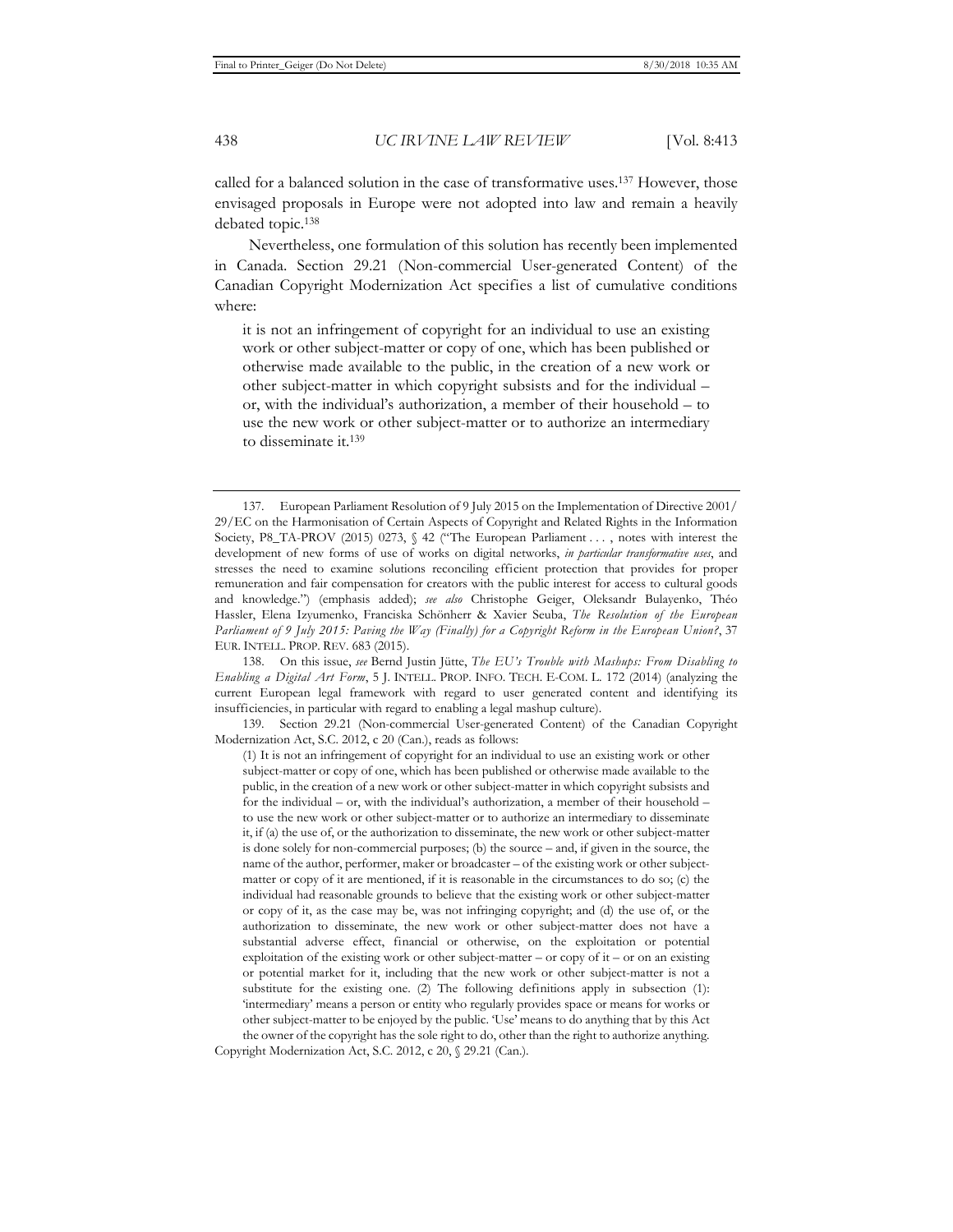The main criteria in order to fit within this definition, according to section 29.21, are (1) the non-commercial purpose of the intended use and (2) the absence of negative adverse effect, financial or otherwise, on the existing work.140 It is however worth noting that the Canadian model is limited to non-commercial uses, which is not always easy to distinguish from commercial use.<sup>141</sup> In addition, the wording of the provision is rather complex, therefore limiting its accessibility and comprehensibility to the common public and/or creators, while creating difficulties in implementation for courts.142

The main problem with the current solutions described above, allowing creative reuses of protected works based on open-ended, enumerated, and usergenerated content exceptions, is that they are all free of charge.143 Thus, when they do not otherwise result in adverse effects, they might be suitable in the context of non-commercial uses but might be considered unfair in a commercial context, *e.g.*, when a famous book is made into a movie. In addition, it is often difficult to draw the line between a commercial or non-commercial use, which makes things even more complicated. Consequently, courts will likely interpret the limitation narrowly, leaving many situations of creative reuses without an appropriate answer.

## *B. The Consequence: The Increasing Use of External Mechanisms such as Human Rights to Solve the Conflict*

Existing internal mechanisms do not always provide appropriate answers for the creative reuse of work. Therefore, an obstacle to creativity still exists if an author intends to create a new work based on a former one and the original author refuses to give authorization or asks for too high a price. For that reason, courts came up with some ad hoc solutions when faced with copyright claims in the context of derivative works. In particular, courts have often relied on external mechanisms, such as fundamental rights-based reasoning, in order to overcome the hurdle of exclusivity.

<sup>140.</sup> *Id.*

<sup>141.</sup> *Id.*

<sup>142.</sup> On the pros and cons of importing the Canadian user-generated content exception to other legal systems, see P.K. Yu, *Can the Canadian UGC Exception Be Transplanted Abroad?*, 26 INTELL. PROP.J. 177 (2014). For comments on Section 29.21 of the Canadian Copyright Modernization Act, see Joost Blom, *Private International Law Aspects of User-Generated Content*, 26 INTELL. PROP. J. 205 (2014); Christophe Geiger, *Canada - Contenu Non Commercial Généré par l'Utilisateur/Non-Commercial User-Generated Content*, PROPRIÉTÉS INTELLECTUELLES 91, 92 (2016); Theresa Scassa, *Acknowledging Copyright's Illegitimate Offspring: User-Generated Content and Canadian Copyright Law*, *in* THE COPYRIGHT PENTALOGY: HOW THE SUPREME COURT OF CANADA SHOOK THE FOUNDATIONS OF CANADIAN COPYRIGHT LAW 431 (M. Geist ed., 2013). More generally on the various forms of appropriation and the way they are addressed in Canadian copyright law, see DYNAMIC FAIR DEALING: CREATING CANADIAN CULTURE ONLINE (R. Coombe, D. Wershler & M. Zeilinger eds., 2014); Warren B. Chik, *Paying It Forward: The Case for a Specific Statutory Limitation on Exclusive Rights for User-Generated Content Under Copyright Law*, 11 JOHN MARSHALL REV. INTELL. PROP. L. 240 (2011).

<sup>143.</sup> Section 29.21 covers *non-commercial* user-generated content.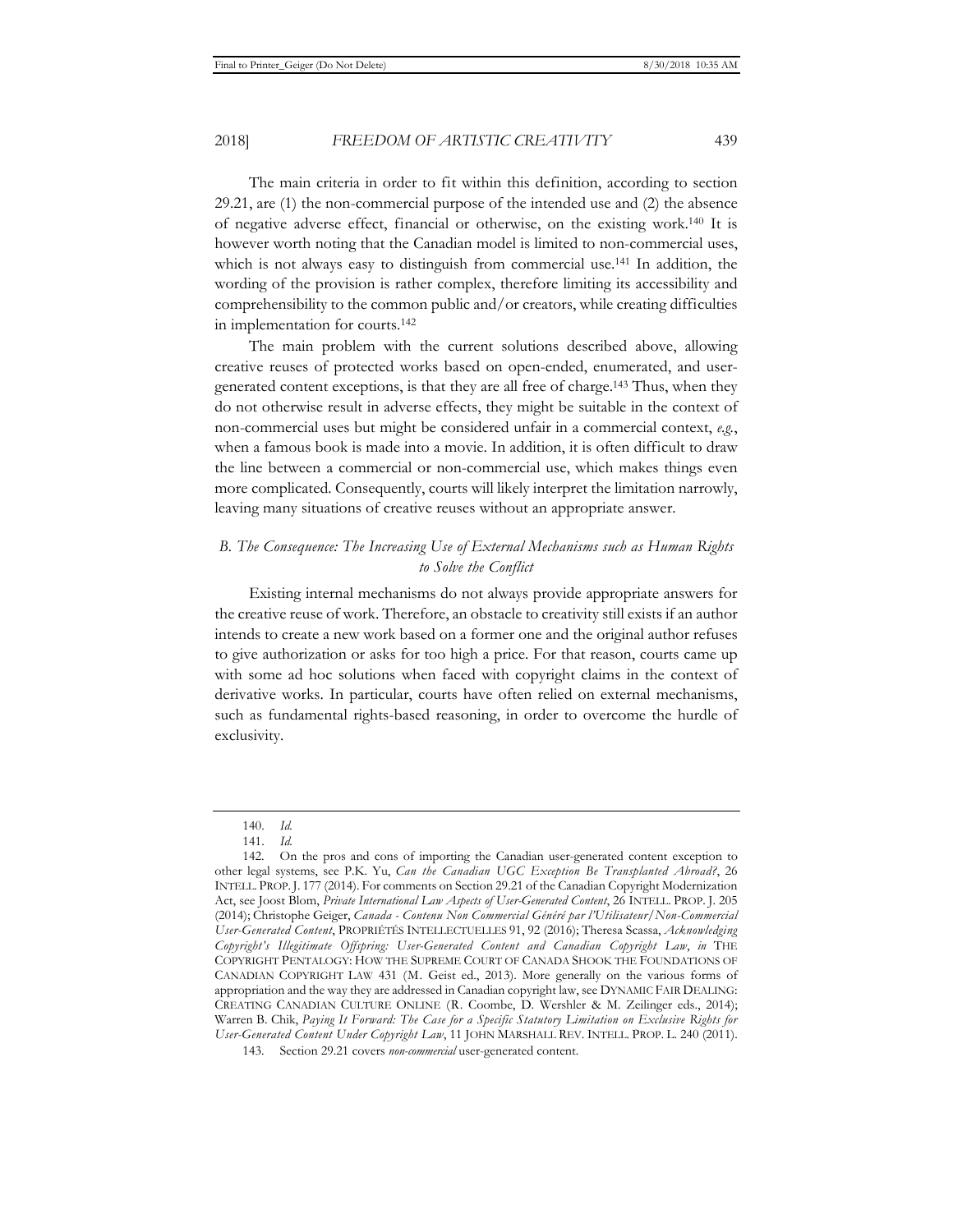## *1. The Human Right to Free Artistic Creation as an Internal and External Limit to Copyright Law: The Decisions of the German Constitutional Court*

The German Constitutional Court has recognized the admissibility of numerous restrictions of the exclusive right of authors or their derivative rightsholders in the past when the creative interests of secondary authors were concerned.144 In "Germania 3," which concerned the refusal of the heirs of Bertolt Brecht to allow the use of passages from a play by their ancestor for insertion in a new play in order to permit a critical analysis in artistic form, the court gave precedence to the secondary author's freedom to create laid out in Article 5(3) (artistic freedom) of the German Basic Law over "a minor infringement of copyright that only involved a minimal financial loss for the right holders."145 The German court thus provided an expansive interpretation of the quotation exception on the basis of artistic freedom from Article 5(3) of the German Basic Law and used human rights as a tool to broaden existing limitations in the copyright system.

In 2016, the German constitutional court allowed freedom of artistic expression to once again prevail over the exploitation interests of the original author in *Metall auf Metall*.<sup>146</sup> In this case, a hip hop artist created a song using a sample from an existing song by the German music band *Kraftwerk*. 147 The right of the hip hop artist to freedom of creative expression was balanced against the exploitation interests of the phonogram's producers; the importance of artistic dialogue prevailed, justifying an interference with copyright and related rights.148 According to the German constitutional court, "if the creative development of an artist is measured against an interference with copyrights that only slightly limits the possibilities of exploitation, *the exploitation interests of the copyright holders may have to cede in favour of the freedom to enter into an artistic dialogue*."149 With this ruling, the court recognized that sampling is protected by artistic freedom of expression. Of course, not all appropriation situations are covered, and sampling can still constitute

<sup>144.</sup> Bundesverfassungsgericht [BVerfG] [Federal Constitutional Court], June 29, 2000, 3 GRUR INT. 149, § 22 (2001) (Ger.); Federal Constitutional Court, First Senate, *Metall auf Metall*, 31 May 2016, 1 BvR 1585/13 (Ger.).

<sup>145. 3</sup> GRUR INT. 149 (§ 22) (Ger.). For a comment, see Elizabeth Adeney & Christoph Antons, *The* Germania 3 *Decision Translated: The Quotation Exception Before the German Constitutional Court*, 35 EUR. INTELL. PROP. REV. 646 (2013).

<sup>146. 1</sup> BvR 1585/13 (Ger.). For comments, see Duhanic, *supra* note 12; Mathias Leistner, *Die "Metall auf Metall"-Entscheidung des BVerfG - Oder: Warum das Urheberrecht in Karlsruhe in Guten Händen ist*, 8 GEWERBLICHER RECHTSSCHUTZ UND URHEBERRECHT [GRUR] 772 (2016); Marc D. Mimler, *"Metall auf Metall" – The German Federal Constitutional Court Discusses the Permissibility of Sampling Music Tracks*, 7 QUEEN MARY J. INTELL. PROP. 119 (2017).

<sup>147. 1</sup> BvR 1585/13 (Ger.).

<sup>148.</sup> Press Release, Bundesverfassungsgericht, The Use of Samples for Artistic Purposes May Justify an Interference with Copyrights and Related Rights (May 31, 2016), https://www.bundesverfassungsgericht.de/SharedDocs/Pressemitteilungen/EN/2016/ bvg16-029.html [https://perma.cc/67VX-GAML].

<sup>149.</sup> Art. 5 (*artistic freedom*) of the GRUNDGESETZ [GG] [BASIC LAW] (emphasis added), *translation at* http://www.gesetze-im-internet.de/englisch\_gg/englisch\_gg.pdf [https://perma.cc/ 86GC-6LNJ].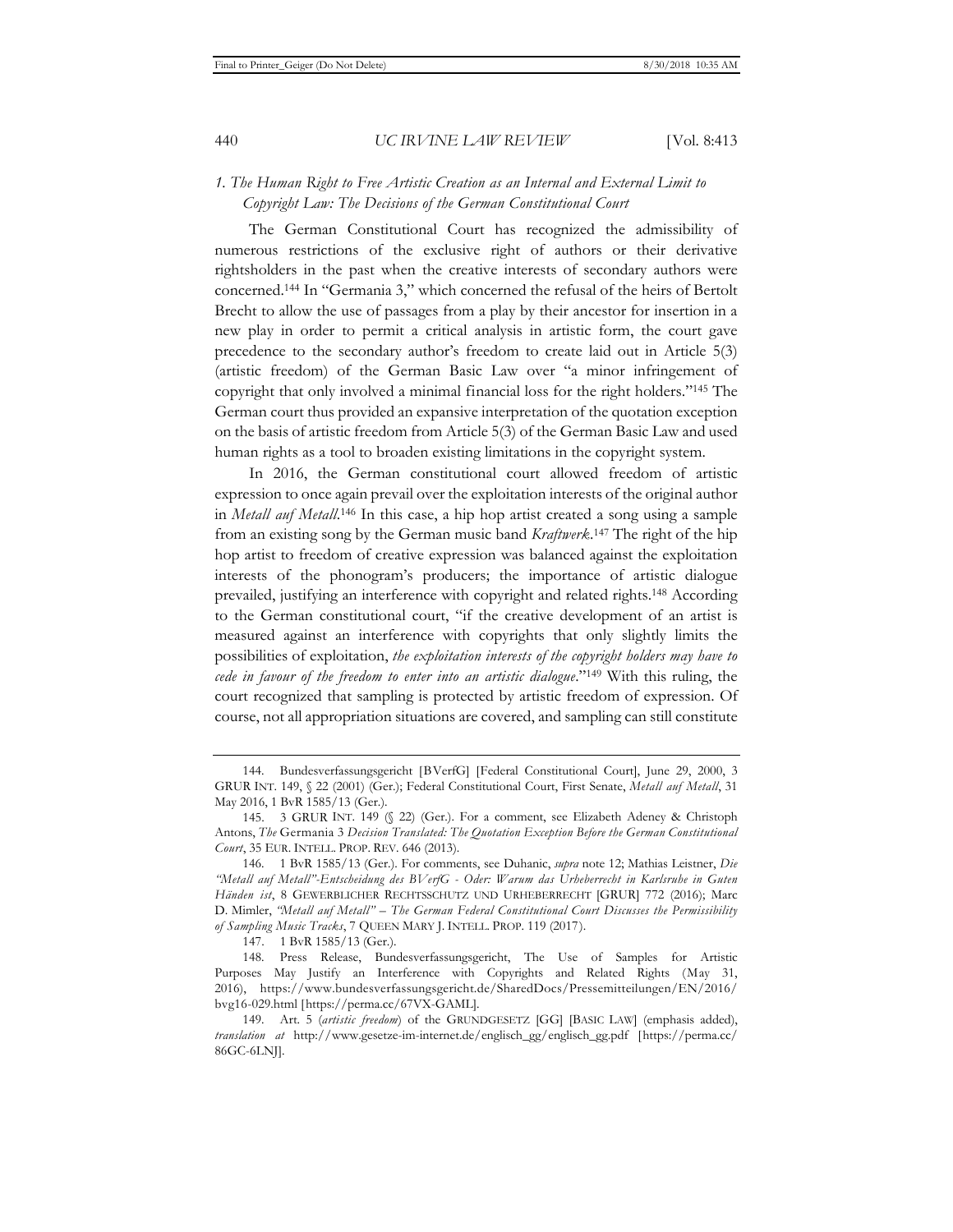an infringement to copyrights, but only if the exploitation rights of the phonograms are severely impaired. In addition, the two songs were not in competition and were easy to distinguish from one another, which were also important determining factors in the reasoning of the court.150

### *2. The Use of Article 10 European Convention of Human Rights by Domestic Civil Courts to Legitimate Creative Reuses*

The French courts have also used human rights as an external limit to copyright. In a highly publicized case in which Victor Hugo's heirs tried to invoke the famous author's moral rights to prevent a sequel to *Les Misérables*, the French Supreme Court prioritized the freedom of artistic creation.151 Citing Article 10 of the European Convention on Human Rights (ECHR), the court held that, subject to the rights to paternity and integrity of the adapted work, freedom of creativity prevented the original author of the work or his heirs from hindering the production of a sequel after the exploitation monopoly expired.152 More recently, in an important 2015 decision that concerned the creative reuse of three copyrightprotected photographs in a painting, the French Supreme Court, once again referring to Article 10 of the ECHR, reversed the lower court's finding of infringement.153 Indeed, the Supreme Court's decision was based on the ground that the appeal court neither showed how exactly the fair balance between the freedom of artistic expression and the copyright-holder's interests had been achieved, nor had sufficiently justified its decision in light of the freedom of creativity protected by the ECHR.154 The three photographs had been integrated

<sup>150.</sup> *See* Mimler, *supra* note 146.

<sup>151.</sup> Cass., 1e civ., Jan. 30 2007, *Hugo v. Plon SA* (Fr.), 38 INT'L REV. OF INTELL. PROP. & COMP. L. 736, 738 (2007). For a comment, see Christophe Geiger, *Copyright and the Freedom to Create – A Fragile Balance*, 38 INT'L REV. INTELL. PROP. & COMP. L. 707 (2007).

<sup>152.</sup> Cass., 1e civ., Jan. 30 2007, *Hugo v. Plon SA* (Fr.), 38 INT'L REV. OF INTELL. PROP. AND COMP. L. 736, 738 (2007).

<sup>153.</sup> Cass., Bull. 1e civ., May 15, 2015, Bull. civ. I, No. 13-27391 (Fr.). For a comment, see Christophe Geiger, *Droit d'Auteur et Liberté d'Expression Artistique: Art 'Autorisé' et Libre Création Ne Font Pas Bon Ménage*, 38 LA SEMAIFNE JURIDIQUE 1620 (2015); see also, with the same reasoning, the decision of the Supreme Court of the Netherlands, HR 3 April 2015, m.nt. EE (*GS Media BV/Sanoma Media Netherlands BV and Others*) (Neth.). Many other examples could be given also in other fields of IP, where courts have justified the creative use of a trademark or of a protected design with the right to freedom of expression protected by Article 10 ECHR. For trademark, see the numerous cases quoted in Christophe Geiger, *Trade Marks and Freedom of Expression – The Proportionality of Criticism*, 38 INT'L REV. INTELL. PROP. & COMP. L. 317 (2007); for designs, see, for example, the Court of Appeal of the Hague, 4 May 2011, 389526/ KG ZA 11-294; Jani McCutcheon, *Designs, Parody and Artistic Expression- A Comparative Perspective of* Plesner v. Louis Vuitton, 41 MONASH U. L. REV. 192 (2015). *Cf.* BGH, Apr. 2, 2015, *Leaping Poodle*, I ZR 59/13, unreported, translation from German in 47 INT'L REV.INTELL. PROP. & COMP. L. 358 (2016) (ruling that the artistic freedom did not justify the taking advantage of the repute and distinctiveness of the well-known trademark).

<sup>154.</sup> Cass., Bull. 1e civ., May 15, 2015, Bull. civ. I, No. 13-27391 (Fr.). Unfortunately, since then the Versailles Court of Appeal in its judgement of remittal of March 16, 2018, No. 15/06029 (Fr.), in the same case took a more restrictive approach and decided that the appropriation of the photograph was infringing the copyright of the photographer. For further English information about the case, see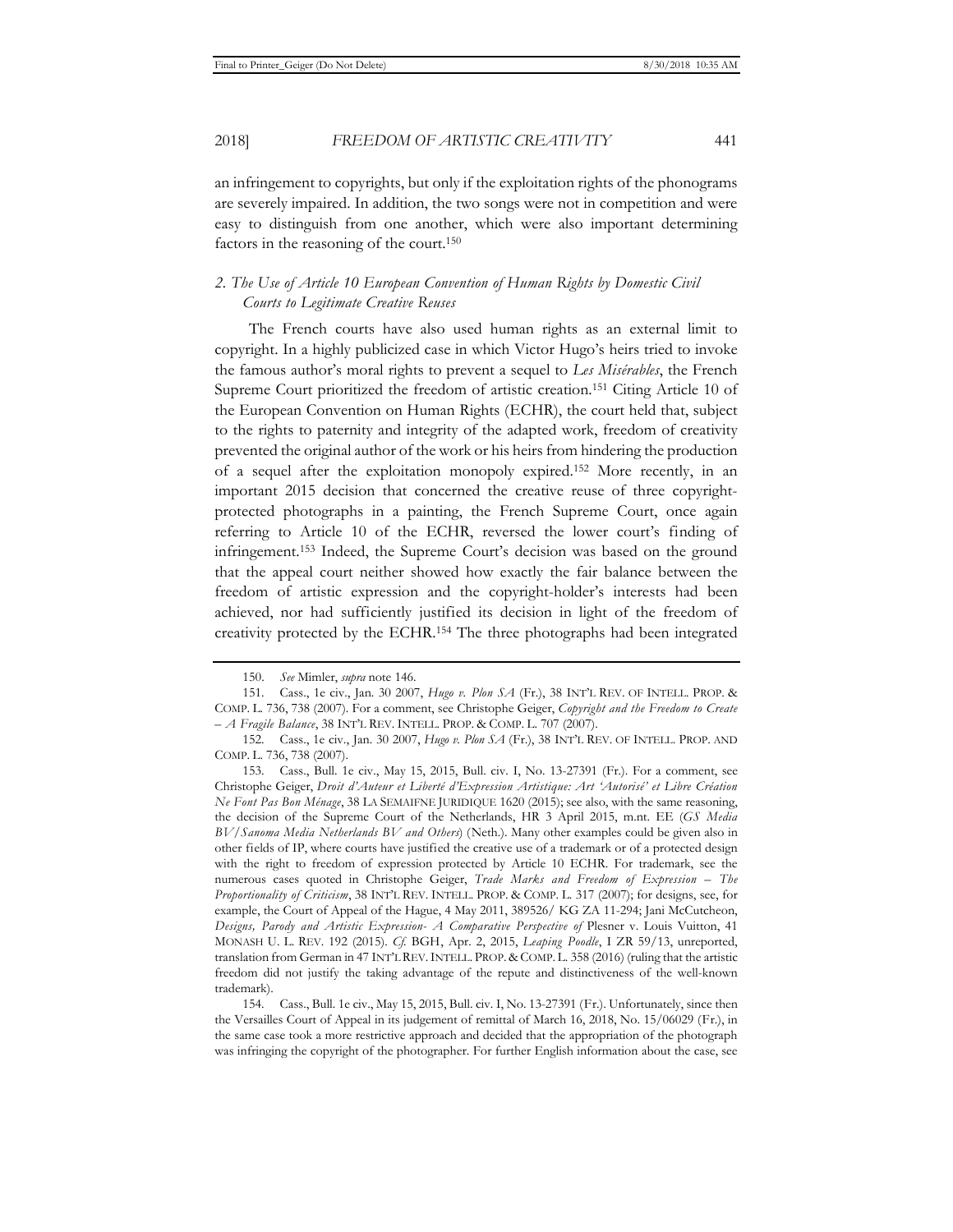into the painter's work after being colored.155 In this case, the defendant explained that his artistic approach was to "use advertising images by modifying them in order to provoke thinking, a contrast leading to divert the original theme and topic and expressing something totally different."156 In finding in favor of the defendant, the French Supreme Court put an end to an ongoing debate that had lasted over fifteen years regarding the use of fundamental rights in intellectual property litigation, and established the need to determine a fair balance between copyright and the freedom of expression on a case-by-case manner. The District Court of The Hague held a similar line of reasoning in the 2011 "Dafurnica" case.157 The case was about an art series depicting a Louis Vuitton bag in the hands of an African child holding a Chihuahua.158 The art series was called "Simple Living," pointing out a paradox between the luxury product from Louis Vuitton and famine striking in Africa.159 Overruling the judgment rendered in preliminary proceedings,160 the district court allowed the parodist's freedom of expression to prevail.161

Yet freedom of artistic creativity does not always prevail in courts and the outcome is by no means certain. For example, the Paris court of first instance decided on March 9, 2017,<sup>162</sup> that a Jeff Koons statue inspired by a French photograph infringed on the original author's copyright.163 The court mainly based its decision on the fact that the original photograph was not very well known to the public and there was no clear reference made to the original work.164 Ultimately,

160. District Court of The Hague, 27 January 2011, LJN: BP9616 KG RK 10-214 m.nt (Louis Vuitton Malletier SA/Nadia Plesner Joensen) (Neth.).

161. Lucie Guibault, *The Netherlands: Dafurnica, Miffy and the Right to Parody!*, 2 J. INTELL. PROP. INFO. TECH. & ELEC. COM. L. 236, 237 (2011). See also *Laugh It Off Promotions CC v. S. Afr. Breweries Int'l (Fin.) B.V.* 2006 (1) SA 144 (CC) (S. Afr.), for a ruling that a commercial parody on a T-shirt had to prevail over the property interests of trademark holders.

162. TGI Paris, Mar. 9, 2017, No. 15/01086 (Fr.). See also in the same sense the March 16, 2018, decision of the Versailles Court of Appeal in the *Klasen* case discussed *supra* note 154. This shows the legal uncertainty still surrounding appropriation art and calls for a statutory solution to address the issue of creative reuses. See also *infra* Part III for more on this.

163. TGI Paris, Mar. 9, 2017, No. 15/01086 (Fr.).

164. The court indeed points out that the knowledge by the public of the appropriated work is decisive for the produced effect on the spectators and necessary to the perception of the artist's message to provoke the spectator's reflection. In this case, the artists chose to take back in whole the children from the photography without explicitly referring to the portrait, which was not well known by the public, to incarnate a new Adam and Eve, without explaining why he could not do otherwise. Thus, according to the court:

[T]he copy was not dictated by considerations of general interest but personal, allowing the artist to use the models from the photography and by doing so, avoiding the creative work,

Eleonora Rosati, *Not Sufficiently 'Transformative' Appropriation of a Photograph Held Infringing by French Court*, 13 J. INTELL. PROP. L. & PRAC. 525 (2018).

<sup>155.</sup> Cass., Bull. 1e civ., May 15, 2015, Bull. civ. I, No. 13-27391 (Fr.).

<sup>156.</sup> *Id.*

<sup>157.</sup> District Court of The Hague, 4 May 2011, IER 2011/39 m.nt WS (Nadia Plesner Joensen/ Louis Vuitton Malletier SA) (Neth.).

<sup>158.</sup> *Id.*

<sup>159.</sup> *Id.*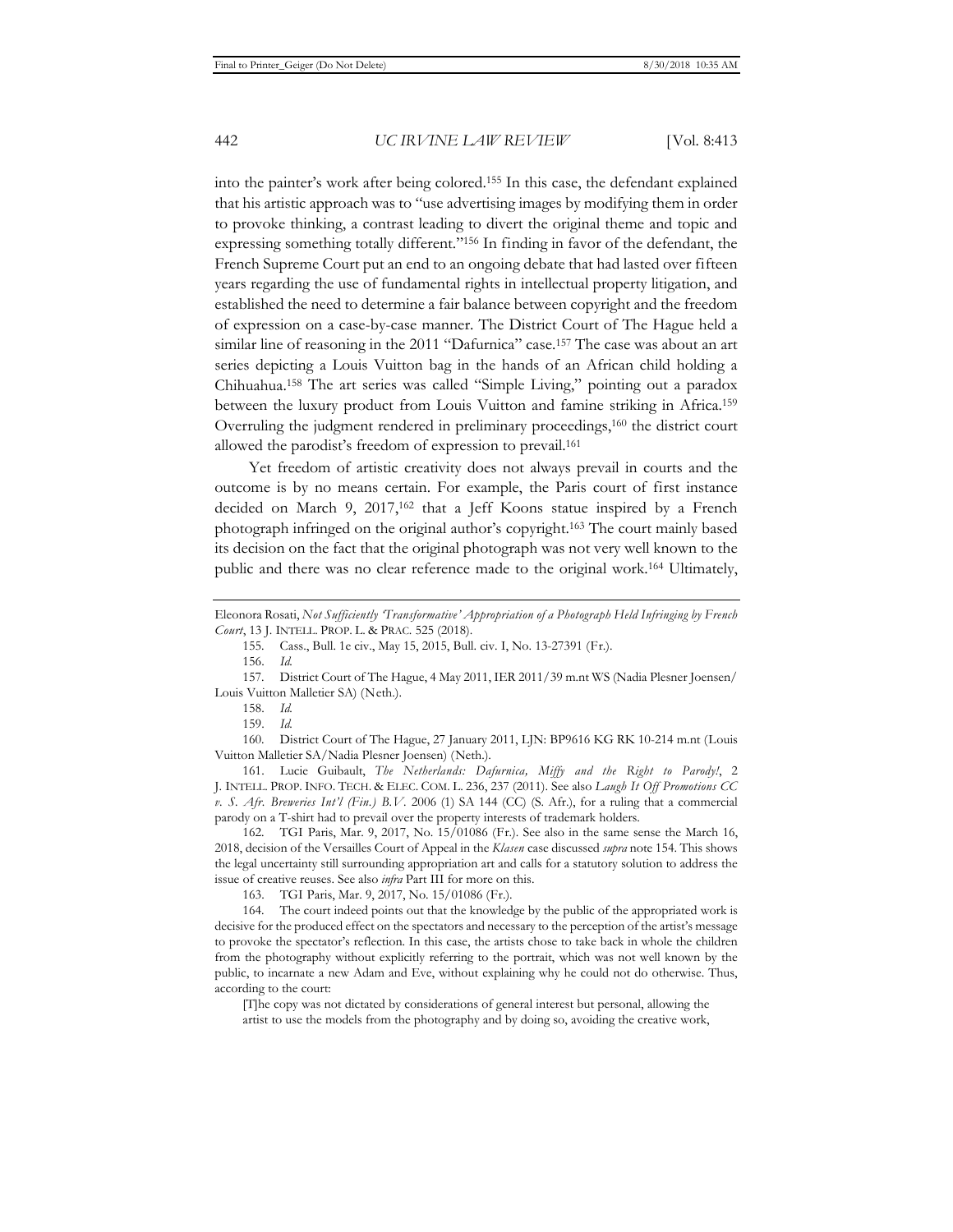because Koons failed "to justify the necessity of using this representation of this couple of children in his artistic speech without the authorization of the author, the implementation of the plaintiff's copyright [did] not constitute a disproportionate infringement to the freedom of expression."165 Here, too, the court makes a clear reference to human rights balancing mechanisms,166 but does not allow the creative use in the end.

As we have seen, in the absence of appropriate copyright provisions addressing issues of creative appropriation, courts have found solutions using external mechanisms such as fundamental rights to secure the creative reuse of copyrighted works. However, reliance on rules from outside the intellectual property system might not be ideal, and in fact, it might not bode well for the current system if a balance has to be found using correctives from outside intellectual property law. Therefore, a solution needs to be found facilitating the resolution of these unique situations using mechanisms within the copyright framework itself, thus making copyright law fully compatible with freedom of artistic creativity.167

## III. MAKING FREEDOM OF ARTISTIC CREATIVITY COMPATIBLE WITH COPYRIGHT LAW: DESIGNING AND IMPLEMENTING A LIMITATION FOR CREATIVE USE

Given that one of the essential goals of copyright law is to promote creativity, it seems perfectly legitimate that the copyright system should itself sustain and encourage freedom of artistic creativity. Part III will explore possible approaches within the copyright framework to ensure that the freedom of artistic expression is sufficiently upheld. This exploration will culminate in the hypothesis that a limitation-based remuneration scheme in the form of a statutory license will be a practical solution to ensure that artistic freedom is protected, while simultaneously ensuring the protection of the creator's interests. It will be shown that a "limitationbased remuneration" is both workable and compliant with international copyright

which could not have been made without the authorization of the author whose name and copyright were on the post card.

*See id.*

<sup>165.</sup> *Id.* (translation from French by the author).

<sup>166.</sup> The Paris court acknowledges that freedom of expression is a fundamental right but not without any limitations and also makes a reference to the European Court of Human Rights interpretation, which places in balance freedom of expression with intellectual property rights as two fundamental rights on an equal stand. *See id.*

<sup>167.</sup> In this sense, see Farida Shaheed (Special Rapporteur in the Field of Cultural Rights), *Report of the Special Rapporteur in the Field of Cultural Rights: Copyright Policy and the Right to Science and Culture*, §§ 45–48, U.N. Doc. A/HRC/28/57 (Dec. 24, 2014), http://undocs.org/ A/HRC/28/57 (looking into statutory licenses as one of the possible mechanisms to remunerate the creators). *Cf.* Reto M. Hilty, *Legal Remedies Against Abuse, Misuse, and Other Forms of Inappropriate Conduct of IP Right Holders*, *in* COMPULSORY LICENSING: PRACTICAL EXPERIENCES AND WAYS FORWARD 377–78 (R.M. Hilty & Kung-Chung Liu eds., 2015) (arguing that "[i]n case enforcement of an IP right proves to be abusive, this right should . . . [be] downgrade[d] . . . [to a] 'liability regime[,]'" which would allow for "more balance . . . through monetary compensation to the right holder").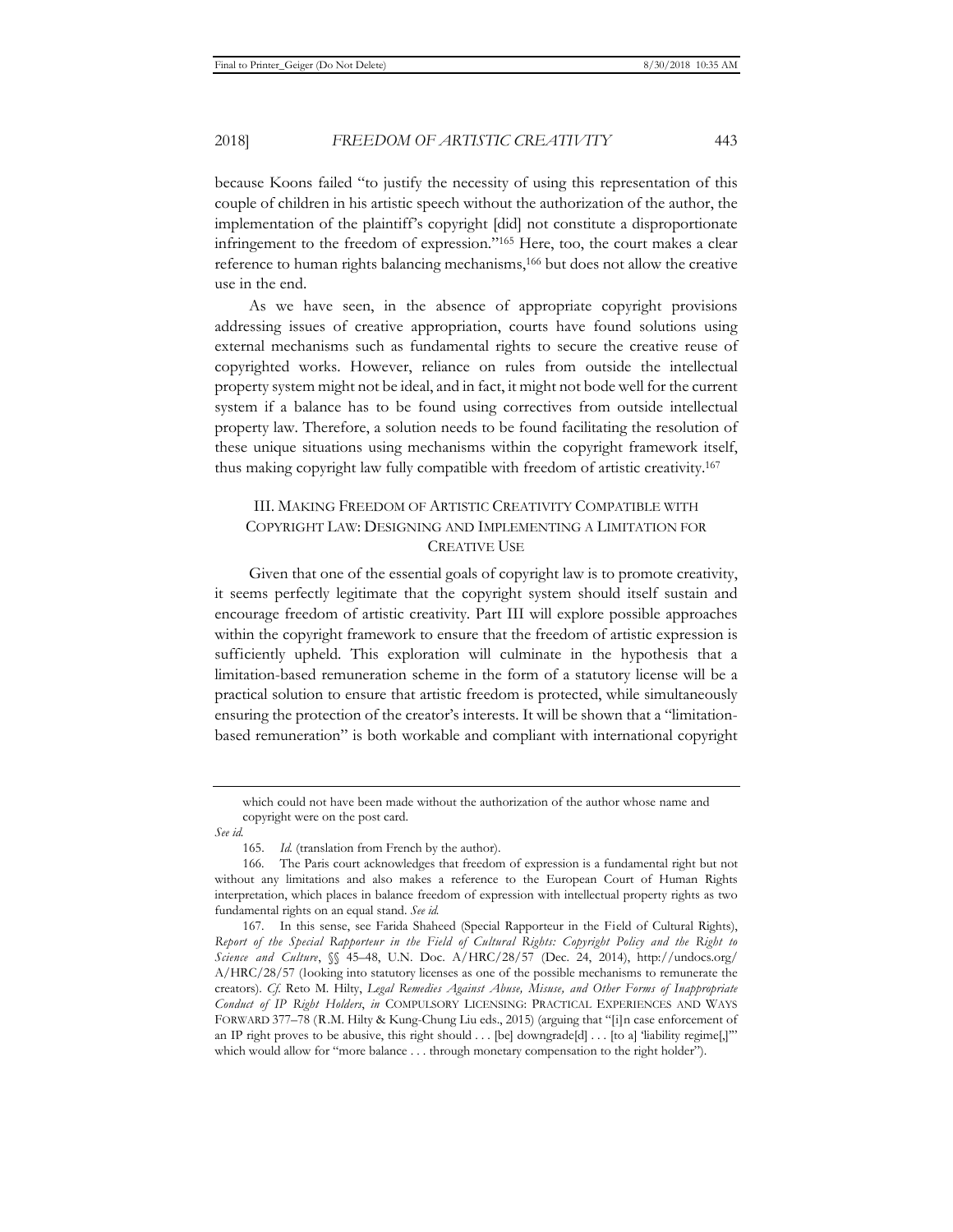obligations and constitutional requirements.168 Finally, Part III will discuss how such a limitation-based remuneration system for creative uses can be implemented, including how such a scheme would function and how remuneration should be determined.

#### *A. The Benefits of a "Limitation-Based Remuneration Right"/ Statutory License*

As established in Part II, the current copyright system does contain certain legal mechanisms to address the challenges of derivative works.169 But as demonstrated, the problem remains that any such use is "free of charge," meaning that no remuneration is paid to the creator of the original work.170 The absence of remuneration leads to a tendency of legislators and courts to define limitations narrowly and exclude some important creative uses, generating additional uncertainties in the process. As a consequence, creators often refrain from using existing work, which in turn inhibits the creative process. Moreover, some uses made initially for non-commercial purposes can become commercially relevant afterwards because of their success. In this case, the initial creator should not have the possibility to block the exploitation of the new work, but in certain situations it might be fair that he is entitled to participate in the fruits generated by the derivative creation. Thus, for this situation, a better solution would be to create a specific limitation implemented in the form of a statutory license171 for derivative works with a clear, yet not severely limiting, scope in order to facilitate creative uses.

#### *1. Current Existing Non-Exclusive Solutions Inside and Outside IP Law*

The spirit of limiting exclusive rights for creative purposes can be found in the practice of the Court of Justice of the European Union, particularly in its famous *Magill* decision of 1995.172 In that case, the court held that refusing to grant a license

Thus, some U.S. scholars have argued in favor of compulsory licensing to be applied to derivative works. Alex Kozinski & Christopher Newman, *What's So Fair About Fair Use? The 1999 Donald C. Brace Memorial Lecture*, 46 J. COPYRIGHT SOC'Y U.S.A. 513, 520 (1999); *cf.* DAVID L. LANGE & H. JEFFERSON POWELL, NO LAW:INTELLECTUAL PROPERTY IN THE IMAGE OF AN ABSOLUTE FIRST AMENDMENT 179, 384 n.37 (2009); Frosio, *supra* note 61, at 390–93; Rubenfeld, *supra* note 2, at 1.

<sup>168.</sup> This part of the Article draws on Christophe Geiger, *Statutory Licenses as Enabler of Creative Uses*, *in* REMUNERATION OF COPYRIGHT OWNERS: REGULATORY CHALLENGES OF NEW BUSINESS MODELS 305 (Kung-Chung Liu & Reto M. Hilty eds., 2017).

<sup>169.</sup> *See supra* Part II.A.1.

<sup>170.</sup> Particularly on the issue regarding U.S. Fair Use, see Jane C. Ginsburg, *Fair Use for Free, or Permitted-but-Paid?*, 29 BERKELEY TECH. L.J. 1383, 1385 (2014), where the author states:

Fair use is an on/off switch: either the challenged use is an infringement of copyright or it is a fair use, which section 107 declares "is not an infringement of copyright." As a result, either the copyright owner can stop the use or the user not only is dispensed from obtaining permission, but also owes no compensation for the use.

<sup>171.</sup> It is acknowledged that the terms "statutory license" and "compulsory license" are sometimes used interchangeably. For the purpose of this piece, the "compulsory licenses" mentioned refer to those that require a court order.

<sup>172.</sup> Joined Cases C-241/91 P & C-242/91 P, Radio Telefis Eireann (RTE) v. Comm'n, 1995 E.C.R. I-808, §§ 49–51.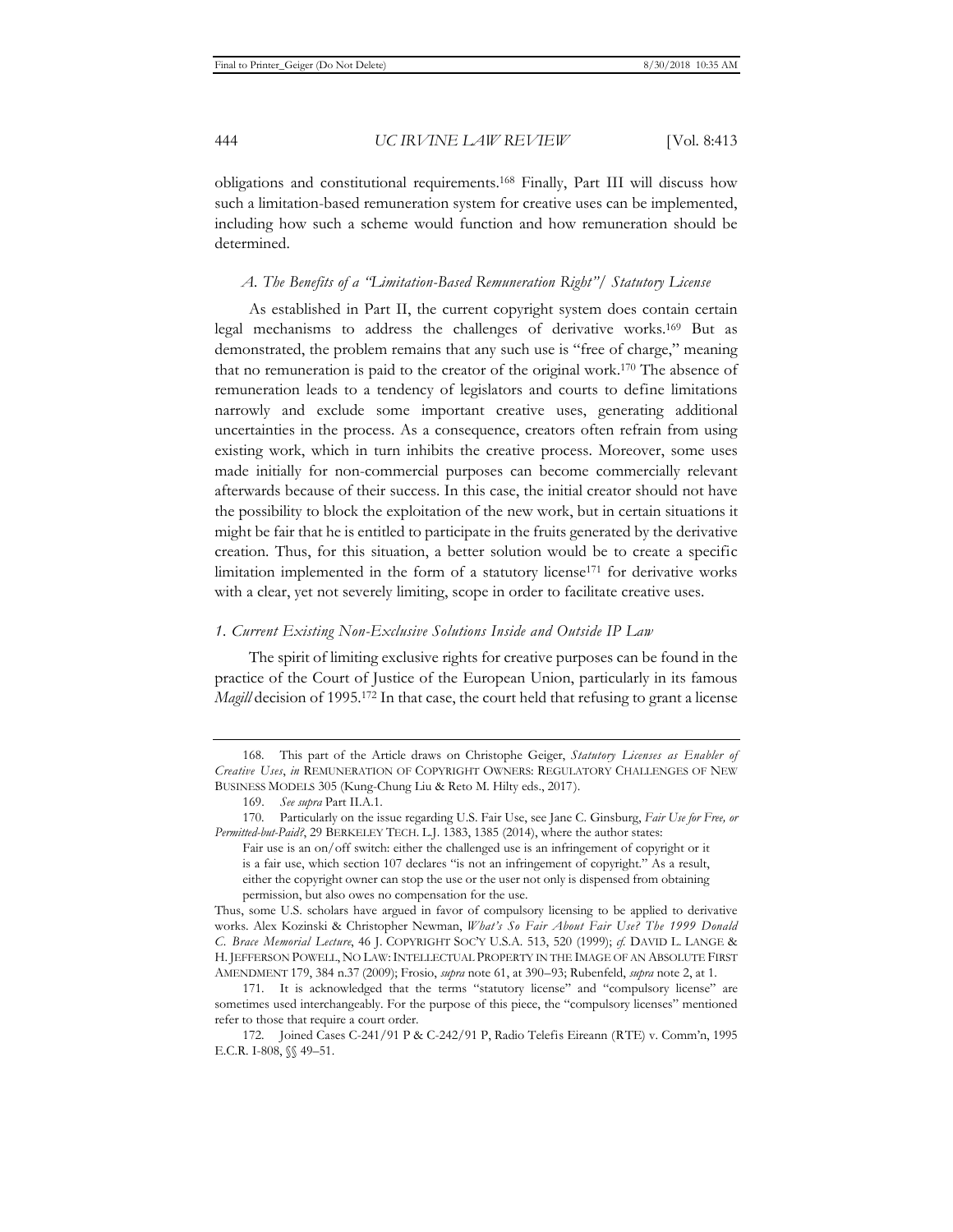merely to block someone from commercializing a new product on the market was an abuse of the copyright owner's dominant position.173 The use was thus allowed based on rules outside IP, namely competition law. In this sense a "competition exception" was also proposed in the context of a European Copyright Code, drawn up by a group of academics (the "Wittem Group"), and could serve as inspiration.174 In the same spirit, patent law provides a mechanism for creative reuse of protected inventions: to prevent the holder of a patent (who is in a dominant position in view of a patent of improvement) from using their right to impede the exploitation of this improvement, the creator can sue for the issue of a compulsory license based on reasons of dependency. Such compulsory licenses are for example foreseen in Sec. 24(2) of the German Patent Act,<sup>175</sup> Art. L. 613-15 of the French Intellectual Property Code,<sup>176</sup> and Article 12 of the EU Directive on the legal protection of biotech inventions of 1998.177 Such compulsory licenses are also foreseen in the TRIPs Agreement (Article 31), and the members of the World Trade Organization (WTO) have maintained wide discretion regarding reasons that may give rise to the grant of such a license.178

The main disadvantage in all these cases is the fact that the license has to be ordered by a judge, a fact that favors those economic actors who have the resources to afford the associated high legal costs of sometimes long proceedings. While cases are pending, creativity is hampered. Therefore, it seems that legal regulations through the mechanisms of a statutory license based on a right to remuneration should be preferable,<sup>179</sup> which would be due at least in the case of a commercial use of the derivative work.

<sup>173.</sup> *Id.* The finding, however, took years of litigation, which demonstrates the need for internal mechanisms inside copyright to avoid these kinds of situations from the start.

<sup>174.</sup> The Wittem Grp., *European Copyright Code*, 1 J. INTELL. PROP. INFO. TECH. & ELEC. COM. L. 123 (2010). Article 5.4 (Uses for the purpose of enhancing competition), paragraph 2 of the Code reads as follows:

Uses of news articles, scientific works, industrial designs, computer programs and databases are permitted without authorisation, but only against payment of a negotiated remuneration, and to the extent justified by the purpose of the use, provided that: (i) the use is indispensable to compete on a derivative market; (ii) the owner of the copyright in the work has refused to license the use on reasonable terms, leading to the elimination of competition in the relevant market and (iii) the use does not unreasonably prejudice the legitimate interests of the owner of the copyright in the work.

*Id.* at 126.

<sup>175.</sup> Patentgesetz [PatG] [Patent Act], Dec. 16, 1980, Bundesgesetzblatt [BHBI] at 9, 24(2) (Ger.).

<sup>176.</sup> CODE DE LA PROPRIETE INTELLECTUELLE [C. PROPR. INTELL.] art. L. 613–15 (Fr.), *translation available at* http://www.wipo.int/edocs/lexdocs/laws/en/fr/fr467en.pdf [https://perma.cc/HD7H-G9BP].

<sup>177.</sup> Directive 98/44/EC, of the European Parliament and of the Council of 6 July 1998 on the Legal Protection of Biotechnological Inventions, 1998 O.J. (L 213) 13, 19–20 (EC).

<sup>178.</sup> See the wording of Article 31 of the Agreement on Trade-Related Aspects of Intellectual Property Rights, Apr. 15, 1994, Marrakesh Agreement Establishing the World Trade Organization, Annex 1C, 1869 U.N.T.S. 299 [hereinafter TRIPS Agreement].

<sup>179.</sup> For such a proposal in the field of incremental creations such as software, see Reto M. Hilty & Christophe Geiger, *Patenting Software? A Judicial and Socio-Economic Analysis*, 36 INT'L REV. INTELL. PROP. & COMPETITION L. 615, 641–46 (2005).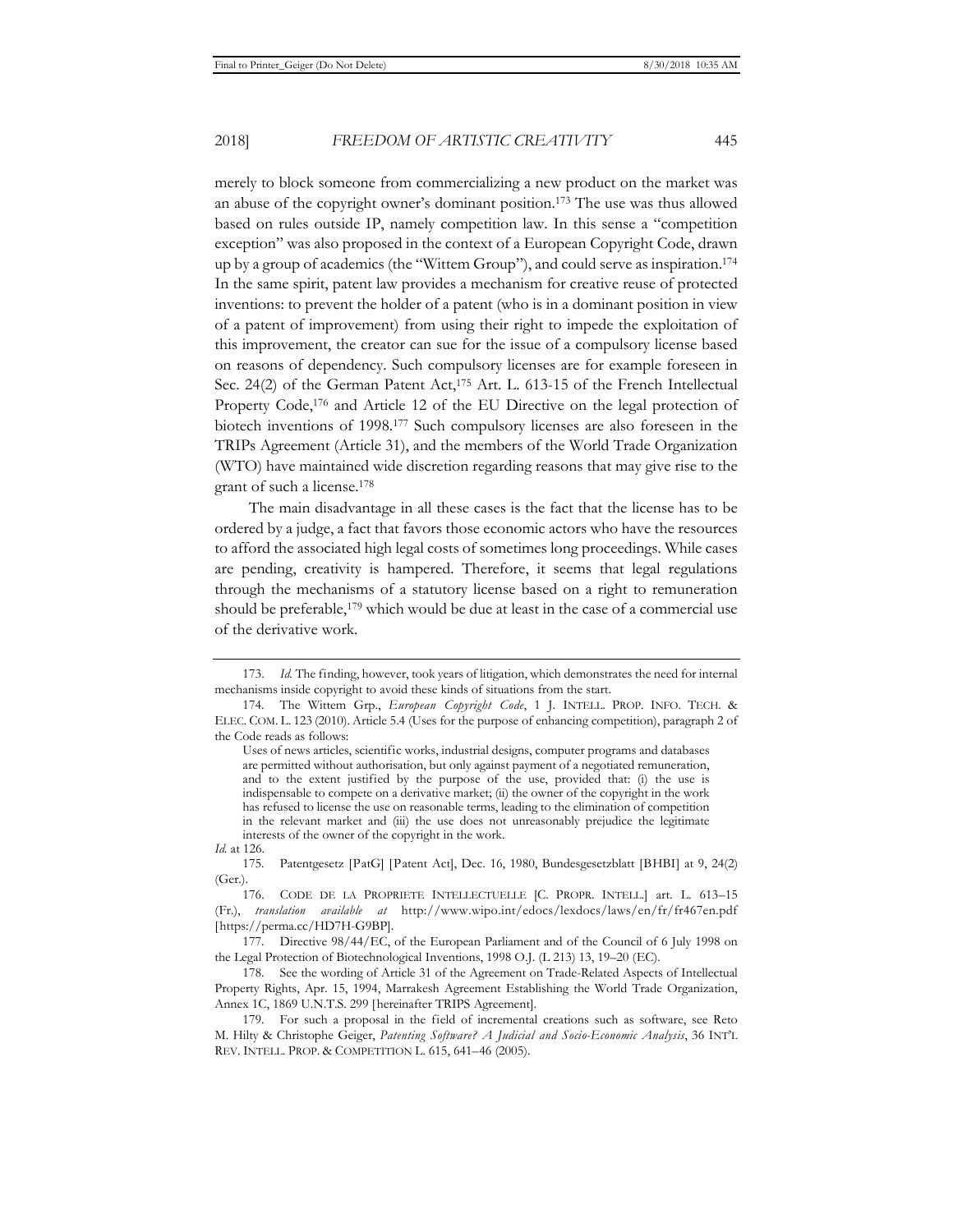#### *2. The Creation of a New Statutory License for Creative Use*

One way to secure fair remuneration, while also avoiding the blocking effect of exclusivity, is through so-called "limitation-based remuneration rights," otherwise referred to as "statutory licenses."180 The use of statutory licenses to strike this balance between the interests of rightsholders and users has been explored in the U.S. context by international copyright scholar Jane Ginsburg. She notes that statutory licenses or privately negotiated accords within a statutory framework can ensure that "uses the legislator perceives to be in the public interest proceed free of the copyright owner's veto, but with compensation—in other words: permittedbut-paid."181 The author however restricts the use of statutory licenses to what she calls "distributive uses" (non-creative reuse of copyrighted works), as opposed to "productive uses."182 For this second category of uses, fair use "for free" should still be available.

This approach has long been established in many European countries for certain limitations. A prominent example is in private copy exceptions or reproductions for educational and research purposes.183 In the U.S. Copyright Act, there is a provision providing for a similar solution in relation to musical works.184 This essentially allows for recording artists to record "covers" of musical works previously written and released by another artist.185 Section 115 codifies the requirement of compulsory mechanical licenses for reproduction of musical works.186 However, the extent to which the subsequent musician can creatively alter the work is questionable. Section  $115(a)(2)$  states that a "compulsory license includes the privilege of making a musical arrangement of the work to the extent necessary to conform it to the style or manner of interpretation of the performance involved, but the arrangement *shall not change the basic melody or fundamental character of the work, and shall not be subject to protection as a derivative work* under this title, except with the express consent of the copyright owner."187 Nonetheless, it shows that the spirit of statutory licenses to manage the interests of rightsholders and subsequent creative uses is already present in the United States.

<sup>180.</sup> To reiterate the distinction made above, although the terms "statutory license" and "compulsory license" are often used interchangeably in legal writings, for the purpose of this piece, "compulsory licenses" refer to those that require a court to order them. As a difference, in the case of statutory license, the use is permitted upfront by the statute (and not downstream by a judge) but needs to be remunerated.

<sup>181.</sup> Ginsburg, *supra* note 170.

<sup>182.</sup> *Id.* at 1383.

<sup>183.</sup> *See, e.g.*, Christophe Geiger & Oleksandr Bulayenko, *General Report: Scope and Enforcement Tools to Ensure Remuneration*, *in* REMUNERATION FOR THE USE OF WORKS: EXCLUSIVITY VS. OTHER APPROACHES 112 (Silke von Lewinski ed., 2017); Jane C. Ginsburg, *supra* note 170, at 1417–25.

<sup>184. 17</sup> U.S.C. § 115 (2012).

<sup>185.</sup> *See generally* JULIE E. COHEN, LYDIA PALLAS LOREN, RUTH L. OKEDIJI & MAUREEN A. O'ROURKE, COPYRIGHT IN A GLOBAL INFORMATION ECONOMY 413–14 (4th ed. 2015).

<sup>186. 17</sup> U.S.C. § 115 (2012).

<sup>187.</sup> *Id.* § 115(a)(2) (emphasis added).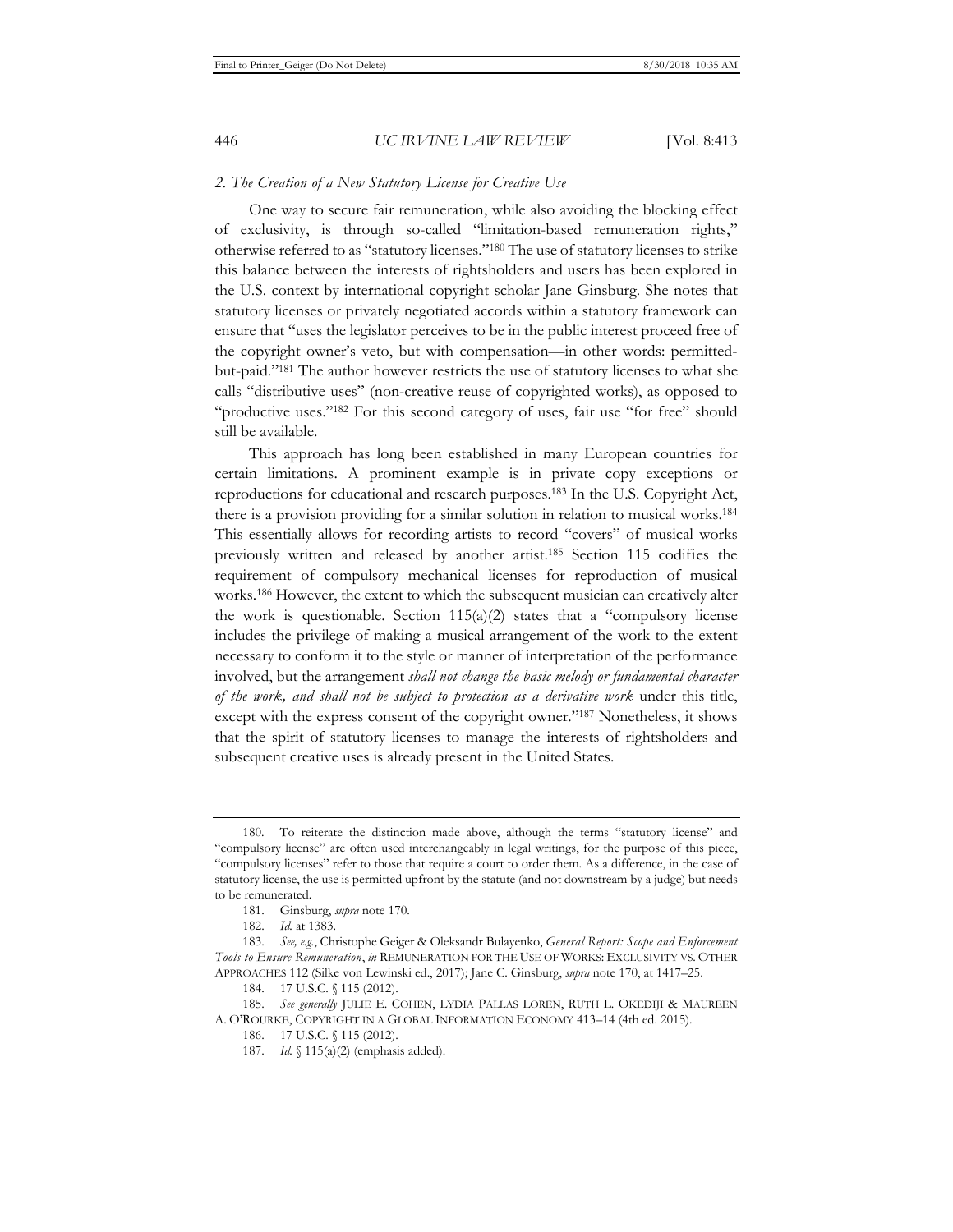Copyright is a balancing act between owners and users, between initial and subsequent creators. As shown, limitations (remunerated or not) are used to foster creativity. It is therefore inappropriate to start with the assumption that there is some form of harm to the rightsholder when a limitation or statutory license is engaged. In light of what has been argued previously, it can be considered misleading when the European legislator speaks of "compensation" and not of "remuneration" in connection with copyright limitations and the right of creators to be paid for these permitted uses.188 Recital 35 of the InfoSoc Directive, for example, reads: "In certain cases of exceptions or limitations, rightsholders should receive fair *compensation* to *compensate* them adequately for the use made of their protected works or other subject-matter."189 The Advocate General Trstenjak's position is thus convincing when in her opinion in the *Padawan* case190 she stresses that:

[t]he right to "fair compensation" within the meaning of Article 5(2)(b) of Directive  $2001/29...$  primarily has the character of a reward. This is apparent from the first sentence of recital 10, pursuant to which if authors or performers are to continue their creative and artistic work, they have to receive an 'appropriate reward' for the use of their work. Recital 35 makes clear that 'fair compensation' should also be classified in this category of rewards, where it is stated that in certain cases of exceptions or limitations, rightholders should receive fair compensation to compensate them adequately for the use made of their protected works or other subjectmatter. On the other hand, legal categorisation of the legal concept of 'fair compensation' as a straightforward claim for damages, as the referring court apparently assumes, may not readily be confirmed.191

Unfortunately, the European Court of Justice did not follow the Advocate General's line of reasoning, and held that "fair compensation must be regarded as recompense for the harm suffered by the author," and that the level of compensation is linked to the harm caused.192 This "compensation" or "indemnity" terminology seems to imply some kind of damage which has to be redressed. Given

<sup>188.</sup> For more on this issue, see Geiger & Schönherr, *supra* note 3; Geiger & Schönherr, *supra* note 4.

<sup>189.</sup> Directive 2001/29/EC, of the European Parliament and of the Council of 22 May 2001 on the Harmonisation of Certain Aspects of Copyright and Related Rights in the Information Society, 2001 O.J. (L 167) 13, recital 35 [hereinafter Harmonisation Directive] (emphasis added). The French wording is very similar: "Dans le cas de certaines exceptions ou limitations, les titulaires de droits doivent recevoir une *compensation* équitable afin de les *indemniser* de manière adéquate pour l'utilisation faite de leurs œuvres ou autres objets protégés" (emphasis added) (quoting French version), https://eur-lex.europa.eu/legal-content/FR/TXT/PDF/?uri=CELEX:62009CJ0462&from=FR [https://perma.cc/4TTE-28UC].

<sup>190.</sup> Case C-467/08, Padawan SL v Sociedad General de Autores y Editores de España (SGAE), 2010 E.C.R. I-10055 (AG Trstenjak opinion).

<sup>191.</sup> *Id.* §§ 79, 80 (emphasis added); *see also* Harmonisation Directive, *supra* note 189, at 11.

<sup>192.</sup> Case C-467/08, *Padawan SL*, 2010 E.C.R. I-10055, § 40.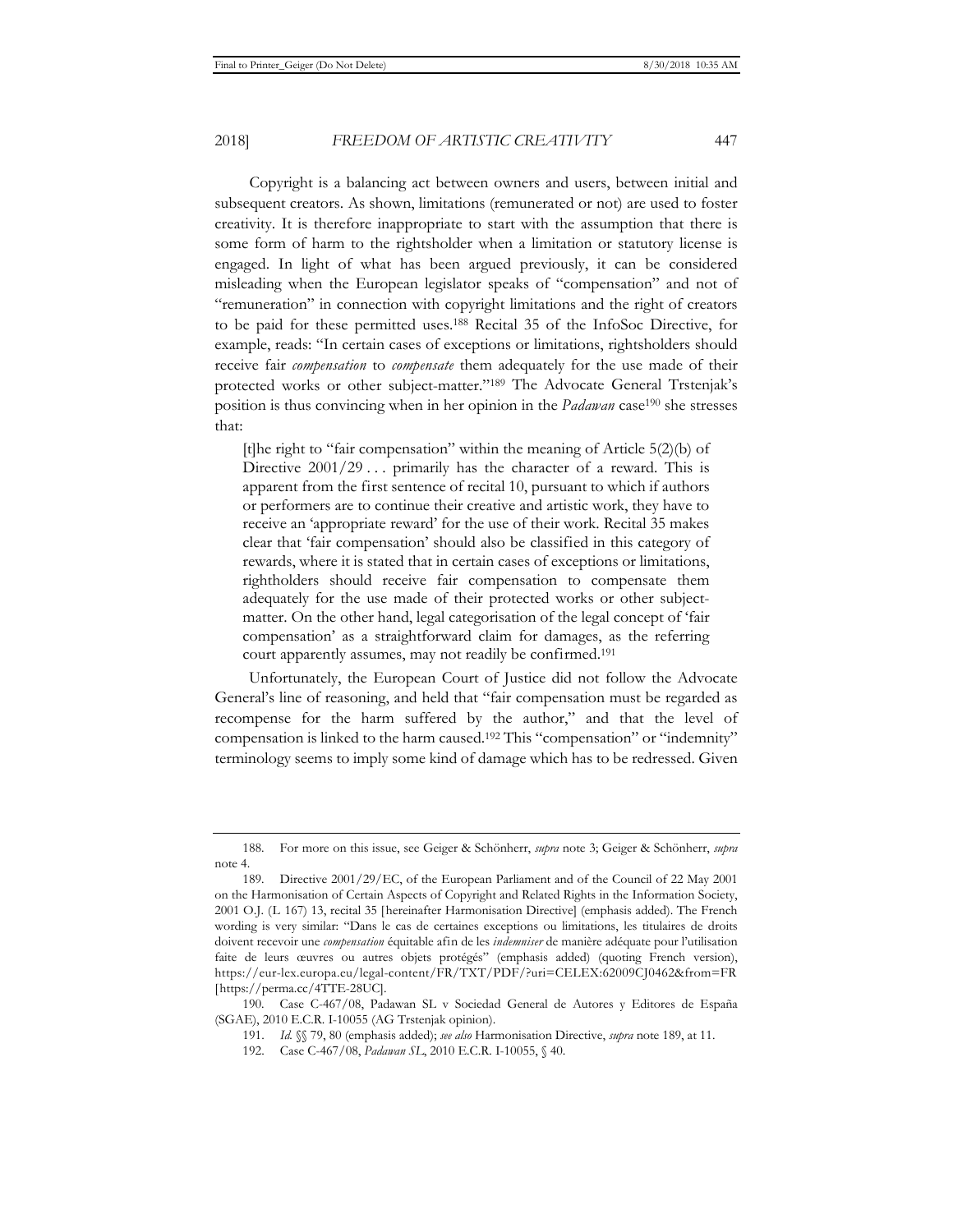the above discussion, however, these terms appear to be inaccurate.193 In the interest of the primary authors searching for efficient and pragmatic solutions to generate financial gain from the use of their works, one would rather speak of "remuneration" instead of "compensation." Hence, there would be remuneration by way of a license and remuneration through a copyright limitation. Terminologically, it would thus be preferable to use the term "limitation-based remuneration rights" than the more established and often misleading term "levies." The same can be said about the economically-oriented term "liability rule," often used to describe the kinds of legal situations where, instead of a possibility to forbid, the right owner only gets some monetary reward for the use of their works, as the notion of liability implies a prejudice that needs to be compensated.194

The term "statutory license," which is often used for limitations coupled with a right to receive fair remuneration, seems more suitable to express the concept of remuneration for the use of a copyrighted work, although the term is itself not entirely satisfying, as it implies that there is an exclusive right and that the permission to use is given only by the law. It could as well be argued that the exclusive right is absent in those cases but that the legislator considers that the use should be remunerated as a policy option to secure creators' interests. In fact, copyright limitations are to be understood as limits to the exclusive right of the authors, beyond which they may not have any control over their work anymore.195 Therefore, it seems that it would be better to speak of limitations with remuneration (or "limitation-based remuneration claims") and limitations without remuneration.

<sup>193.</sup> In this sense, see also MARTIN KRETSCHMER, PRIVATE COPYING AND FAIR COMPENSATION: AN EMPIRICAL STUDY OF COPYRIGHT LEVIES IN EUROPE 1 n.1 (2011) ("deplor[ing] the incoherence of the EU concept of fair compensation based on harm").

<sup>194.</sup> *See* Annette Kur & Jens Schovsbo, *Expropriation or Fair Game for All? The Gradual Dismantling of the IP Exclusivity Paradigm*, *in* INTELLECTUAL PROPERTY RIGHTS IN A FAIR WORLD TRADE SYSTEM: PROPOSALS FOR REFORM OF TRIPS 408, 409 (Annette Kur & Marianne Levin eds., 2011) (defining liability rules as a "legal structure permitting third parties to undertake certain actions without prior permission, provided that they pay compensation for the trespass."). On this issue more generally, see the seminal article by Guido Calabresi & A. Douglas Melamed, *Property Rules, Liability Rules and Inalienability: One View of the Cathedral*, 85 HARV. L. REV. 1089 (1972) (reminding that the liability paradigm was primarily developed in the context of tort law). For examples of application of liability rules to the intellectual property domain, see Daniel A. Crane, *Intellectual Liability*, 88 TEX. L. REV. 253 (2009); Louis Kaplow & Steven Shavell, *Property Rules Versus Liability Rules: An Economic Analysis*, 109 HARV. L. REV. 713 (1996); Robert P. Merges, *Contracting into Liability Rules: Intellectual Property Rights and Collective Rights Organizations*, 84 CAL. L. REV. 1293 (1996); Jerome H. Reichman & Tracy Lewis, *Using Liability Rules to Stimulate Local Innovation in Developing Countries: Application to Traditional Knowledge*, *in* INTERNATIONAL PUBLIC GOODS AND TRANSFER OF TECHNOLOGY UNDER A GLOBALIZED INTELLECTUAL PROPERTY REGIME 337 (Keith E. Maskus & Jerome H. Reichman eds., 2005); Jerome H. Reichman, *Of Green Tulips and Legal Kudzu: Repackaging Rights in Subpatentable Innovation*, 53 VAND. L. REV. 1743 (2000).

<sup>195.</sup> To refer to an image we used in earlier writings, "intellectual property rights constitute islands of exclusivity in an ocean of liberty." Christophe Geiger, *Fundamental Rights, a Safeguard for the Coherence of Intellectual Property Law?*, 35 INT'L REV. INTELL. PROP. & COMPETITION L. 268, 272 (2004). Therefore, "the scope of intellectual property . . . must be deemed only to extend to its limits, whether explicit or implicit. Outside this scope, one is 'outside the monopoly,' with the result that the right holder cannot exercise any control whatsoever." *Id.*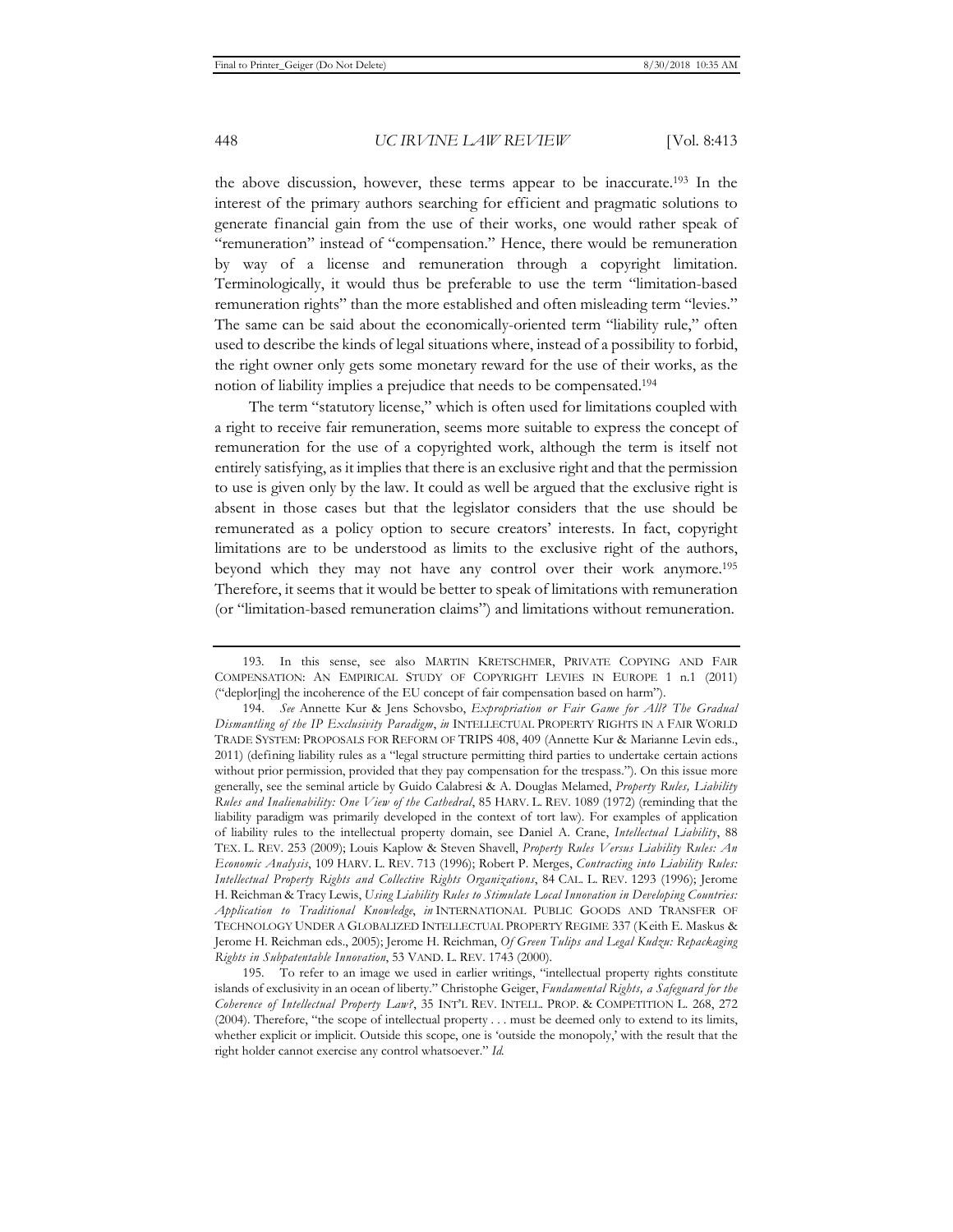#### *B. Feasibility*

#### *1. Implementation and Potential Obstacles*

Having limitation-based remuneration for rightsholders from creative uses is clearly both achievable and practical. First, it is a model that has already been adopted by several countries with respect to other types of exceptions and limitations. Second, there is evidence that centralized schemes used to remunerate rightsholders for private uses have been able to generate substantial funds.

Exceptions and limitations-based remunerations are already in place in the copyright law of several European countries. These uses tend to be for educational, news reporting, or religious purposes, and to facilitate access to the disabled;196 the author is entitled to remuneration for the use in each case.197 What these exceptions all have in common is that they are aimed at serving the public interest through facilitating dissemination of information and the use of protected works in certain circumstances. In the same spirit, such limitations could also include uses for artistic purposes, which is very much in line with copyright's goal of promoting freedom of artistic expression and cultural development, as established in Part I of this paper.

In Europe, there has been case law favoring such an approach. In its highly regarded decision on July 11, 2002,198 the German Federal Supreme Court has seen the potential of "limitation-based remunerations" for effective protection of the creator. The Court interpreted extensively the limitation for press review of Article 49 of the German Copyright Act in order to cover electronic press reviews made by companies for internal use. The Court's reasoning was that a considerable part of the received payment would flow to the authors themselves and that a narrow interpretation of the limitation would thus not improve the author's position.199

Building upon similar reasoning, the Swiss Supreme Court, in a decision on June 26, 2007,200 held that the activity of a company, which commercially prepares and delivers electronic press reviews (so-called "press clipping and documentation delivery services" or "value-added information services"), is covered by limitation for personal use according to Article 19 of the Swiss Copyright Act, which allows the reproduction of a work also by third parties.201 Within the examination of whether this extensive interpretation of the limitation does not violate the so called

<sup>196.</sup> *See* Geiger & Bulayenko, *supra* note 183; Ginsburg, *supra* note 170.

<sup>197.</sup> *Id.*

<sup>198.</sup> BGH July 11, 2002, "Elektronische Pressespiegel," [2003] JZ 473, comment by T. Dreier.

<sup>199.</sup> Christophe Geiger, *Promoting Creativity through Copyright Limitations: Reflections on the Concept of Exclusivity in Copyright Law*, 12 VAND. J. ENT. & TECH. L. 515, 531 (2010).

<sup>200.</sup> Bundesgericht [BGer] [Federal Supreme Court] June 26, 2007, 4C.73/2007 (Switz.). For a comment, see Christophe Geiger, *Rethinking Copyright Limitations in the Information Society: The Swiss Supreme Court Leads the Way*, 39 INT'L REV. INTELL. PROP. & COMPETITION L. 943 (2008).

<sup>201.</sup> BGer June 26, 2007, 133 ENTSCHEIDUNGEN DES SCHWEIZERISCHEN BUNDESGERICHTS [BGE] III 473 (Switz.).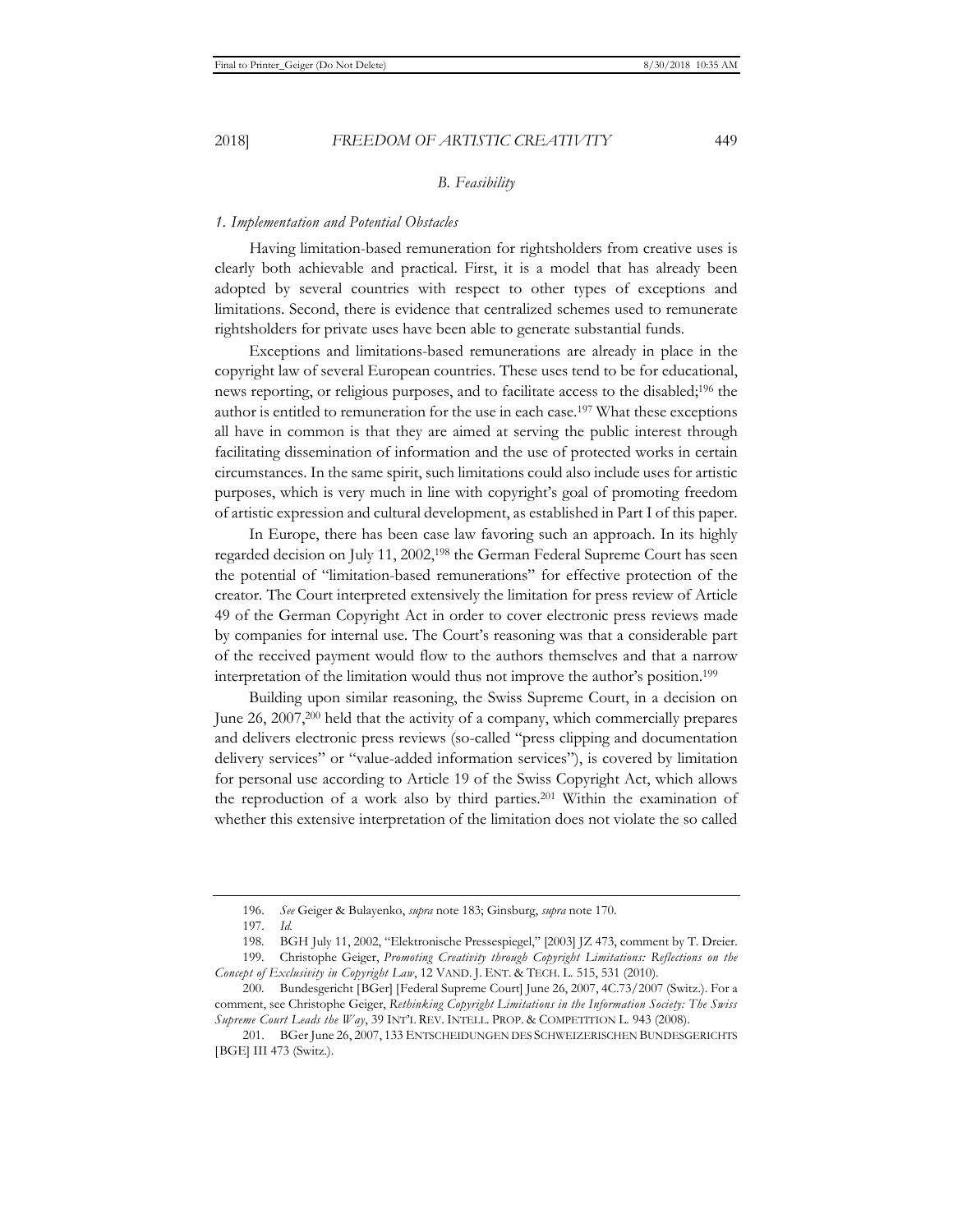"three-step test" of the Berne Convention (article  $9.2$ ), $202$  the court held:

It cannot be assumed that the interest of the right holder is restricted in an unreasonable manner, if he gets a claim for remuneration instead of the right to prohibit the use, because both the interest of the journalists and those of the publishers have to be considered. With reference to the press review, indeed an exclusive right would perfectly serve the publisher's interests, who normally owns the rights of the journalists, because then he can freely decide whether he wants to prevent the reproduction of the works or to give his approval against payment of a corresponding remuneration. The journalist as the author of the single article, however, has no interest in such an exclusive right. On the one hand, he is interested in his articles being available to many readers. On the other hand, he only makes money out of the reproductions made for the press clipping and documentation services if he is entitled to a remuneration.<sup>203</sup>

If one follows this argument, it can be stated that an increased number of limitations—when coupled with an obligation to pay an appropriate remuneration—can serve the author's interests. If one really wants to achieve effective copyright protection, this prospect is not to be disregarded in connection with the interpretation of the existing limitation system, as well as with its—due adaptation in the future.204

In any case, the copyright limitation does not solely protect the remuneration interest of the author who has already created a work, but also the interests of the author during the creation process. It should not be forgotten that at this stage, the authors themselves are the major beneficiaries of limitations to copyright.205 Like journalists, artists might also want their work to gain exposure through subsequent commentary and use by other artists, subject to attribution and fair remuneration for the use. Similarly, they would not want their creative process to be hindered by rigid exclusive rights where they wish to create art pieces based on previous works.

If a limitation-based remuneration scheme is in place, can sufficient funds for remuneration be realistically raised? Levies on private copying are one existing example of how substantial revenues have been generated to remunerate rightsholders. A WIPO study showed that between 2007 and 2012, in the thirty-two countries covered by the survey, approximately  $€550$  million of private copy levies

<sup>202.</sup> Berne Convention for the Protection of Literary and Artistic Works art. 9(2), Sept. 9, 1886, as revised on July 24, 1971, 828 U.N.T.S. 221 [hereinafter Berne Convention] ("It shall be a matter for legislation in the countries of the Union to permit the reproduction of such works in certain special cases, provided that such reproduction does not conflict with a normal exploitation of the work and does not unreasonably prejudice the legitimate interests of the author.").

<sup>203.</sup> BGer June 26, 2007, 133 BGE III 473 (Switz.).

<sup>204.</sup> Katerina Gaita & Andrew F. Christie, *Principle or Compromise?: Understanding the Original Thinking Behind Statutory License and Levy Schemes for Private Copying* (Intellectual Prop. Research Inst. of Austl., Working Paper No. 04/40, 2004).

<sup>205.</sup> Geiger, *supra* note 73, at 532.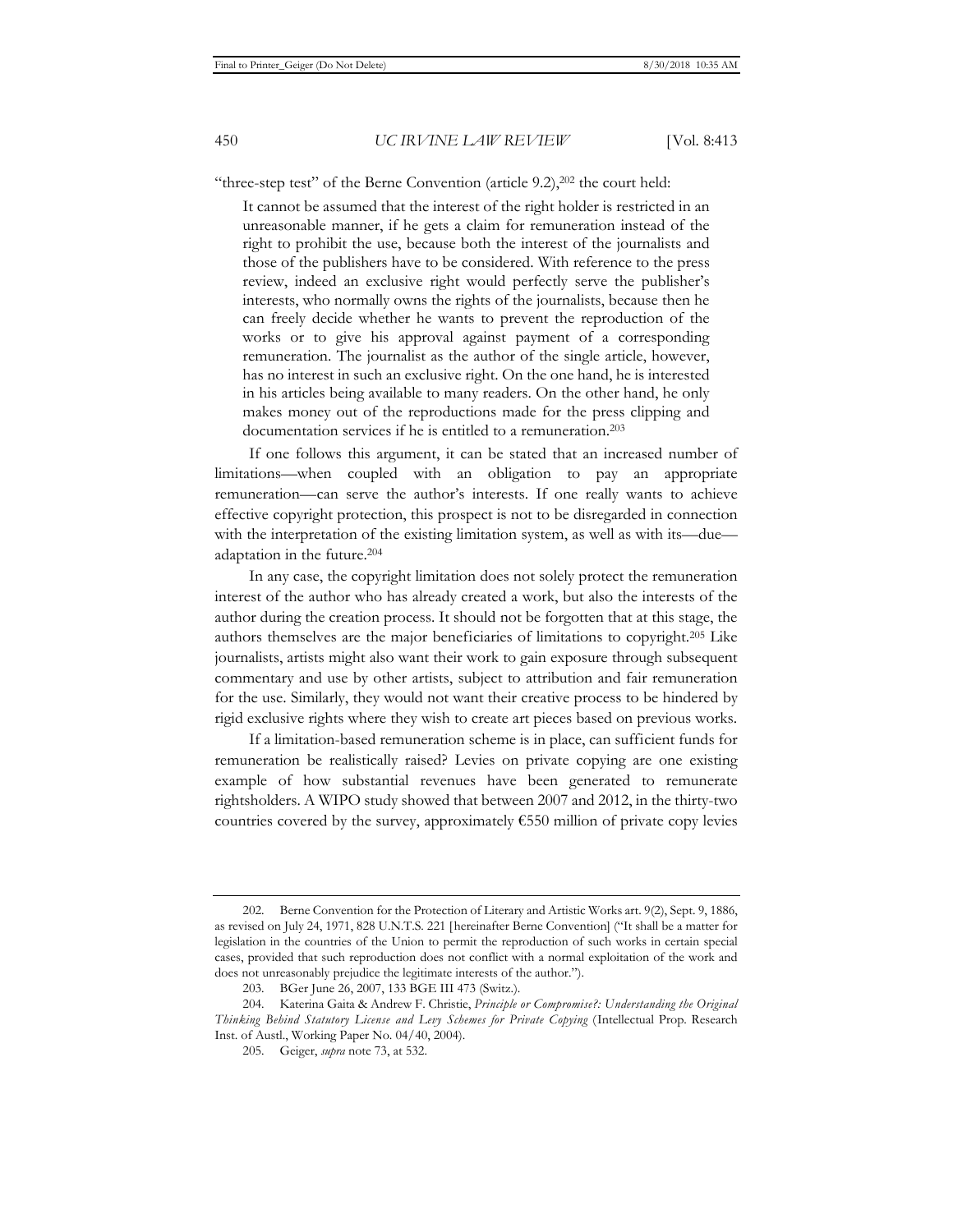were collected per year.206 A 2011 empirical study by the UK Intellectual Property Office also showed that:

following the Information Society Directive of 2001 (introducing the concept of 'fair compensation' for private copying into EU Law), total collection from levies on copying media and equipment in the EU tripled, from about  $\epsilon$ 170 [million] to more than  $\epsilon$ 500 [million] per annum. Levy schemes exist now in 22 out of 27 Member States (with only the UK, Ireland, Malta, Cyprus and Luxembourg remaining outside).207

These are clear examples, already in place, of how access to works is facilitated while providing significant remuneration to the rightsholder through a statutory mechanism; thus, it can empirically support the feasibility of generating adequate payments to the rightsholder through the limitation-based remuneration scheme.208

If practically feasible, the implementation of a statutory license for creative reuse might potentially face some legal obstacles. These are twofold: (a) international copyright law and (b) the constitutional protection of copyright by the right to property, which will be considered in turn.

#### *a. Obligations Resulting from International Copyright Law*

Any domestic legislation implementing a "limitation-friendly" approach must of course comply with obligations resulting from international conventions, in particular with the so-called "three-step test"209 included in many international treaties on copyright and intellectual property.210 The three-step test requires the compliance of the contracting parties with a number of conditions when introducing limitations into their national copyright law. In order to fulfill the criteria, the limitation must (1) describe a certain special case; (2) not conflict with the normal exploitation of the work; and (3) not unreasonably prejudice the

<sup>206.</sup> WORLD INTELLECTUAL PROPERTY ORGANIZATION, INTERNATIONAL SURVEY ON PRIVATE COPYING 11 (2014), http://www.wipo.int/edocs/pubdocs/en/copyright/1037/wipo\_ pub\_1037\_2014.pdf [https://perma.cc/G4H7-SKGE].

<sup>207.</sup> KRETSCHMER, *supra* note 193, at 7.

<sup>208.</sup> See JOAO PEDRO QUINTAIS, COPYRIGHT IN THE AGE OF ONLINE ACCESS: ALTERNATIVE COMPENSATION SYSTEMS IN EU LAW (2017), for a detailed exploration of the feasibility, desirability, and legality of these remuneration systems, in particular in the context of noncommercial online uses.

<sup>209.</sup> *See, e.g.*, Christophe Geiger, Daniel J. Gervais & Martin Senftleben, *Understanding the "Three-Step Test"*, *in* INTERNATIONAL INTELLECTUAL PROPERTY: A HANDBOOK OF CONTEMPORARY RESEARCH 167, 167–85 (Daniel J. Gervais ed., 2015) (discussing the "three-part test").

<sup>210.</sup> TRIPS Agreement, *supra* note 178, art. 13; Berne Convention, *supra* note 202, art. 16(2); WIPO Copyright Treaty art. 10, Dec. 20, 1996, 36 I.L.M. 65; WIPO Performances and Phonograms Treaty art.16(2), Dec. 20, 1996, 36 I.L.M. 76; Directive 2001/29/EC, of the European Parliament and of the Council of 22 May 2001 on the Harmonisation of Certain Aspects of Copyright and Related Rights in the Information Society, art. 5(5), 2001 O.J. (L 167) 10, 17 [hereinafter InfoSoc Directive]; *see also* Christophe Geiger, *From Berne to National Law, via the Copyright Directive: The Dangerous Mutations of the Three-Step Test*, 29 EUR. INTELL. PROP. REV. 486, 486 (2007).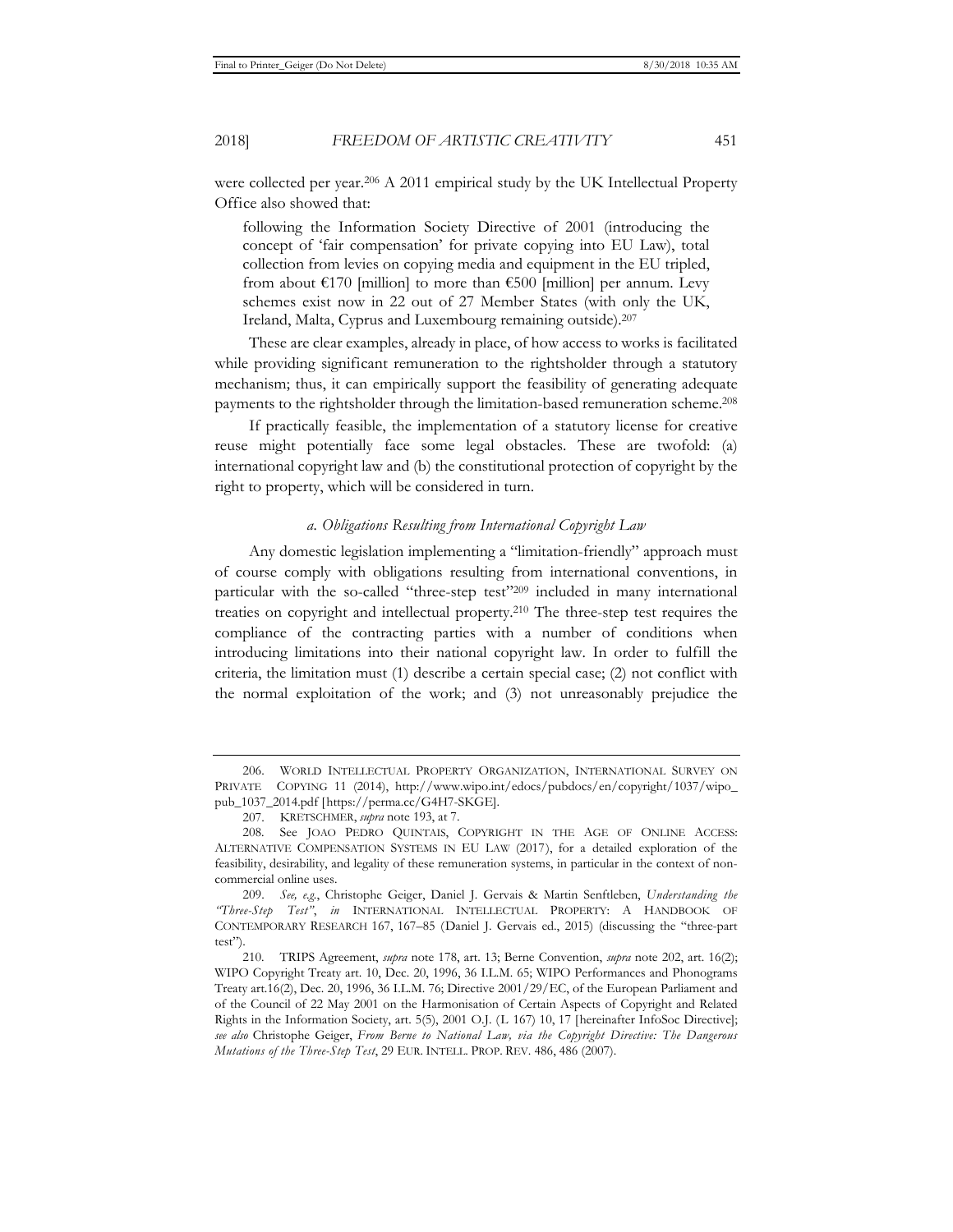legitimate interests of the author and/or the right holder.<sup>211</sup> At the third step, a fair balance of interests involved is required, whereas the second step shall ensure that the core of copyright is not eroded. In this spirit, the normal exploitation of the work is interpreted by scholars as including only the economic core of copyright.<sup>212</sup>

Understood accordingly, the protected core arguably prohibits transforming the exclusive right totally into a right to receive a fair remuneration, but the possibility of a restriction should remain if important conflicting interests of the general public so require. Thus, for the purposes of a normative consideration of the three-step test, which have been advocated by several scholars,213 it could be argued that the "normal" exploitation in some cases can also be achieved by limitation-based remuneration rights and that the exclusive right only covers the right to oppose the identical reproduction of the work (primary market)<sup>214</sup> and not its creative reuse (derived markets).215

213. See Martin Senftleben, *Towards a Horizontal Standard for Limiting Intellectual Property Rights? – WTO Panel Reports Shed Light on the Three-Step Test in Copyright Law and Related Tests in*  Patent and Trademark Law, 37 INT'L REV. INTELL. PROP. & COMPETITION L. 407 (2006), for a discussion in favor of a normative approach to the second step. *See also* Geiger, *supra* note 20, at 194; Geiger, *supra* note 6.

214. Would a limitation-based remuneration approach still be consistent with the normal exploitation of the exclusive right to authorize derivative works? Under Article 12 of the Berne Convention, authors have the exclusive right of authorizing adaptations, arrangements, and alterations of their works. Notably, in cases where the derivative use is done in exercise of the subsequent user's freedom of artistic expression, that derivative use is hardly in economic competition, nor do rightsholders anticipate that they would make such uses for economic gain. The U.S. fair use cases above demonstrate this. *See* Berne Convention, *supra* note 202. The subsequent expression is found to be fair use because the fourth (market) factor determines that the later work is not a market substitute for the original. Hence, this limitation-based remuneration would not be in conflict with normal exploitation of the exclusive right to authorize derivative works when the subsequent users are exercising their artistic creativity without being in economic competition with the rightsholder. Moreover, the primary author would still receive a remuneration as a counterpart for the creative use due to the statutory license mechanisms. Admittedly, not much would be left of the exclusive right of adaptation, mainly non-creative reuses or for uses where the creative input is rather low. However, the strong opposing human rights to free artistic expression of the second author and the cultural function of copyright mandate that the exclusive right is reduced and replaced by a right of remuneration in most cases of creative reuse in order to avoid the blocking effect of exclusivity.

215. *See* Christophe Geiger, Jonathan Griffiths & Reto M. Hilty, *Declaration on a Balanced Interpretation of the "Three-Step Test" in Copyright Law*, 39 INT'L REV.INTELL. PROP. & COMPETITION L. 707, 712 (2008) ("Limitations and exceptions do not conflict with a normal exploitation of protected subject matter, if they are based on important competing considerations or have the effect of countering unreasonable restraints on competition, notably on secondary markets, particularly where adequate compensation is ensured, whether or not by contractual means."); *see also* Christophe Geiger, Jonathan Griffiths & Reto M. Hilty, *Towards a Balanced Interpretation of the "Three-Step Test" in Copyright Law*, 30 EUR. INTELL. PROP. REV. 489 (2008).

<sup>211.</sup> Geiger et al., *supra* note 209.

<sup>212.</sup> *See, e.g.*, Martin Senftleben, *Die Bedeutung der Schranken des Urheberrechts in der Informationsgesellschaft und Ihre Begrenzung Durch den Dreistufentest*, *in* INTERESSENAUSGLEICH IM URHEBERRECHT 159, 182 (Reto M. Hilty & Alexander Peukert eds., 2004).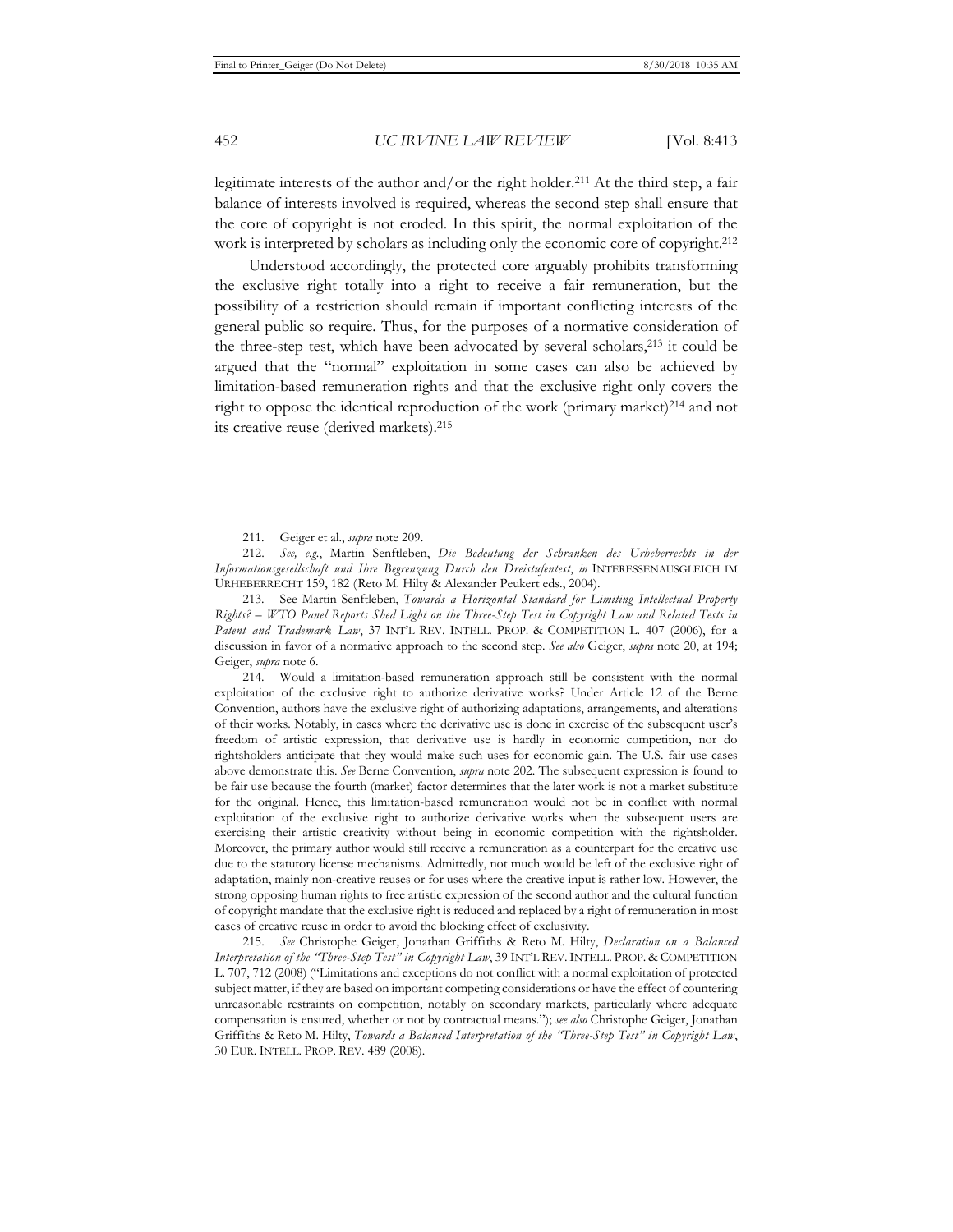## *b. Constitutional Property Protection*

Apart from the international three-step test, the constitutional framework for copyright might pose yet another challenge to a total transformation of the exclusive right into a limitation-based remuneration right. This is the situation in those countries where copyright is subsumed under the general right to property,<sup>216</sup> which is the case in most European countries and seems to be the case in the United States too,217 even if it appears to have been less an issue in United States courts so far.218 At the European level, it is recognized that copyright enjoys protection according to Article 1 of the First Additional Protocol (property) to the ECHR.219 Article 17 paragraph 2 of the Charter of Fundamental Rights of the European Union of 2000 even contains the succinct clause "intellectual property shall be protected,"220 which has led in the first place to abusive interpretations in the absence of any clear explanations of the scope of such protection.221

218. For an alternative normative frame for copyright, such as the right to culture or the right to freedom of expression, see Universal Declaration of Human Rights, *supra* note 36, art. 27; International Covenant on Economic, Social and Cultural Rights, *supra* note 28, art. 15. For an alternative normative frame for copyright on the national level, see, for example, Czech Charter of Fundamental Rights and Freedoms 1992, art. 34(1); Lietuvos Respublikos Konstitucija [Constitution] Oct. 25, 1992, art. 42 (Lith.); Constitución Española [CE] [Constitution] Oct. 31, 1978, art. 20 (Spain). For further examples of how the constitutional protection for copyright is framed under different domestic and supranational constitutional texts around the globe, see Geiger, *supra* note 41.

219. Akdeniz v. Turkey, App. No. 20877/10, Eur. Ct. H.R. (2014) (admissibility decision); Neij & Sunde Kolmisoppi v. Sweden, App. No. 40397/12, Eur. Ct. H.R. (2013) (admissibility decision); Ashby Donald & Others v. France, App. No. 36769/08, Eur. Ct. H.R. (2013); Balan v. Moldova, App. No. 19247/03, Eur. Ct. H.R. (2008); Melnychuk v. Ukraine, App. No. 28743/03, Eur. Ct. H.R. (2005) (admissibility decision); Dima v. Romania, App. No. 58472/00, Eur. Ct. H.R. (2005) (admissibility decision); Aral, Tekin & Aral v. Turkey, App. No. 24563/94, Eur. Comm'n H.R. Dec. & Rep. (1998) (admissibility decision); A.D. v. Netherlands, App. No. 21962/ 93, Eur. Comm'n H.R. Dec. & Rep. (1994) (admissibility decision).

220. *See* Christophe Geiger, *Intellectual "Property" After the Treaty of Lisbon: Towards a Different Approach in the New European Legal Order?*, 32 EUR.INTELL. PROP.REV. 255 (2010); Jonathan Griffiths & Luke McDonagh, *Fundamental Rights and European IP Law: The Case of Art. 17(2) of the EU Charter*, *in* CONSTRUCTING EUROPEAN INTELLECTUAL PROPERTY: ACHIEVEMENTS AND NEW PERSPECTIVES 75 (Christophe Geiger ed*.*, 2013).

221. The Community legislator has already referred to Article 17(2) when opting for a "maximalist" conception of IP in the European Union, with an aim to implement a "rigorous," "more far-reaching" system of intellectual property protection. *See, e.g.*, InfoSoc Directive, *supra* note 210, at 10; Directive 2006/115/EC, of the European Parliament and of the Council of 12 December 2006 on Rental Right and Lending Right and on Certain Rights Related to Copyright in the Field of Intellectual Property, 2006 O.J. (L 376) 28; *see also Copyright in the Knowledge Economy*, COM (2008) 466/3 final ( July 16, 2008). The so-called "absolutist" logic has also influenced the case law of the Court of Justice of the European Union. *See, e.g.*, Case C-5/08, Infopaq Int'l A/S v. Danske Dagblades Forening, 2009 E.C.R. I-6569 (holding that even certain parts of sentences may be considered a protected work);

<sup>216.</sup> Francis Yeoh, *Adaptations in Music Theatre: Confronting Copyright*, 26 ENT. L. REV. 119, 119 (2015) ("The concept of copyright as 'property' and the 'economic' approach to copyright have ensured that the limitations to the 'monopolistic' rights of copyright owners are strictly interpreted.").

<sup>217.</sup> *See e.g.*, Chavez v. Arte Publico Press, 204 F.3d 601, 605 n.6 (5th Cir. 2000) ("The Supreme Court held in Florida Prepaid that patents are considered property within the meaning of the due process clause. Since patent and copyright are of a similar nature, and patent is a form of property . . . copyright would seem to be so too.") (citation omitted); *see also* Michael A. Carrier, *Cabining Intellectual Property Through a Property Paradigm*, 54 DUKE L.J. 1 (2004).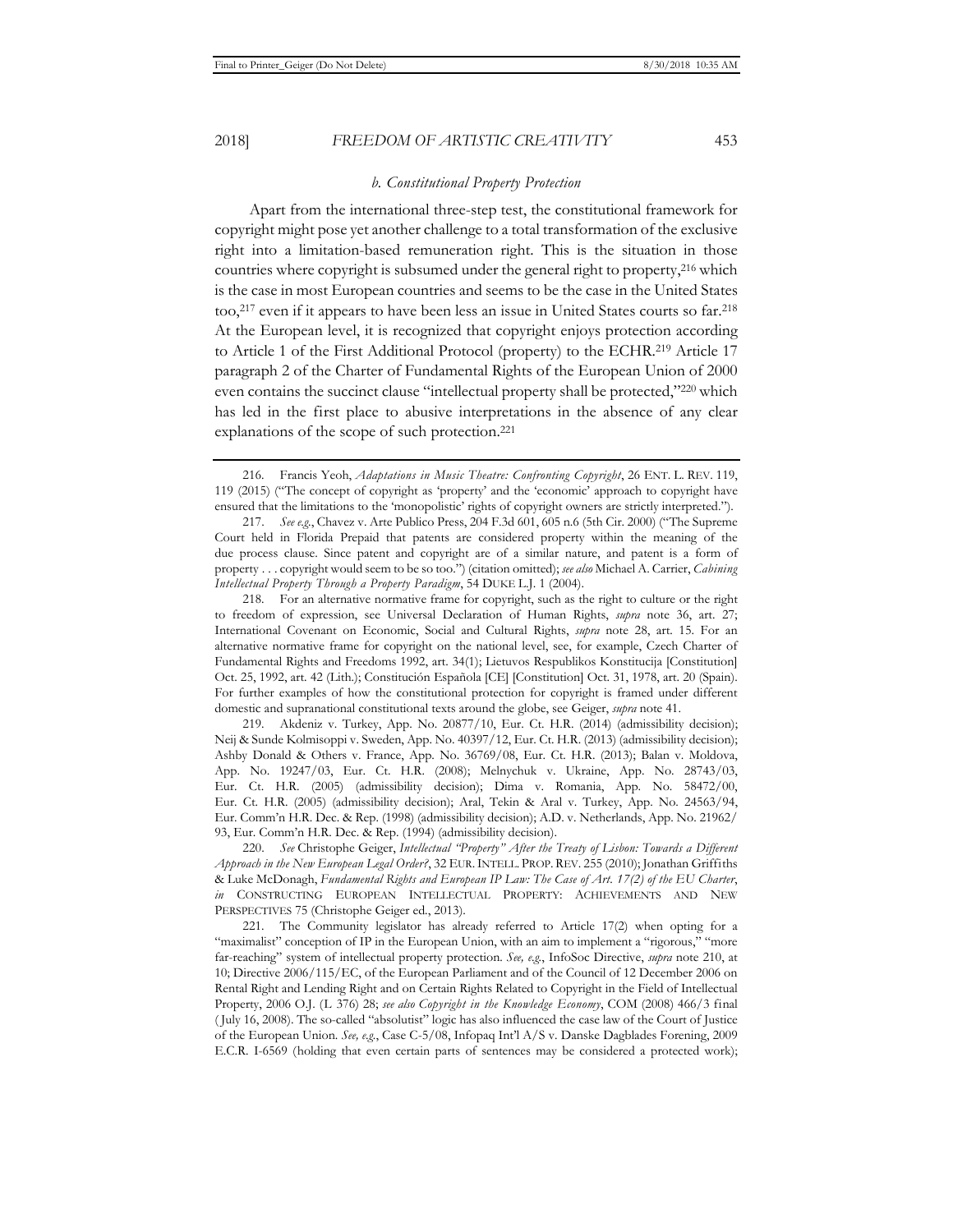On the other hand, the potential negative consequences of the property approach should not be overestimated, as they could largely be remedied by the internal limits of the constitutional right to property. Even in a moral rights or natural law-based understanding, the constitutional notion of property has always been considered a right inherently restricted by public interests. This principle of *Sozialbindung des Eigentums* (the "social bounds" of property) for the benefit of society is reflected in both Article 1 of the First Protocol to the ECHR and Article 17 paragraph 1 of the EU Charter, which provide for the possibility of restrictions in the common interest.222 This means that intellectual property can be limited in order to safeguard the public interest just like the right to physical property. This logic, clearly excluding an "absolutist" conception of IP, was clearly envisaged by the drafters of both the ECHR and the Charter<sup>223</sup> and finds further support in the judicial practice of the European Courts.224

#### *2. Determining Fair Remuneration for the Creator of the Initial Work Creatively Reused*

The final important question that remains to be considered is how "fair remuneration" could, in practice, be secured. Admittedly, this is not an easy

223. Council of Europe, Preparatory Work on Article 1 of the First Protocol to the European Convention on Human Rights, CDH (76) 36, Strasbourg, Aug. 13, 1976 (entertaining an idea of a "relative" nature of a newly introduced property paradigm as opposed to an absolute right to own property in a sense it was understood by Roman law).

 Similarly, the preparatory documents of the EU Charter specify that "the guarantees laid down in paragraph 1 of Article 17 shall apply as appropriate to intellectual property" and that "the meaning and scope of Article 17 are the same as those of the right guaranteed under Article 1 of the First Protocol to the ECHR." Note from the Praesidium, Draft Charter of Fundamental Rights of the European Union, Text of the Explanations Relating to the Complete Text of the Charter as set out in CHARTE 4487/00 CONVENT 50 (Brussels, 2000), 19–20.

224. Particularly, as it concerns the CJEU, the latter has stated on numerous occasions that IP rights are not absolute and that a "fair balance" has to be struck between intellectual property protection and the other interests of fundamental importance. *See* Case C-580/13, Coty Germany GmbH v. Stadtsparkasse Magdeburg, 2015 ECLI:EU:C:2015:485 ( July 16, 2015); Case C-117/13, Technische Universität Darmstadt v. Eugen Ulmer KG, 2014 ECLI:EU:C:2014:2196 (Sept. 11, 2014); Case C-201/ 13, Deckmyn v. Vandersteen, 2014 ECLI:EU:C:2014:2132 (Sept. 3, 2014); Case C-314/12, UPC Telekabel Wien GmbH v. Constantin Film Verleih GmbH, 2014 ECLI:EU:C:2014:192 (Mar. 27, 2014); Case T-495/11, Streng v. Office for Harmonisation in the Internal Market (PARAMETRICA), 2014 ECLI:EU:T:2014:39 ( Jan. 30, 2014); Case C-360/10, Belgische Vereniging van Auteurs, Componisten en Uitgevers CVBA (SABAM) v. Netlog NV, 2012 ECLI:EU:C:2012:85 (Feb. 16, 2012); Case C-70/ 10, Scarlet Extended SA v. Société Belge des Auteurs, Compositeurs et Éditeurs SCRL (SABAM), 2011 E.C.R. I-11959; Case T-439/04, Eurohypo AG v. European Union Intellectual Prop. Office, 2006 E.C.R. II-01269. For a discussion of these cases, see Christophe Geiger, *The Role of the Court of Justice of the European Union: Harmonizing, Creating and Sometimes Disrupting Copyright Law in the European Union*, *in* NEW DEVELOPMENTS, *supra* note 20.

*see also* Christophe Geiger, *Intellectual Property Shall Be Protected!? Article 17(2) of the Charter of Fundamental Rights of the European Union: A Mysterious Provision with an Unclear Scope*, 31 EUR. INTELL. PROP. REV. 113 (2009).

<sup>222.</sup> For further discussion of a limited nature of the right to property in general and intellectual property in particular, see Alexander Peukert, *The Fundamental Right to (Intellectual) Property and the Discretion of the Legislature*, *in* RESEARCH HANDBOOK, *supra* note 18, at 132. *See also* Geiger, *supra* note 96.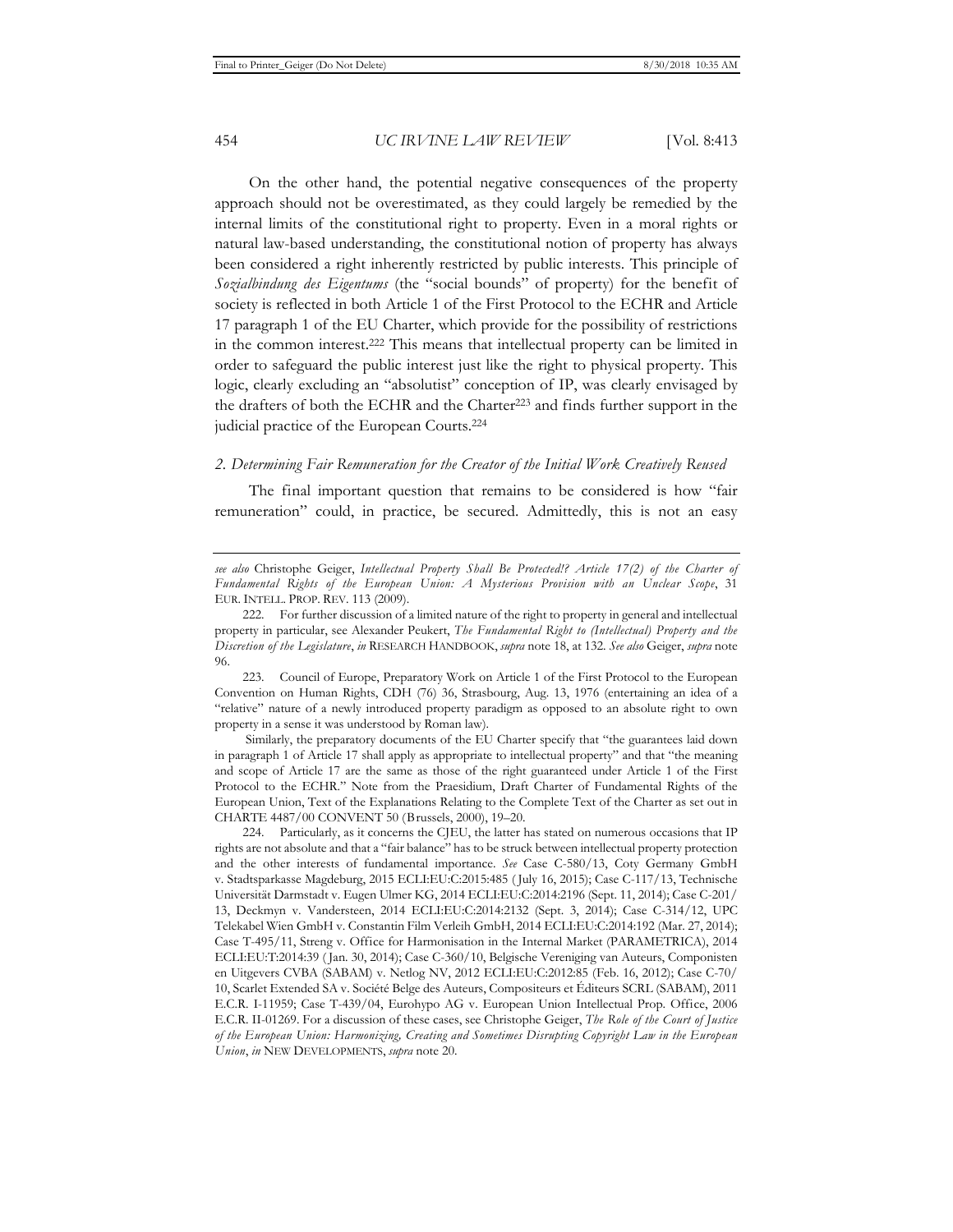question since the systems for establishing and collecting the remuneration of limitation-based remuneration rights diverge worldwide considerably.225 In short, the share of the remuneration collected to which creators are entitled can be established by law or through negotiation.<sup>226</sup> In the first situation, the solutions might be less nuanced, as some works are more successful than others, whereas in the second case the right owner, not being entitled to refuse authorization, could still negotiate the amount of remuneration to be paid. If no solution is reached by the parties, a regulatory authority could step in and mediate.227 To this effect, the creation of an independent regulation authority such as an "[o]bservatory on access to copyrighted work" could be envisaged,<sup>228</sup> on the model of some European competition authorities. More generally, statutorily-organized mediation is a regulatory option that has been underexploited so far and should gain much importance in the future in the debate on how to secure balanced solutions taking into account all interests.229

Alternative dispute resolution (ADR) mechanisms to assist in determining fair remuneration have been sometimes proposed in similar contexts. Professor Ginsburg has discussed the feasibility of such an option in relation to permittedbut-paid uses.230 If she acknowledges that ADR may still be "expensive and time consuming" and still includes "disparities in bargaining power,"231 she nevertheless concludes that this is a workable model to follow, as the bargaining disparities can be offset by weaker parties submitting reasonable bids and having common agents represent groups of weaker parties.232

<sup>225.</sup> An entire conference was organized on this issue by the ALAI in 2015. The proceedings have been published in REMUNERATION FOR THE USE OF WORKS, EXCLUSIVITY VS. OTHER APPROACHES (Silke von Lewinski ed., 2017).

<sup>226.</sup> Shaheed, *supra* note 167.

<sup>227.</sup> Ginsburg, *supra* note 170, at 1446 (recommending the implementation of "statutorily facilitated bargaining between agents representing copyright owners and users, backed up by last bestoffer arbitration before the Copyright Royalty Board. Whichever method employed to set the rates for permitted-but-paid uses, the copyright law should ensure that authors share in any statutory or privately ordered remuneration scheme.").

<sup>228.</sup> In this spirit, a specific provision on orphan works in the Canadian copyright law permits anyone who wants to make use of a work and cannot locate the copyright owner to petition the Canadian Copyright Board for a license. Copyright Act, R.S.C. 1985, c C-42, s. 77 (Can.).

<sup>229.</sup> Christophe Geiger, Xavier Seuba & Asako Wechs Hatanaka, *Civil Enforcement of Intellectual Property Rights: Public Consultation on the Efficiency of Proceedings and Accessibility of Measures* (Ctr. for Int'l Intellectual Prop. Studies, Research Paper No. 2013-01, 2013), https://papers.ssrn.com/sol3/papers.cfm?abstract\_id=2971107 [https://perma.cc/S6D4-6SG8].

<sup>230.</sup> Ginsburg, *supra* note 170, at 1441–45.

<sup>231.</sup> *Id.*

<sup>232.</sup> *Id.* at 1445. For an article in favor of using mediation to solve copyright disputes, see Asako Wechs Hatanaka, Mediation and Intellectual Property Law: A European and Comparative Perspective (Sept. 26, 2016) (unpublished PhD thesis, University of Strasbourg), https://tel.archivesouvertes.fr/tel-01484798/document [https://perma.cc/J2DX-BRCH]. *See also* Asako Wechs Hatanaka, *Optimising Mediation for Intellectual Property Law - Perspectives from EU, French and UK*  Law, 49 INT'L REV. INTELL. PROP. & COMPETITION L. 384 (2018).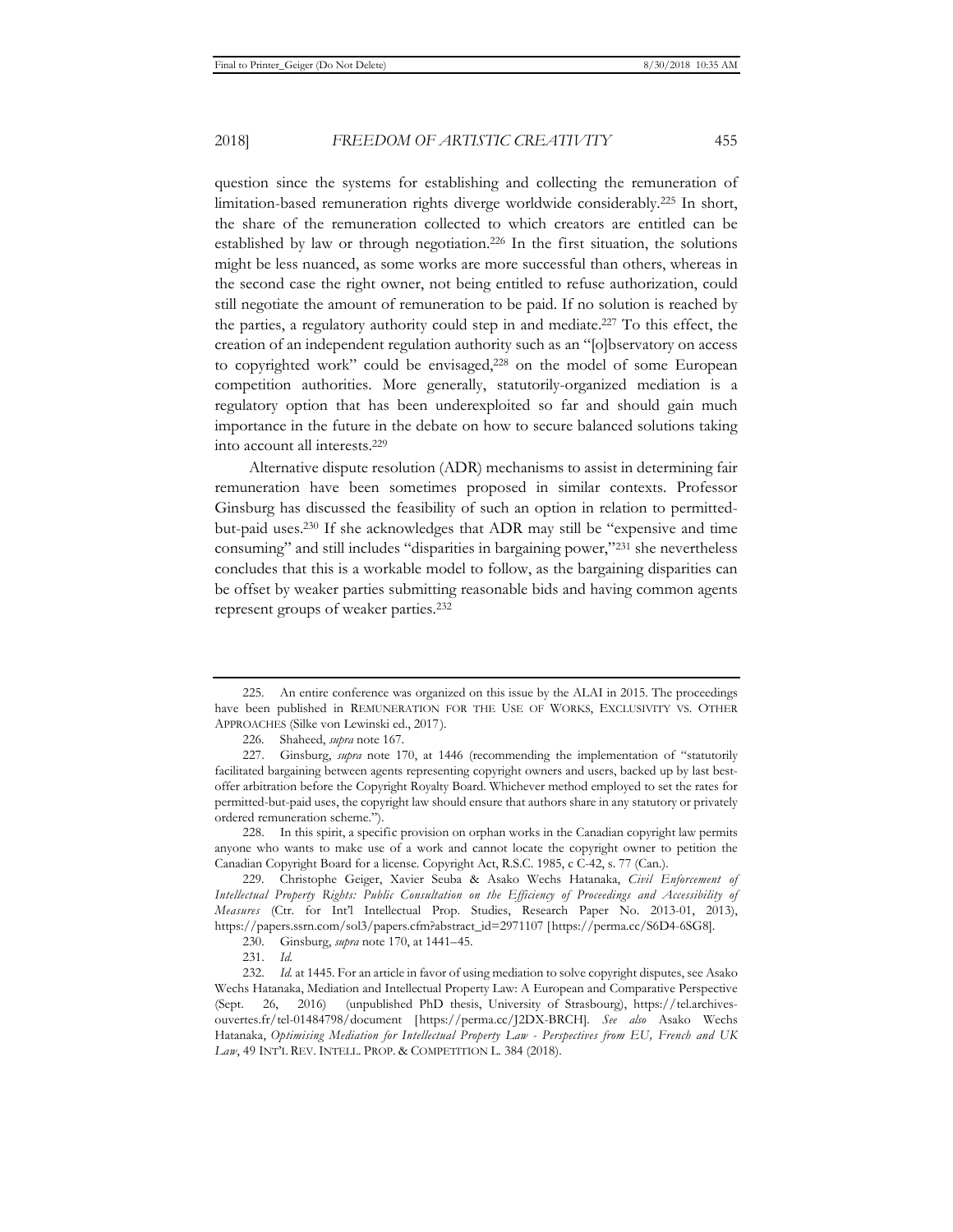Another less "intrusive" alternative would be subordinating creative uses of copyrighted works to a system of mandatory collective administration, as this would not be a limitation but a way of exercise of the exclusive right, which would therefore be more likely to be compatible with the international three-step test.233 In order to avoid the same blockages as with the exclusive right, the tariffs asked by the collecting society could also be regulated or checked by the same independent authority to be created. In the United States, the Harry Fox Agency, which serves as a centralized agency for many musical copyright owners, collects royalties for Section 115 mechanical licenses in reproduction of music works.234 Perhaps this model, even though not mandatory, could be a useful example for reference in designing a centralized administrative system for creative remunerated use of works.

#### **CONCLUSION**

Honoring the common ideology of both doctrines, copyright, as this Article demonstrates, may be made compatible with freedom of artistic creativity. The existing current system, however, leaves much to be desired in this respect; derivative works provide a particular challenge to any marriage of both rights, particularly if isolated within the preexisting internal mechanisms of copyright legislation. Attempts to embrace extrinsic tools to regulate the system and maintain balance between the rights using human rights reasoning have surely brought some potential relief, without solving all situations in a satisfying manner and ensuring sufficient predictability for creators and the public. Therefore, in this Article, the recourse to a statutory license for creative uses has been proposed and its feasibility

<sup>233.</sup> CARINE BERNAULT & AUDREY LEBOIS, PEER-TO-PEER FILE SHARING AND LITERARY AND ARTISTIC PROPERTY: A FEASIBILITY STUDY REGARDING A SYSTEM OF COMPENSATION FOR THE EXCHANGE OF WORKS VIA THE INTERNET (2005), http://privatkopie.net/files/Feasibility-Study-p2p-acs\_Nantes.pdf [https://perma.cc/F6C2-U7HC]; P. BERNT HUGENHOLTZ & RUTH L. OKEDIJI, CONCEIVING AN INTERNATIONAL INSTRUMENT ON LIMITATIONS AND EXCEPTIONS TO COPYRIGHT: FINAL REPORT 19 (2008), https://www.ivir.nl/publicaties/ download/limitations\_exceptions\_copyright.pdf [https://perma.cc/V46F-S74D] ("Although the practical effect of such a rule is similar to that of a statutory or compulsory license (providing for a right of remuneration), it is technically not a limitation, since the exclusive economic right remains intact and can still be enforced on behalf of right holders by designated collective societies."); Christophe Geiger, *The Role of the Three-Step Test in the Adaptation of Copyright Law to the Information Society*, E-COPYRIGHT BULL., Jan.–Mar. 2007, http://unesdoc.unesco.org/images/0015/001578/ 157848e.pdf [https://perma.cc/Q4YA-8F6F]; Silke von Lewinski, *Mandatory Collective Administration of Exclusive Rights – A Case Study on Its Compatibility with International and EC Copyright Law*, E-COPYRIGHT BULL., Jan.–Mar. 2004, http://unesdoc.unesco.org/images/0013/001396/ 139656e.pdf [https://perma.cc/842D-ZSC2]; *cf.* PHILIPPE AIGRAIN ET AL., SHARING: CULTURE AND THE ECONOMY IN THE INTERNET AGE 59–137 (2012); WILLIAM W. FISHER III, PROMISES TO KEEP: TECHNOLOGY, LAW AND THE FUTURE OF ENTERTAINMENT (2004); ALAIN MODOT ET AL., EUROPEAN PARLIAMENT, THE "CONTENT FLAT-RATE": A SOLUTION TO ILLEGAL FILE-SHARING? (2011), http://www.europarl.europa.eu/RegData/etudes/etudes/join/2011/ 460058/IPOL-CULT\_ET(2011)460058\_EN.pdf [https://perma.cc/7NYX-P97T]; Neil Weinstock Netanel, *Impose a Noncommercial Use Levy to Allow Free Peer-To-Peer File Sharing*, 17 HARV. J.L. & TECH. 1 (2003).

<sup>234.</sup> COHEN ET AL., *supra* note 185, at 414.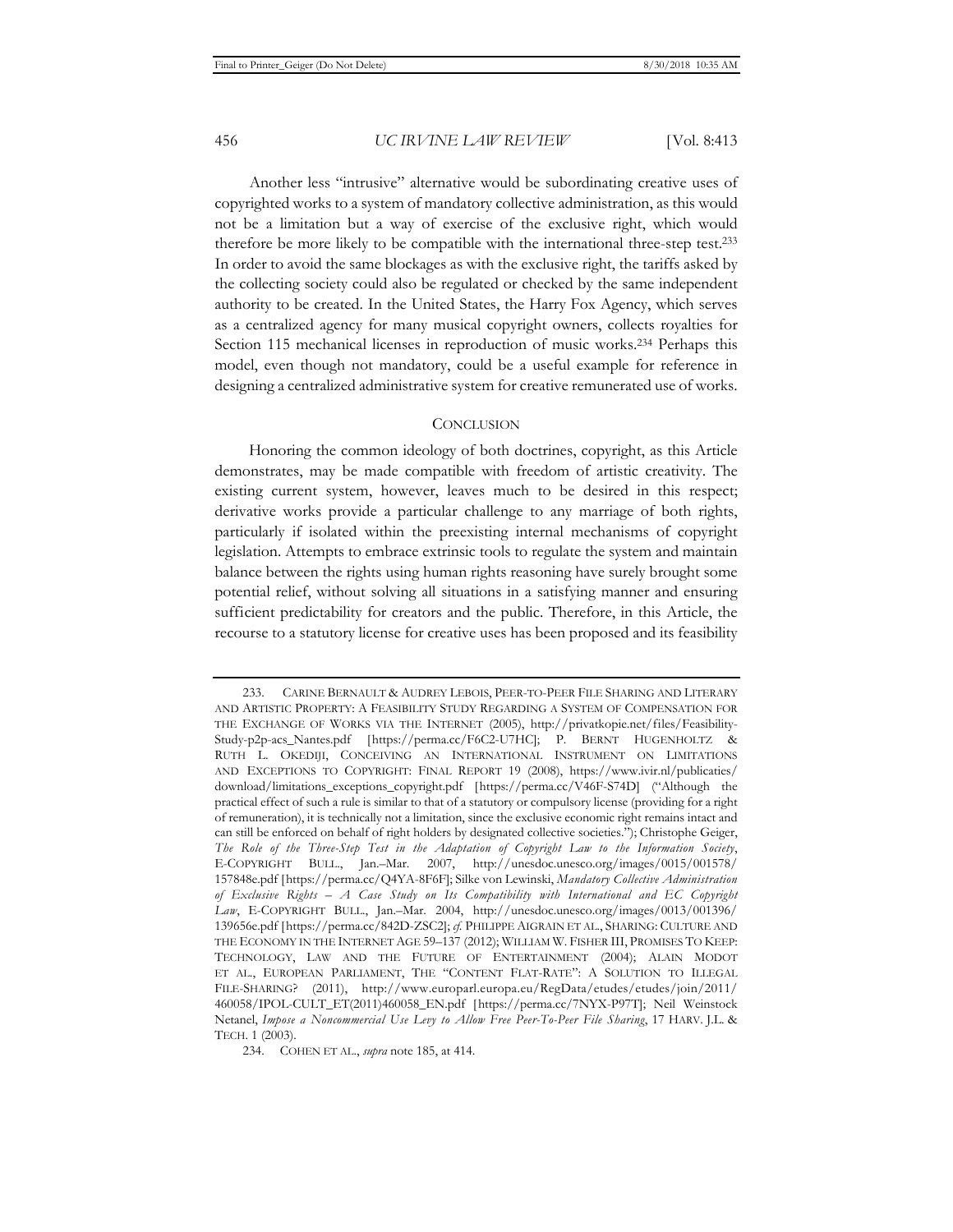assessed. The conclusion is that such a limitation-based system is a workable option, provided that a fair remuneration is secured to the original creators in case of commercial exploitation of the derivative work. This framework could be guaranteed through the implementation of an independent regulation authority or a Copyright council,235 which could check that access is granted at a fair price, taking into account the specificity of the work in question, such as the potential market for the derivative work, the fame of the original creator or work used, etc.236

Looking ahead, and maybe more fundamentally, there might be a need in the future to reconsider and reshape copyright as an "access right," meaning a right to grant access (and not to hinder it), as a right to say "yes" rather than a right to say "no," as an inclusive right rather than an exclusive right.<sup>237</sup> Such a rethinking of the legislative framework has nothing to do with an anti-copyright position, as it is sometimes portrayed by those reluctant to reform. In fact, in current discussions on the future of copyright law, anyone questioning the functioning of the current system and bringing "access" arguments forward immediately risks being accused of being a supporter of greedy "pirates" who are claiming broad and free access on the Internet, stealing the bread out of the mouth of poor creators.238 Such caricatures only serve those who have an interest in the status quo and are thus reluctant to any reform that could diminish their control and domination over the copyright system. It has to be recalled: claiming access in copyright law means not

<sup>235.</sup> This idea of Copyright Council in the EU has been recently developed by Franciska Schönherr in her Ph.D. thesis defended at the CEIPI/University of Strasbourg on October, 3 2017. Franciska Schönherr, The Construction of an EU Copyright Law, Towards a Balanced Institutional and Legal Framework (Oct. 10, 2017) (unpublished Ph.D. thesis, University of Strasbourg) (on file with author). Such an EU Copyright council would allow a more structured, institutionalized dialogue between different stakeholder groups and the institutions and safeguard, on the model of some copyright councils already implemented at national level, that access to copyrighted work is secured at a fair price; it would ensure the legitimacy of copyright whilst protecting freedom of expression and the public interest.

<sup>236.</sup> This would allow adapting the remuneration on a case-by-case basis. For example, the film adaptation of a very famous novel such as Harry Potter would lead to a higher remuneration than the one of an unknown work, since the fame of the original work is likely to lead to a bigger market and significant revenues. Likewise, the adaptation of Harry Potter for a theatre play in Polish would lead to a significantly lower remuneration than if the play were in English and played on Broadway, and possibly broadcast afterwards to the entire world.

<sup>237.</sup> Séverine Dusollier, *Inclusivity in Intellectual Property*, *in* INTELLECTUAL PROPERTY AND GENERAL LEGAL PRINCIPLES: IS IP A LEX SPECIALIS? 101 (Graeme B. Dinwoodie ed., 2015); Christophe Geiger, *Copyright as an Access Right, Securing Cultural Participation Through the Protection of Creators' Interests*, *in* WHAT IF WE COULD REIMAGINE COPYRIGHT? 73 (Rebecca Giblin & Kimberlee Weatherall eds., 2016).

<sup>238.</sup> Indeed, as rightly noted by Reto M. Hilty, "an enhancement of copyright protection scarcely helps the creators of the works, but rather burdens the consumers," because "the borderline of conflicting interests runs not so much between creators and consumers as greatly emphasized by the traditional perception of copyright, . . . [but] arises from the fact that the exploiting copyright industry wants to optimise its profits by all the possible means they can deploy." Reto M. Hilty, *Five Lessons About Copyright in the Information Society: Reaction of the Scientific Community to Over-Protection and What Policy Makers Should Learn*, 53 J. COPYRIGHT SOC'Y U.S.A. 103, 132–33 (2005).